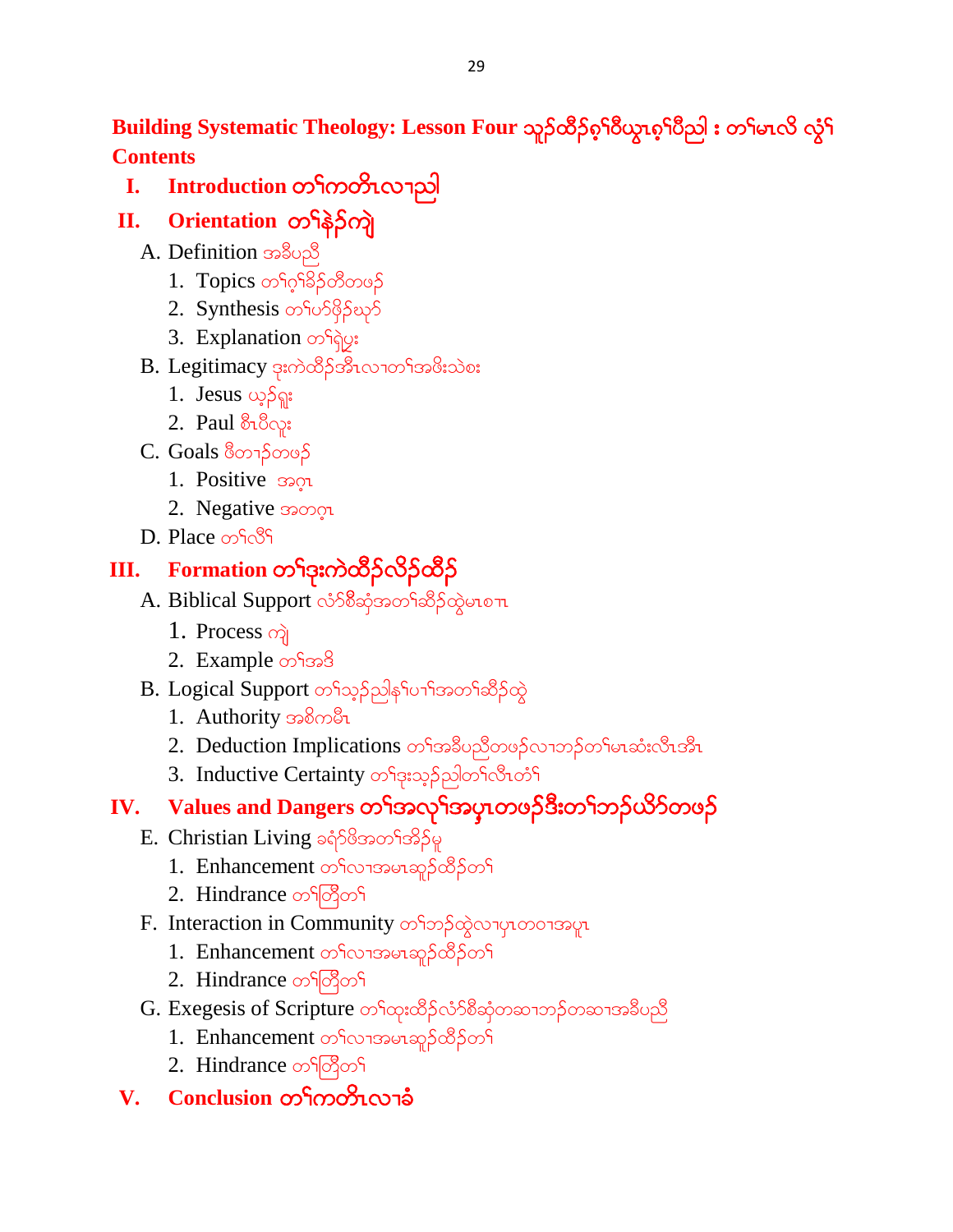

## တ<sup>ှ</sup>ကတိၤလၫည<sup>ါ</sup> Introduction

ဘဉ်သ့ဉ်သ့ဉ်နကလီၤက်ဒီးယၤလီၤႉယဒိဉ်ထိဉ်တၫ်အိဉ်ဖိုဉ်အပူၤဖဲတၫ်ကတိၤ ''တ႑်စူၫ်တ႑်နှာ်မိ႑်ပု႑ိ' လၢအမ့<sup>၎ဒွေး</sup>ထြွာ်နဉ်တမ့<sup>၎</sup>တ1်ကတိၤလၢအမုာ်ဘဉ်ႉတ<sup>၎</sup>စူ<sup>၎</sup>တ1်နာ်မိ<sup>႖</sup>ပှာ်တဖဉ်မ့<sup>၎</sup>တ1်လၢပှၤကညီနာ်ဝဲလၢတ႑် နှာ်လံာ်စီဆုံအလိ်ၤလိၤ.အဃိဒီး,ဖဲပစးထိဉ်မၤလိယ္ပၤဂ့ၤ်ပိညါဘဉ်ဂ့ၤ်ဘဉ်၀ိလၤအဘဉ်ထွဲဒီးတၤ်စူၤ်တၤ်နဉ်အဂ့ၤ်အ ဝဲနဉ်အဝဲအံၤန္ဉာ,ယသးလ႑ာလိၤႉဘဉ်မနၤအဃိပုၤပိာ်ခရံာ်အခံတဂၤအဲဉ်ဒိးမၤလိန္1တ႑်စူၫ်တ႑်နာမိ႑်ပု႑်အဂ္န႑ လၢလံာ်စီဆုံအလိံ<sup>ရ</sup>လဲဉ် သနဉ်က့လၢယွၤဂ့ါပီညါဘဉ်ဂ့ါဘဉ်ဝိအပူၤ,တၢ်စူါတၢ်နာ်မိါၦါတဟံးနၤ်လံာ်စီဆုံအ လိႝၫ်ဘဉ်ႉလၢအလိႝၤ်နှဉ်ႇအ၀ဲသ့ဉ်မ့ှၢ်ကျဲလၢအပာ်ဖိုဉ်ဃှာ်တ႑်နှာ်တဖဉ်လၤလံာ်စီဆုံသိဉ်လိလီၤ.ဒီးဖဲန္ဉာ်ႇတ႑်စူ႑် တၫ်နဉ်မိ1်ပု1်လၢအဘဉ်အိဉ်ဒီးအလိၤ်လၢအရှုဒိဉ်လၢခရံဉ်ဖိအယွၤဂ္ုပြညါအပူၤလီၤ.

အဝဲအံၤမ့္ပ်တ္ပါမၤလိလ္ပံုလ႑ပတ္ပါမၤလိသူဉ်ထိဉ်နယ္ဂၤဂ့္ပါ၀ိည္ပါလ႑အဘဉ်ဂ့္ပ်ဘဉ်၀ိအပူၤလီၤ.ပဟ်အ နိဉ်တီလၫ'ဴတၫ်စူၫ်တ႑်နှာ်မိ႑်ပု႑်လၫယ္လၤဂ့ၫ်ပီညါဘဉ်ဂ့႑်ဘဉ်ဝီအပူၤ''လီၤႉဒီဖျိလ႑ပကကွ႑်သက်ိဳးကျဲတဖဉ်လ႑အ ဒုးအိဉ်ထိဉ်ယွπဂ့ါပီညါဘဉ်ဂ့ါဘဉ်ဝီလၢအပာ်ဃှာ်ဒီးတ1်ဒုးအိဉ်ထိဉ်တ1်စူ1်တ1်နာ်မိ1်ပု1်မှတမ့ါတ1်သိဉ်လိတ ဖဉ်လၢတ႑်ဂုံအြပ္ပ္ပံုအဖြဲ႕ခဲ့ပြား

ပတ<sup>၎</sup>မၤလိကဘဉ်တ<sup>၎</sup>နိၤဖးအိၤလၢသၢခါလိၤႉပကစးထိဉ်လၢတ<sup>၎</sup>သ့ဉ်ညါဆိတၫ်စူၫ်တ႑်နဉ်မိ<sup>႖</sup>ပှ<sup>၎</sup>လၢ ယ္စၤဂ္ဒ္ကု၀ွည္ပါသဉ္၀ုံ႕သဉ္၀ွအပူးမ္ပါတ္႕ဇန္းတဲ့၃ု၀ပ္မႈအ၀ွဘ္နဲ႕ခ်ဳပ္မွာပါတ္ပါတီမွာပါသည္စပ္မွာသည္စပ္မွာပါသည္ က်သည အဝဲသ့ဉ်အလိ်<sup>ရ</sup>အိဉ်ဖဲလဲဉ်?.ခံခါတခါ,ပကဃုဃိထံတ<sup>ရ</sup>ဒုးကဲထိဉ်တ<sup>ရ</sup>ုရာတရနဉ်အဂ္ဂါမိ<sup>ရ</sup>ပှါအဂ္ဂါလီၤ.ပုၤမၤလိ ယွၤဂ္<sup>ရ</sup>ပိညါတဖဉ်ဒုးကဲထိဉ်အတ<sup>ရ</sup>စု<sup>ရ</sup>တ<sup>ရ</sup>နာ်အတ<sup>ရ</sup>တဲသက်ိးဒ်လဲဉ်<sup>ဂုဒ္မ်ိဳးသ႑ပကဃုဃိထံတ<sup>ရ</sup>အလှ<sup>ရ</sup>အပုၤဒီးတ<sup>ရ</sup></sup> ဘဉ်ယိ5်လၢတၫ်စူၫ်တ႑်နှ5်မိ႑်ပု႑်လၢပထံဉ်လၢယွၤဂ့ၫ်ပီညါဘဉ်ဂ့ၫ်ဘဉ်ဝိအပူၤလီၤႉတ႑်အဘျုးအဖိုဉ်ဒီးတ႑်တကဲ ဘျုးကဲဖိုဉ်အိဉ်လၢပဂိ်္ဂါဒ်လဲဉ်?ပကစးထိဉ်လၢတ႑်ဒုးသ့ဉ်ညါ့ဆိယတ႑်ဂ့၂်တခါအံၤလီၤ.

# တ<sup>ှ</sup>နဲ့ဉ်ကျဲ Orientation

ပတ<sup>၎</sup>ဒုးသ့ဉ်ညါဆိတ<sup>၎</sup>စူ<sup>၎</sup>တ႑်နဉ်အဂ္ဂါမိ<sup>၎</sup>ပှ<sup>၎</sup>လၫယွၤဂ့ါပီညါဘဉ်ဂ့ါဘဉ်ပီအပူၤကထိးဘဉ်တ႑်ဂ့ါလွံ<sup>႖</sup>မံၤလီၤ.တ႑ ,ပကဟ့ဉ်ထိဉ်တ<sup>၎</sup>အဓိပညိဒိီးတဲပပာ်အဓိပညိဒ်လဲဉ်.ခံ,ပကသးစၢ<sup>၎</sup>ဆၢလၢတ<sup>ှ</sup>လၢအဘဉ်သဲစးလၢ တၫ်ဒုးအိဉ်ထိဉ်တၫ်စူၫ်တ႑်နဉ်အဂ္ဂါမိ႑်ပှါတဖဉ်လီၤ.သ႑,ပကတရံးဃီၤဆူတ႑်စူၫ်တ႑်နဉ်မိ႑်ပှါလ႑ယွၤဂ္ဂါပီညါ ဘဉ်ဂ့ၢ်ဘဉ်၀ိအပူၤအဖိတ႑ာ်တဖဉ်လီၤ.ဒီးလွံၤ်,ပကကွဲးဖျါတၢ်စူၤ်တၤ်နဉ်မိၤ်ပှၤ်အလိၤ်အိဉ်လၤယွၤဂ့ၢ်ပိညါဘဉ်ဂ့ၤ် ဘဉ်ဝိအပူၤဖဲလဲဉ်လီၤ.ပကကွ်္ဂါအဆိကတ႑)်တ႑်စှဉ်တ႑်နှာမိြပုှလ႑ယွၤဂ့္ဂါပီညါဘဉ်ဂ့်္ဂါဘဉ်ဝိအပူၤအခ်ီပညီ ್ಲಿ.

# အခ်ဳပညီ Definition

ပကစးထိဉ်လၢတၫ်အခ်ဳပညီယိယိဖိလီၤ.တ႑်ကတိၤ ''တ႑်စူၫ်တ႑်နှာ်''ဘဉ်တ႑်သူအီၤလၢကျဲအါဘိလ႑ ယွၤဂ့ၫ်ပီညါအပူၤလၢအမ့္ပ်ာတ႑်ကီလၤပကထုးထိဉ်အခ်ဳပညီထဲတခါလၤမၤသးမံပုၤက်းကလီၤႉသနဉ်ကုလၤပတ႑် မၤလိတခါအံၤအဂ်ိ1,တ႑်စူ႑်တ႑်နှာ်လၢယွၤဂ္ဂၢိပိညါဘဉ်ဂုၤ်ဘဉ်ဝိအပူၤကဘဉ်တ႑်ထုးထိဉ်အခ်ဳပညီလၢကျဲဒ်အံၤ  $\circ\theta$  $1-$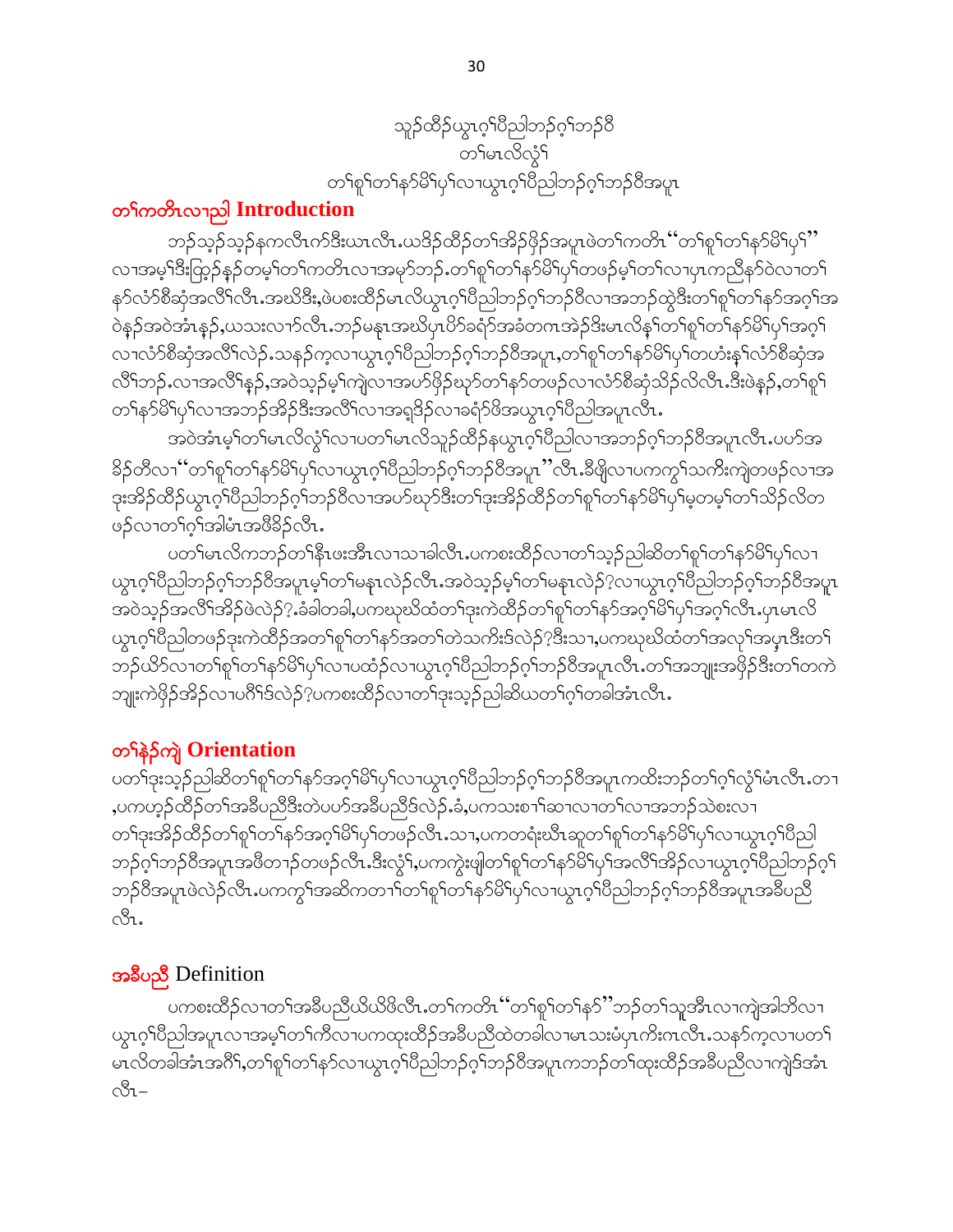တၫ်စူၫ်တ႑်နှာ်အမိ1်ပှ1်မ့႞တ႑်ပာ်ဖှိဉ်ဃုာ်ဒီးတ႑်ရဲပွးလံာ်စီဆုံအတ႑်သိဉ်လိတဖဉ်လ႑ယွၤဂ့ၤ်ပီညါအမိဉ် တီအဲဖီနွိုင်ပြီး

တၫ်အခ်ဳပညီတခါအံၤနဲ့ဉ်ဃိၤဆူတၫ်အနၫဉ်သၢန႑ဉ်လၢပထုးထိဉ်အခ်ဳပညီဖဲပတဲတၫ်စူၫ်တၫ်နဉ်မိ႑်ပှၫ်အ ဂ့<sup>၎</sup>လီၤႉအဆိကတၫၫ်ႇတၫ်စူၫ်တၫ်န>်အမိ<sup>ု</sup>ပှၫ်တဖဉ်ဘဉ်ထွဲဒီးယွၤဂ့ၫ်ပိညါအတၫ်ဂ့<sup>၎ဌ</sup>ဉ်တီတဖဉ်;ခံႇအဝဲသ့ဉ်ပာ် ဖြဉ်ဃာ်လံာ်စိဆုံအတ႑်သိဉ်လိတဖဉ်ဒီး;သၢ,အဝဲသ့ဉ်ရဲပွးလံာ်စိဆုံအတ႑်သိဉ်လိတဖဉ်လီၤ.

ပကအိုးထိဉ်သကိုးတၫ်အသန႑ာ်တခါဘဉ်တခါလ ပတ႑်အခ်ဳပညီအပူး,စးထိဉ်လ ကျဲတဖဉ်လ ၊တ႑်စူ႑် တၫ်နာ်အဂ္ဂါမိါပုါတဖဉ်သးစၫါဆၢဆူယွၤဂ့ါပိညါအတၢ်ဂ့ါခိဉ်တိတဖဉ်,ဝံၤဒီးသုးအသးဆူတၢ်ဂ့ါလၢအဝဲသ့ဉ် ဟ်ဖိုဉ်လံာ်စီဆုံအတ႑်သိဉ်လိတဖဉ်,ဒီးဝံၤဆူတ႑်ဂ့ၤ်လၢအဝဲသ့ဉ်ရဲပွးလံာ်စီဆုံတ႑်သိဉ်လိတဖဉ်လီၤ.

# တ**်**ဂုံးခြိန်တီတဖန် Topics

ပကြားသ့ဉ်ညါလၫယွၤဂ့ါပီညါမ့ါတါမၤလိတခါလၢအလဲဲါမးဃုာ်ဒီးတ႑်ဂ့ါခိဉ်တိလ႑ပဂံါတဘဉ်ဘဉ်… အဝဲအံၤအပ္န္၊ဒိဉ်ဒိဉ်မးတုၤလ႑ပကထိဉ်သတြိၤအိၤဒီးမု)နၤအမူကပိဉ်လိၤလိၤ.ယ္ဂၤဂ့)်ပိညါလ႑အလဲ၂ဒီးအဘံဘူ အံၤညီနှၤ်မၤကွၤ်ပုၤဒ်သိးပကထံဉ်လၢတၤ်အံၤမ့ၤ်တၤ်လၢအဒိဉ်ဒီးမၤကွၤ်အီၤတလီၤတံၤ်လီၤဆဲးဘဉ်လီၤ သနဉ် က္မႇဒ်ပုၤမၤလိမှၫ်လါဆဉ်ဖီတဖဉ်နီၤဖးဝဲမှုကပိ႒်လိၤအဆၢတက္ခတက္ခလၢကမၤလိန္ ၢ်ဝဲအသိးႇပုၤမၤလိယ္ဂၤဂ့ၫ်ပီညါ ဘဉ်ဂ့ၢ်ဘဉ်၀ီတဖဉ်စ့ၢ်ကီးထံဉ်၀ဲလၢအနိၤဖးလီၤယွၤဂ့ၢ်ပိညါလၢအခိဉ်တီလီၤဆီလိ5သးလီၤ.ပထံဉ်ဘဉ်တ့ၢ်လံ လၢခဲးသလူးလၢပျπအစိၤလၢယ္ပၤဂ့ၫ်ပီညါဘဉ်ဂ့ၫ်ဘဉ်ပီဘဉ်တ႑်နီၤဖးလီၤအီၤယဲ႑်တီၤမ့တမ့ၤ်ဃုတိၤ–လံာ်စီဆုံပီ ညါ,လၫအဝဲတဲဘဉ်ဃးလံာ်စိဆုံ;ယွၤဂ့ၢိပိညါလၫအဘဉ်ဃးဒီးကစၢ်ယွၤ,လၫအတဲဘဉ်ဃးကစၢ်ယွၤအနိ<sup>ရ</sup>ကစၢ် ဒဉ်ဝဲအဂ္ဂါ;တါမၤလိပုၤကညီအဂ္ဂါပီညါ,တဲဘဉ်ဃးယွၤဂ့ါပီညါအတါထံဉ်လၢပုၤဟိဉ်<sup>8ွ</sup>ဉ်ဖိအ<sup>ဖွဲ့</sup>8ွဉ်;တါအှဉ် က္၊ဒီဉ်က္၊ပီညါအခိဉ်တိတၫ်အုဉ်က္၊ဒီဉ်က္၊;ဒီးမုၢိနံၤလၢခံကတ႑)ပိညါတ႑်ဂ့ၫ်လၢအတဲဘဉ်ဃးမုၢိနံၤလၢခံက တၫ်ာအဂ္ဂါလီၤႉလ႑တ႑်မၤလိတခါအံၤအပူၤတ႑်ကတိၤ $($ တ႑်စူဉ်တ႑်နှာ်မြိဳ႕ပှဉ်)ဟာ်ဃုာဒြီးတ႑်တဲဖျါမ့တမ့်ာတ႑်ရဲပွား လၢအဘဉ်ထွဲဒီးတၫ်ဂ့ၫ်ခိဉ်တိလၢအလဲၤ်တဖဉ်အံၤလီၤ.

သန>်က့ဒ်ပသ့ဉ်ညါအသိးတၫ်နီၤဖးလၢအလဲႝာဘုံဃးတၫ်စူၫ်တၫ်န>်မိ႑်ပုၫ်တဖဉ်အံၤဘဉ်တ႑်နီၤဖးလီၤ အီၤတဆီကဒီးလၫတၫဂ့<sup>၎ဌ</sup>ဉ်တီဆံးဆံးဖိတဖဉ်လီၤႉပာ်ကဲဒိႇယ္လၤဂ့<sup>၎</sup>ပီညါဘဉ်ဃးယွၤအဂ့ၢ်တက့ၢ်ႉလၫယွၤဂ့ၢ်ပီညါ တခါအံၤအဖိလာ်အိဉ်ဒီးတ႑်စူ႑်တ႑်နှာ်အဂ္ဂါမိ႑်ပု႑်ဘဉ်ဃးခရံာ်နှဉ်လိၤ.အဝဲတဲဘဉ်ဃးခရံာ်အနိ<sup>၎</sup>ကစ႑်အဂ္ဂါဒီး အတ႑်မၤလီၤ.ဒီးခရံှာ်အနိ<sup>5</sup>ကစဉ်ဘဉ်တ႑်နီၤဖးအီၤလၢဟိဉ်<sup>8</sup>ဉ်ဖိဒီးကစ႑်ယွၤအန္**ဆၫဉ်ခံခါလ**ၢာ်လီၤ.ဒီးအနိ<sup>5</sup>ုက စၢိလၢနိ<sup>႖႙ၟ</sup>အန္**ဆၫၟာ႒ပာဴဃှာဒိႏအနိ<sup>႖႙ၟ</sup>ဒိႏအနိ႑သးဒိႏတ႑**ခဲလၢာလီၤ

တ<sup>ျ</sup>စု<sup>ရ</sup>တ<sup>ရ</sup>နာ်လၫယ္ပၤဂ့<sup>ရ</sup>ပီညါဘဉ်ဂ့<sup>ရ</sup>ဘဉ်၀ိအပူၤဘဉ်တ<sup>ရန္</sup>ၤဖးလီၤအီၤလၢတၫ်ဂ့<sup>ရ</sup>ခိဉ်တိဆံးဆံးဖိတဖဉ် လီၤ.ခဲအံၤအါဒဉ်တက့်1,လၢတၤ်မၤလိတခါအံၤအပူၤပကသူတၤ်ကတိၤ ''တၢိစူၫ်တၫ်နှာ်မိ႑်ပှ<sup>1</sup>'လၢပကတဲသကိႏ တၫ်ဂ္ဂ<sup>႖႙</sup>ၣတိတဖဉ်လၫယ္ပၤဂ့ၫိပညါဘဉ်ဂ့ၫ်ဘဉ်ပိအပူၤလၢအလဲၫ်ဘဉ်ဒးဘဉ်ဒးလိၤႉသနၥ်က္၀ကြားဟ်သးလဲ႑် လဲြလၢယ္လၤဂ့္ပ်က္လြဲတပတ္ပဲြပဲ၊ လဂတ္လုပံု၊ 'ဂုံဗုဒ္ဓားထဲတဲ့၃သဉ်ဆဉ်ကုနာပွည့္ပံေပမဲ့ပြဲသုတ္ပါဒ္ပါကုမားသက္ပဲ႕  $\delta$ o $\delta$ l.

အါန1်ဒ်တ1်ပာ်သးစ႑ါဆ႑လ႑ယွၤဂုၢိပိညါအခိဉ်တိတဖဉ်နှဉ်တ႑်စူၫ်တ႑်နာ်အဂ္ဂါမိ႑်ပု႑်လ႑အဘဉ်တဲသ ကိုးအီၤလၢယ္ပၤဂ္ဂါ၀ိညါဘဉ်ဂ္ဂါဘဉ်၀ိအပူၤပာ်ဖိုဉ်လံာ်စီဆုံအတ႑်သိဉ်လိတဖဉ်ခ်ီဖျိတ႑်ဒုးဘဉ်ထွဲအ၀ဲသူဉ်တဖဉ်  $\mathcal{S}_1$ .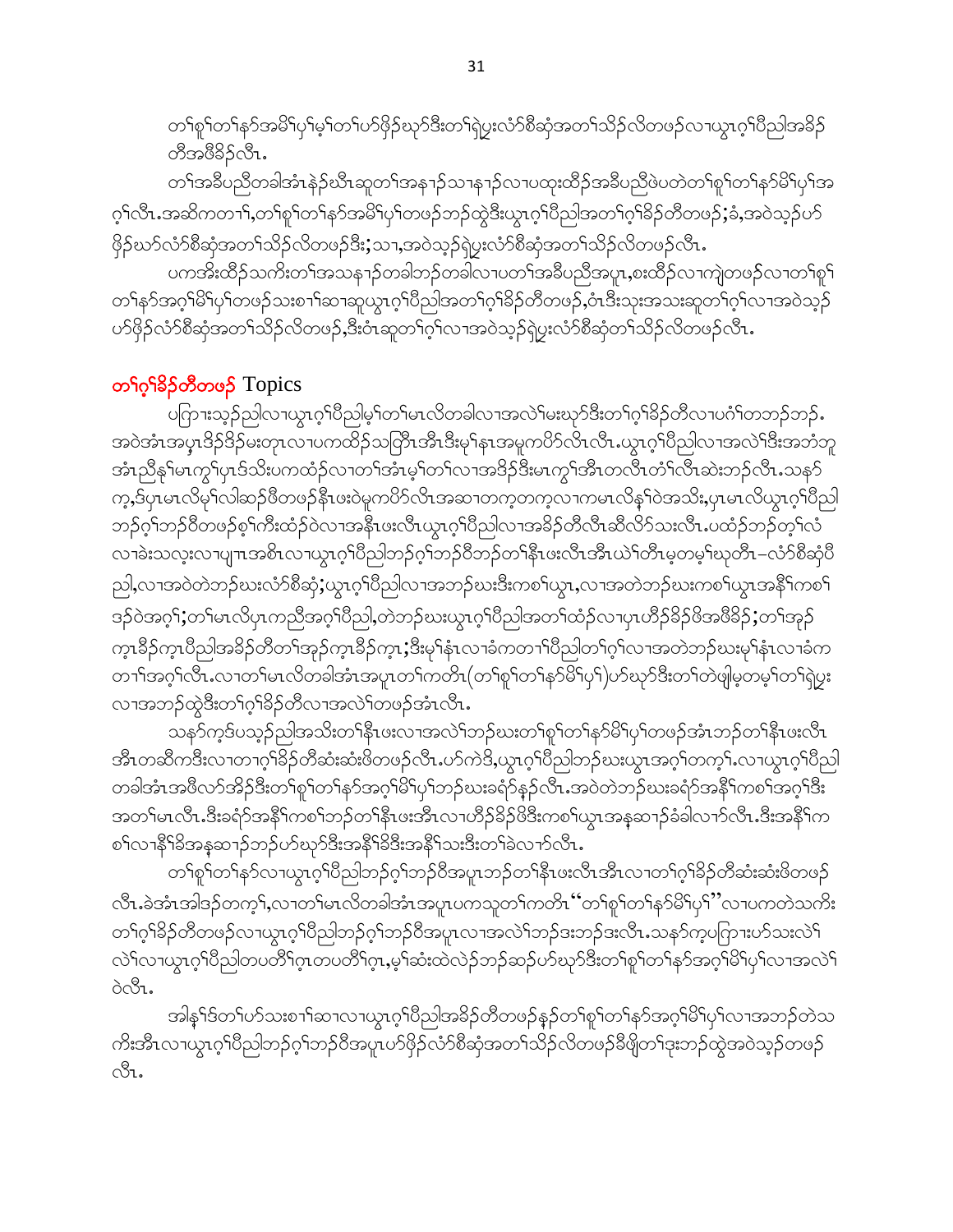### တ<sup>ှ</sup>ပာ Synthesis

လၢတၫ်မၤလိလၢအပူၤကွံာ်ပထိဉ်သတြီၤတၫ်ဘဉ်ဂ့ၢ်ဘဉ်ဝီဒီးသ့ဉ်လီၤ.သ့ဉ်တခိဉ်ဒိဉ်ထိဉ်လၢဟိဉ်ခိဉ် လိၤႇသနၥ်က့တလိၤက်ဒီးဟိဉ်မိဉ်ညဉ်ထ့ဉ်လၢအဒုးမဲထိဉ်အီၤဖဲအဒိဉ်ထိဉ်အခါဘဉ်ႉဒ်နဉ်အသိးတ<sup>ရ</sup>စုၫ်တၫ်နှာ် အဂ္ဂါမိါပုါလၢပကတဲသကိႏလၢယ္ပၤဂ့ါပိညါဘဉ်ဂ့ါဘဉ်၀ိအပူၤဖဲအဒိဉ်ထိဉ်အခါလၢလံာ်စီဆုံအပူၤဘဉ်ဆဉ်အဝဲ သုဉ်လီၤဆီဒီးလံာ်စီဆုံဒိဉ်မးဖဲအဒိဉ်ထိဉ်အခါလီၤ.

တၫ်ဂ့ၫ်အဒိဉ်ကတ႑ၢ်တမံၤလၢတ႑်စူၫ်တ႑်နှာမိ႑်ပှ႑်လီၤဆီဒီးလံာ်စီဆုံမ့႑်ဝဲအဝဲသ့ဉ်ဘဉ်တ႑်ပာဖိုဉ်ဃုာ် အီၤလီၤႉလၢအကဟ်သးလၢလံာ်စိဆုံထဲတတိ်ိုအလိ်နှဉ်ႇတၢ်စူၫ်တၫနာ်မိၫ်ပှၫ်ညီနုၤ်ပာဖျ်ထိဉ်တ႑သိဉ်လိတဖဉ် လၫအဟဲလၫလံ႒်စိဆုံအါတိၤအပူၤလိၤ.

ပကက္ဂ<sup>ရ</sup>ဒိယိယိ<sup>8</sup>လၫၯ်ကဲအဒိတ<sup>ရ</sup>စု႞တ႑်နှာ်မိ<sup>ရ</sup>ပု<sup>ရ</sup>ဘဉ်တ႑်ဒုးကဲထိဉ်အီၤလၢပုၤတ႑်မၫ<sup>8</sup>တဖဉ်အတ႑် နာ်အခိဉ်သုဉ်လီၤႉတၢ်နာ်အံၤပာ်ဖှိဉ်ဃုာ်တၢ်စူ်၊တၢ်နာ်အခိဉ်ထံးခိဉ်ဘိမ္မတမ့်၊တၢ်သိဉ်လိလၢပအၢဉ်လီၤတူ၊် လိ5်အီၤဒ်ပုၤခရံ5ံခံတဖဉ်အသိးလီၤႉပကတဲလၢအခိဉ်မှ<sup>၎</sup>ဝဲမ်ဴခရံ5်ဖိအတ<sup>ျ</sup>စူ<sup>၎</sup>တၫ်နဉ်အခိဉ်ထံးခိဉ်ဘိ"အကွဲးအ သးဒ်အံၤ–

ယနဉ်ပါကစါယွာလာအသ့တါလာဉ်, ပုၤလၢအတဲ့လွိၤမူခွဲဥဒ္မ်ိဳးကွဲဥခွဥ့ဲ ယန>်ကစ<ယာ့ဉ်ရူးခရံာ်,အဖိခွါထဲတဂၤဇိၤ,ပကစ<sup>၎</sup>, လၫအအိဉ်ထိဉ်လ႑သးစီဆုံ, အိဉ်ဖျဲ့ဉ်လၢမုဉ်ကနီၤစီဆုံနိ<sup>၎</sup>မၤရံ**,** အဝဲတူ်တ႑်လၫစီၤပံလးအဖိလာ်, ဘဉ်တၫ်ပျာထိအိၤႇသံႇဒိးဘဉ်တ႑်ခူဉ်လီၤအိၤႇ အဝဲလဲၤလီၤဆူလၫ်ရာ်. သၢနံၤတနံၤအဝဲဂဲၤဆၢထၢဉ်က္ၤလၢတၫ်သံလီၤ. အဝဲက္���ာဆူမုခ်ိ ဒီးဆွဉ်နီၤလၢပါကစါသ့တါလၢာ်အစုတွဲတခ်ီလီၤ. ဖဲနဉ်အဝဲကဟဲက္ၤစံဉ်ညိဳဉ်ပုၤမူဒီးပုၤသံလီၤႉ ယနၥ်ကစ<်ယွာသးစီဆုံ , တ႑်အိဉ်ဖိုဉ်စီဆုံ, ပုၤစီဆုံတဖဉ်အတ႑်ရှလိ9်မှ9်လိ9်, တ်ဒါးဘးဘဉ်တ႑်ပျာ်ကွဲ၁်, တၫ်ဂဲၤဆၢထၢဉ်သမှုထိဉ်က္cလၢနိ<sup>၎၌</sup>, ဒီးတၫ်အိဉ်မူလီၤစိၤလီၤဃဉ်လီၤ.အၤမ့ဉ်.

ပကကွ<sup>ရ</sup>အဒိတ<sup>ရ</sup>စံဉ်စိၤတဲစိၤလၢပာ်ဖျထိဉ်ခရံာ်ဖိအတ<sup>ရ</sup>ရုဂ်တရနာ်အံၤတၢ်ထိဉ်သတြီၤအီၤဒီးလံာ်စီဆုံ လီၤႉလၢတၫ်ကတိၤတဖျၫဉ်ပကတဲလၢႇတၫ်စူၫ်တၫ်နဉ်အံၤလီၤက်ဖးဒိဉ်ဒီးလံာ်စီဆုံလီၤႉလၢလံာ်စီဆုံအပူၤတကွဲး တၫ်ဒ်အံၤတခါဃီဘဉ်တပာ်ဖိုဉ်ဒဉ်လဲာ်ခရံာ်ဖိအတ႑်စူၫ်တ႑်နှာ်လၢအပာ်ဃှာ်ဒီးတ႑်ထံဉ်တဖဉ်အံၤႇမ့တမ့္ပ်ယာ်ဖိုဉ် ၰာ်တ႑်ဂ္ဂါခိဉ်တီတဖဉ်အံၤလၢတ႑်ဂ္ဂါတတိၤဃီဘဉ်.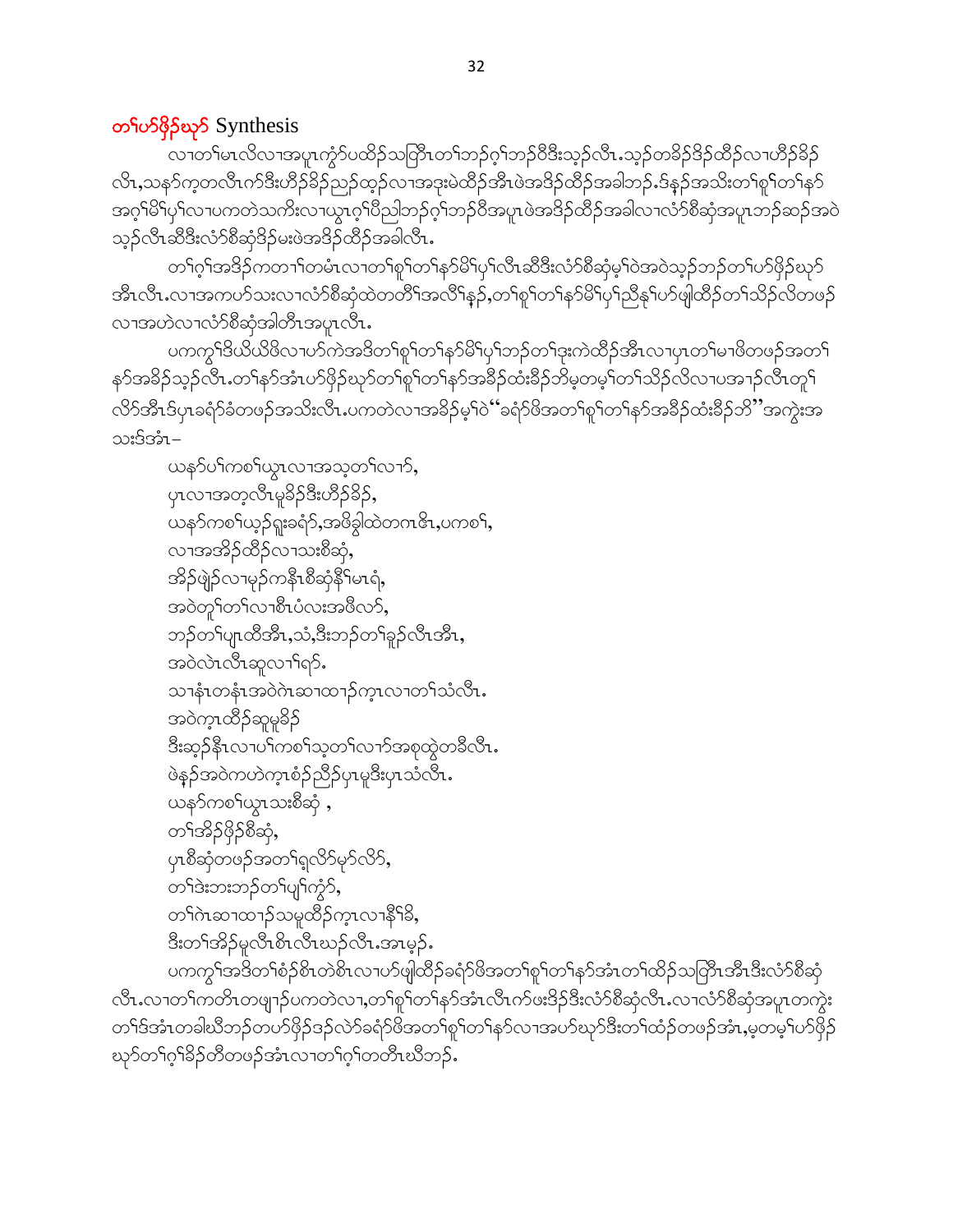သန>်က့ႇပုၤတၫ်မၢၓိအတၫ်နာ်ခိဉ်သ့ဉ်မ့ၢ်တ႑်ဘဉ်ဃးဒီးလံာ်စီဆုံခီဖျိလၢအတဲဖျါတ႑်အါမံၤလၢအအိဉ် လၢလံာ်စီဆုံအပူၤလီၤ.ပဆိကမိဉ်အတ႑်ကတိၤလၢခံကတ႑ာ်လၢတ႑်နာ်အခိဉ်သူဉ်အံၤအပူၤ– ယန>်လၢ…… တ႑်ပျာ်တာ်ဒဲးဘး, တၫ်ကဲဆၢထၫဉ်သမှုထိဉ်ကူၤလၫနိ႖်နိ,ဒီးတ႑်အိဉ်မှုလီၤထူလီၤယိဉ်လီၤ. လံာ်စီဆုံတအိဉ်နိတဆၢလၢအတဲဖျါတၫ်သိဉ်လိအံၤခဲလၢာ်ဘဉ်ႇဘဉ်ဆဉ်တၫ်သိဉ်လိခဲလၢာ်အံၤဘဉ် တၫ်ထံဉ်နှၤ်အီၤလၤလံဉ်စိဆုံအပူၤအါတီၤလိၤႉပုၤတၤ်မၢဖိအတၤ်နဉ်နိဉ်သည်ပဉ်ဖိုဉ်ဃှာ်တၤ်နဉ်တဖဉ်အံၤတပူၤဃိ လၫအဒုးကဲထိဉ်တ႑်စှ႑်တ႑်နှာ်အမိ႑်ပု႑်လ႑ဟာ်ဖိုဉ်ဃှာ်သးလ႑အတဲဖျံခရံှာ်ဖိအတ႑်နှာ်လီၤ.

# တ<sup>၎</sup>ရဲပွး Explanation

အမဲာ်သဉ်သၢခါတခါလၢပတၫ်ထုးထိဉ်အခ်ိပညိမ့ၫ်ဝဲတၫ်စူၫ်တ႑်နာ်မိၢိပှၫ်ရဲပွးပှၤတ႑်လၢလံာ်စိဆုံသိဉ်လိ ဘဉ်ဃးတ<sup>၎</sup>အမိဉ်တီလီၤ.တ<sup>၎</sup>ရဲပွးတတဖဉ်နဉ်နမ့<sup>၎</sup>ထံဉ်လၫအညီဒီးညီဒ်သိးတ<sup>၎်ပဉ်ဖို</sup>ဉ်တ႑်ဂ့<sup>၎</sup>တ႑်ကျုံတဖဉ်ဆူ ယွၤဂ္<sup>ရ</sup>ပိညါအတ<sup>ရ</sup>ဟ္ဥာ်ကူဉ်အပူၤႇမ့တမ့<sup>ရ</sup>တခ်ိနမ့်ရထံဥ်အကီဒီးက်ိဳဝဲတုၤဒဉ်လဲဥ်နကဘဉ်ဒိသဒၢတၫ်သံကွ<sup>ရ်</sup>သံဒီး တဖဉ်လၢအက်ိဳခဲဝဲလၢယွၤဂ့ါပီညါအတ႑်သိဉ်လိအပူၤလီၤ.

အအံၤမၤစ႑ာပုၤလ႑ပကၡဲပူးယွၤဂ့ါပိညါအတ႑်ကတိၤသကိႏအဂိၤ်လ႑လိၤက်လ႑တ႑်အကျိုၤတခါလိၤ. လၢအကတၫါလၢအႆၤတကပၤန္၄ႇဳပအိုၣ်ဒီးတၢိဂ့႞ယိယိဖိလၢအလိဉ်ဘဉ်တၢိရဲုပွးထဲတစဲးဖိလီၤႉလၢအခၫဉ်သး တခ်ဳပထံဉ်ဘဉ်တၫ်ဂ့ၫ်တၫ်ကျိုလ႑ပတဲသက်ိးလ႑အလိဉ်ဘဉ်တ႑်ရဲပွးအီၤဖဲအကြားလီၤ.ဒီးလ႑အကတ႑ၫ်လ႑ အံၤတခ်ိဳ,တ႑်စူ႑်တ႑်နှာ်မိြပု႑်အဂ္ဂါလ႑အလိဉ်ဘဉ်တ႑်ရဲပွးအီၤလ႑ာ်ဆ႑လ႑ာ်ကတိႝၤလီး ပကက္ဂါသက်ိဳးတ႑်စူ႑် တ႑်နဉ်အမိ1ပု1်အခ်ဳပညီလ အာလိဉ်ဘဉ်တ႑်ရဲပွးအီၤထဲတစဲးဖိလီၤ.

ပုၤတၫ်မၢဖိအတ႑်စူၫ်တ႑်နှာ်ခိဉ်သူဉ်တဲပွးပုၤအမှ႑်တ႑်နှာ်မနုၤလဲဉ်ရဲတုၤလၢတ႑်ရဲပွးအိၤအလိၤ်တအိဉ် ဘဉ်လီၤ.အဒိနဉ်,တၫ်ထဲတမံၤလၢအတဲဘဉ်ဃးပါကစါအဂ္ဂါမ့ါကစါလၢအသ့တ႑်လၫာ်,ဒီးအဝဲတဲ့လီၤမူခိဉ်ဒီး ဟိႆဉ်နိဉ်လီၤ.တၫ်လၢပထံဉ်အကံၤ်အစိတဖဉ်အံၤတဲပုၤဘဉ်မနၤအဃိပဘဉ်နဉ်ပၤ်ကစၤ်ယွၤလဲဉ်,သနဉ်က့တရဲပွး ပှၤအါအါဘဉ်ႉတၫ်စူၫ်တၫ်နှာ်အခိဉ်သွဉ်အံၤတဲပှၤဖိခွါအဂ့ၢ်အါထိဉ်တစဲးလိၤႉသနဉ်ကတုၤလၢသးစိဆုံကစၫ်နှဉ်**,** ပုၤတၫ်မၢဖိအတ႑်နဉ်ိနိဉ်သူဉ်တဲဒဉ်ထဲ,''ယနဉ်ယွၤအသးစိဆုံ''လီၤ…ဒီး''ခရံဉ်ဟဲအိဉ်ထိဉ်လ႑သးစိဆုံ''ဒီးတအါ နှၤ်အဝဲနဉ်ဘဉ်ႉညီနုၤ်နှဉ်တၤ်စူၤ်တၤ်နှာ်မိၤ်ပှၤ်ဘဉ်တၤ်ကွဲးအီၤယိယိဖိလီၤႉတၤ်ကွဲးယိယိဖိတဖဉ်အံၤအိဉ်ဒီးအတၤ် ကဲဘျုးကဲဖှိဉ်လၢတၫ်အိဉ်ဖှိဉ်အတၫ်အိဉ်မူအဂိါႇဘဉ်ဆဉ်တမ့ၢ်ကျဲထဲတဘိလၢတၫ်စူၫ်တ႑်နှာ်မိ႑်ပှၤ်ပဲဖျါထိဉ် ဘဉ်.

လၢပနိဘျာအခၫဉ်သးနဉ်ပကထံဉ်ဘဉ်တၫ်ကတိၤသကိႏလၢအလိဉ်ဘဉ်တၫ်ရဲပွးဖဲအကြားတဖဉ်လီၤ.အ ဒိန္5,ပှၤထိဒါခဲးသလူးတဖဉ်အတၫ်နဉ်အခိဉ်သွဉ်ဒီးအတၫ်အၫဉ်လိၤတဖဉ်လၢအသူယွπဂ္ဂါပီညါအခိဉ်တိတဖဉ်ဒ် အံၤလီၤ.

ပထံဉ်ဘဉ်လံပှၤတၫ်မၢၓိအတၫ်စူၫ်တ႑်နှာ်အခိဉ်သှဉ်တဲဖျါယွၤသၢကတကဃီလၢလံာ်အကျိၤစှၤကျိၤ လီၤႉသန5်က့လၢတၫ်ထိဉ်သတြိၤအဂ်ိါပကကွှၤ်ဟ့ဒ့လ်ဘၢးအခဉ်ထဉ်ခံဉ်စ႑ာမ်(ဘဉ်တၤ်ကွဲးအီၤလၢ၁၅၆၃) နှဉ်ဖျံရဲဒိဉ်ဖဲအတဲယွၤသၢဂၤတဂၤဃီအဂ့ၢ်လီၤ.လၢပကစးထိဉ်အဂိ်ၤ,ပကကွၢ်လၢတၤ်သံကွၢ်ဒီးတၢ်စံးဆၢလၢ ၂၃,ဟ့ဒ့လ်ဘၫးအခဉ်ထဉ်ခံဉ်စπမ်ကွဲးကူပှၤတၤ်မၢဖိအတၤ်စူၤ်တၤ်နာ်ခိဉ်သှဉ်ဒီတခါလီၤႉသနာ်က့တၤ်စူၤ်တၤ်နာ်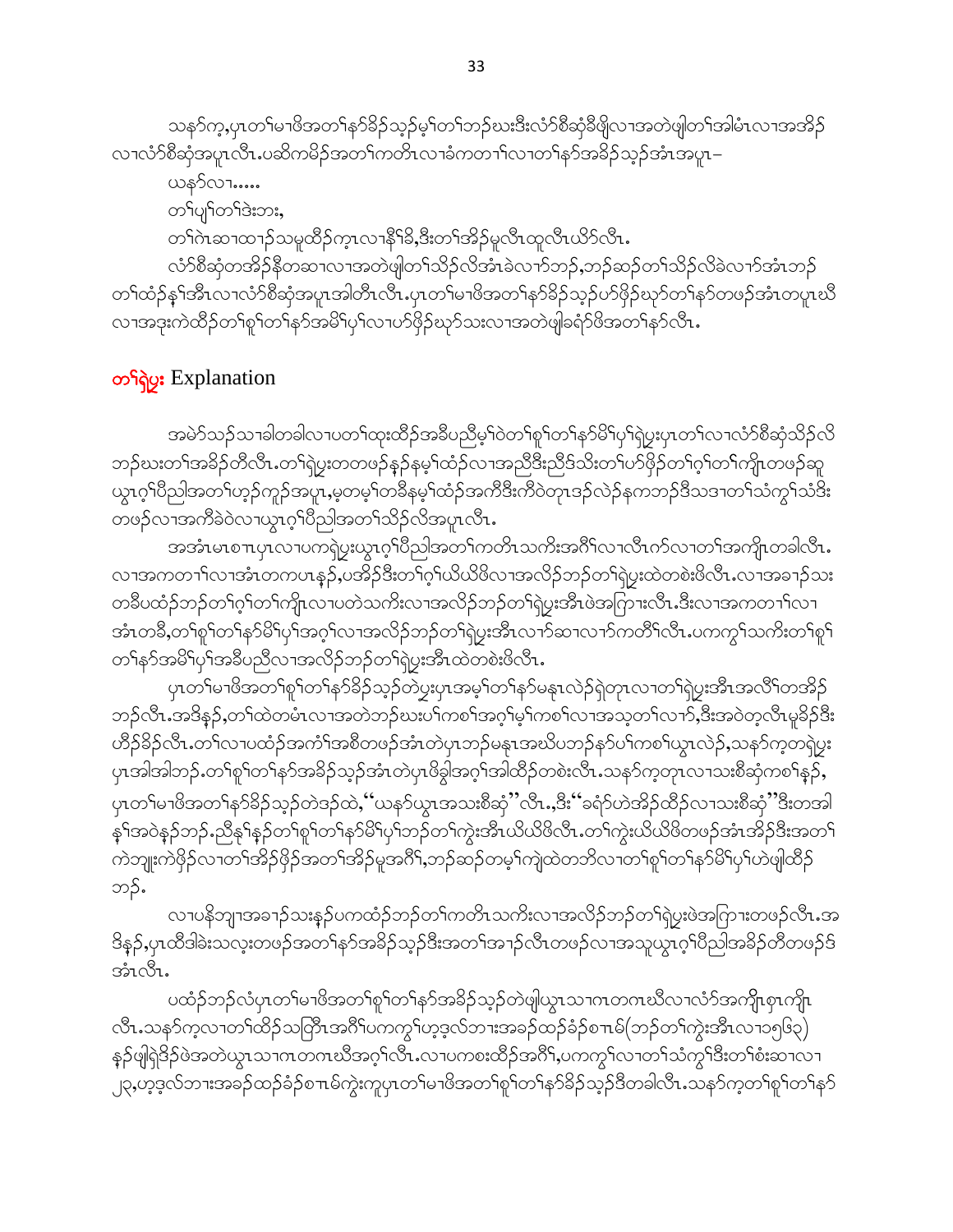အခိဉ်သှဉ်အံၤ $8$ ာ်ထွဲထိဉ်အခံဒီးတ႑်သံကွ႑်စံးဆ႑(၃၁)ဖျာဉ်လၢအတဲဘဉ်ဃးယွၤသၢဂၤတဂၤဃိအဂ္ဂါလီၤ.ဟံး အဒိ,တ႑်သံက္ဂ<sup>၎</sup>(၂၆)အပူၤတ႑်သံက္ဂ<sup>၎</sup>သံကွ<sup>၎</sup>ဲ–

နနဉ်တ႑်မနုၤဖဲနသံကွ႑်, 'ယနဉ်ပ႑်ကစ႑်လၢအသုတ႑်လၢာ်,ပုၤလၢအတဲ့လိၤမူခိဉ်ဒီးဟိဉ်ခိဉ်''နဉ်လဲဉ်? ဒီးပသ့ဉ်ညါအဝဲအံၤဟဲလၢပှၤတ<sup>ြ</sup>မၢဖိအတ<sup>ှ</sup>ရုণ်တ<sup>ှ</sup>န>်ခိဉ်သ့ဉ်လီၤ.ဒီးဖဲအံၤပထံဉ်ဘဉ်တn်စံးဆ<sup>ု</sup>နဉ်ဂံ<sup>ြ</sup>၂၆ လၢ စံးဆၫက္ၤတ႑်လီၤ.-

လၢယ့ဉ်ရူးခရံဉ်ပကစၫ်အပ႑်လၢအအိဉ်မူလီၤစိၤလီၤဃဉ်,လၢအတဲ့လီၤမူခိဉ်ဒီးဟိဉ်ခိဉ်ဒီးတ႑်ခဲလၢာ် လၢအပူၤလၢတၫ်တအိဉ်နီတမံၤဘဉ်အပူၤ,လၢအစိာ်ဒီးပၢတၫ်ဘဉ်တဲ့ခဲလၢာ်လၢအတ႑်မၤစ႑ၤဒီးတ႑် ကဟုကယာ်တစိၤသးအပူၤ,မ့္ပ်ယကစ႑်ယ္ဂၤဒီးယပ႑်ခ်ိဖြိုလ႑ယ္ဝဲရူးမ့္ပ်အဖိခွါအဃိလီၤ.ပနၥ်အီၤဒိဉ်မႈ တုၤလၢယတသးဒ့ဒိနိတစဲးလၢအဝဲသုဉ်ညါဒိီးမၤစ႑ာဟုဉ်ပုၤတ႑်လၢယလိဉ်ခဲလၢာ်,လၢယနိ<sup>၎႙ွဒ္</sup>နိ<sup>႖</sup>သး အင်္ဂါ,ဒီးအဝဲကဒုးကဲထိဉ်တၫ်လၫယဘဉ်တု႞ဘဉ်တ႑်သးတမုာ်ခဲလ႑ာ်ဆူတ႑်အဂ္ဂၤလီၤ.အဝဲမၤစ႑ာယာ

သံခွတ္ပါတာအဝွက်ယော့များသည္ သမ္မတည္မ်ားအားအသားမ်ားစာ ကားခွတ္ပါတယ္မ်ားတယ္မ်ားထားသူမွာ ထု တၫ်ရဲပွးတၫ်န**ာ်**ပါကစၢ်အဂ္ဂါနဉ်လၫပှဲၤဝဲဒိဉ်နှၤ်ဒံးလံာ်ဖိတကျိၤလၢပထံဉ်လၫပှၤတၢ်မၢဖိအတ႑်စူၫ်တ႑်နာ်ခိဉ် သ့ဉ်အပူၤတက္Sလိၤ.

-<br>ခဲအံၤပကကွ<sup>၎</sup>ဆူပနိဘျာအကတၫ်လၢအံၤတခ်ိလၢအတဲဘဉ်ဃးတၫ်ရဲပွးလၢအလၢအပှဲၤအါအါဂိ<sup>ု</sup>ဂို .<br>လီၤ.ညီန<sup>ှ</sup>ုတ်ဂ်င်္ဂဒ်အံၤတဖဉ်လိဉ်ဘဉ်တ<sup>ှ</sup>ရဲ့ပွးလၢအတ<sup>ှ</sup>အှဉ်သးကအိဉ်အါလၢယ္ဂၤဂ့်္ဂါပညါအတ<sup>ှ</sup>က်ညှိအပူၤအ ဃိႇတၫ်တဲလၢပတူၫ်လိ႒်တၫ်ထံဉ်အံၤပတူၫ်လိ႒်တၫ်ထံဉ်နဉ်သဲ့ဝဲလီၤ.

အါဒဉ်တၫ်တက့႑်,တ႑်ကွဲးယွၤဂ့ၫ်ပညါအဂ္ဂၢ်အဝိလၢအဘဉ်တ႑်ပာ်ပနိဉ်အီၤအါမံၤမ့ၫ်တ႑်ဒ်အံၤအသိး လီၤ.တၫ်မၤလိမၤဒီးယွၤဂ့ၢ်ပီညါဘဉ်ဂ့ၢ်ဘဉ်၀ီလီၤတံၢ်လီၤဆဲးပာ်ဖှိဉ်ဃုာ်တၫ်ဂ့ၢ်ခဲလၢာ်လၢပထံဉ်လၢတၫ်စူၫ်တ႑် နာ်ိန်ိသည်အပူး ခဉ်ထဉ်ခံဉ်စπမ် ဒီးတၫ်အၫဉ်လီးအိလီးတဖဉ်အပူး တၫိပာ်ဖှိဉ်ဃုာဒီးတၫ်လၢအရဲပွးတၫ်ရုၫ် တ်နဉ်အဂ္ဂါတဖဉ်လီၤ.

အဒိန္၄,ဖဲပုၤတၫ်မၫဖိအတၫ်စူၫ်တၫ်န>်ခိဉ်သ့ဉ်ယ႑ထိဉ်ယွၤသၢဂၤတဂၤဃိအဂ္ဂၢ်ထဲတစဲးဖိအခါ,ဒီးဟ့ ထ့လ်ဘၫးအခဉ်ထဉ်ခံဉ်စ႑ာမ်ဟ့ဉ်ထိဉ်အတ႑်သံကွ<sup>ှ</sup>စံးဆ႑၃၁နဉ်,ခွါလ်စ်ဟီးလ႑အယွၤဂ့<sup>၎</sup>ပိညါဘဉ်ဂ့<sup>၎</sup>ဘဉ်ဝိအ ပူၤတဲဝဲတၫ်စူၫ်တၫ်နှာ်မိ႑်ပုၫ်အံၤအဂ္ဂၢ်လ္ဂ်႑်ဆ႑ဒိဉ်,ဒီးလံာ်အဆ႑ဒိဉ်တဖဉ်အံၤအိဉ်အကဘုုံးခံကယၤညါလီၤ.တ႑်ရဲ တၫ်စူၫ်တ႑်နှာ်အဂ္ဂါအကျိုၤလီၤတံ႑်လီၤဆဲးဒ်အံၤမ့္ပ်ယွၤဂ္ဂါပီညါဘဉ်ဂ္ဂါဘဉ်ဝိအသကဲးပဝးလီၤ.

အဃိဒီး,ဖဲတၫ်ပတဲသကိႏတၫ်ဂ့ၫ်လၢယ္လၤဂ့ၫ်ပိညါဘဉ်ဂ့ၫ်ဘဉ်ဝိအပူၤန္ဉာ်,ပဘဉ်သ္ဉာ်ညါလၢပအိဉ်ဒီးတၫ်ရဲ ပ္ဘးလၫအပတိႝၲကဖဉ်ႇတၫ်စူ<sup>၎</sup>တ႑်နဉ်အဂ္ဂ<sup>ု</sup>မိ႑်ပှ<sup>ြ</sup>ရဲပ္ပးလံာ်စီဆုံအတ႑်သိဉ်လိုလ႑ယ္မ႑ဂ္ဂၢိပိညါအလံာ်ခိဉ်တိတဖဉ် လၫအတလီၤဂဉ်လိဉ်အသးဘဉ်လီၤ.

ခဲအံၤပထံဉ်ဘဉ်လံတ<sup>၎</sup>စူ<sup>၎</sup>တ႑်နှာ်မိ<sup>ု</sup>ပု႑်လၢယွၤဂ့ၢ်ပီညါဘဉ်ဂ့ၢ်ဘဉ်ပီဝံၤအလိၢ်ခံႇပကတရံးဃီၤဆူတ႑်ဂ့႑် ခံမံၤတမံၤလၢတ<sup>၎</sup>ဒုးသ့ဉ်ညါဆိဘဉ်ဃးတ<sup>၎</sup>ဂ့<sup>ရှ</sup>3ဉ်တိအံၤအပူၤလီၤ.ပတဲပူၤပသးဘဉ်ဃးတ<sup>၎</sup>ဒုးအိဉ်ထိဉ်တ<sup>ို</sup>ရှ<sup>ငှ</sup> တၫိနာ်မိ၊ိပှါအဂ့ါကသ့ဒ်လဲဉ်?ဘဉ်မနုၤအဃိပုၤမၤလိယ္ပၤဂ့ါပီညါတဖဉ်ဆိကမိဉ်ဝဲမ့ါတၫိလၤအဘဉ်ဘိုုးဘဉ်ဒါ လၢပကပာ်ဖိုဉ်ဒီးရဲပွးလံာ်စီဆုံအတ႑်သိဉ်လိလၢကျဲဒ်အံၤလဲဉ်?

## ဒုးကဲထိဉ်အီးလၫတ<sup>ရ</sup>အဖိုးသဲစး Legitimacy

.<br>တၫ်သံကွ<sup>၎</sup>တဖဉ်အံၤမ့<sup>၎</sup>တ႑်သံကွ႑်လၢအရုဒိဉ်မ့ှၤ်လၢခရံှာဖိအတ႑်အိဉ်ဖှိဉ်အဖြထိဒါတ႑်စူ႑်တ႑်နှာမိြ ၦ<sup>႖</sup>အဂ္ဂါလၫဘဉ်တၫ်အၫဉ်လီၤတူ<sup>၎</sup>လိ5်အီၤတဖဉ်လီၤ.ဘဉ်သ့ဉ်သ့ဉ်နကန<sup>႖</sup>ဟူဘူတၫ်ကတိၤတဖဉ်ႇိတတူၫ်လိ5် တၫ်ရှၫ်တ႑်နှာ်အတ႑်ကွဲးဘဉ်နှာ်ကဲ့ထဲခရံဉ်လီၤ'' ''ပတသးလိတ႑်ရှၫ်တ႑်နှာ်မိ႑်ပှၫ်ဘဉ်ထဲလံာ်စီဆုံတဘ့ဉ်&ၤ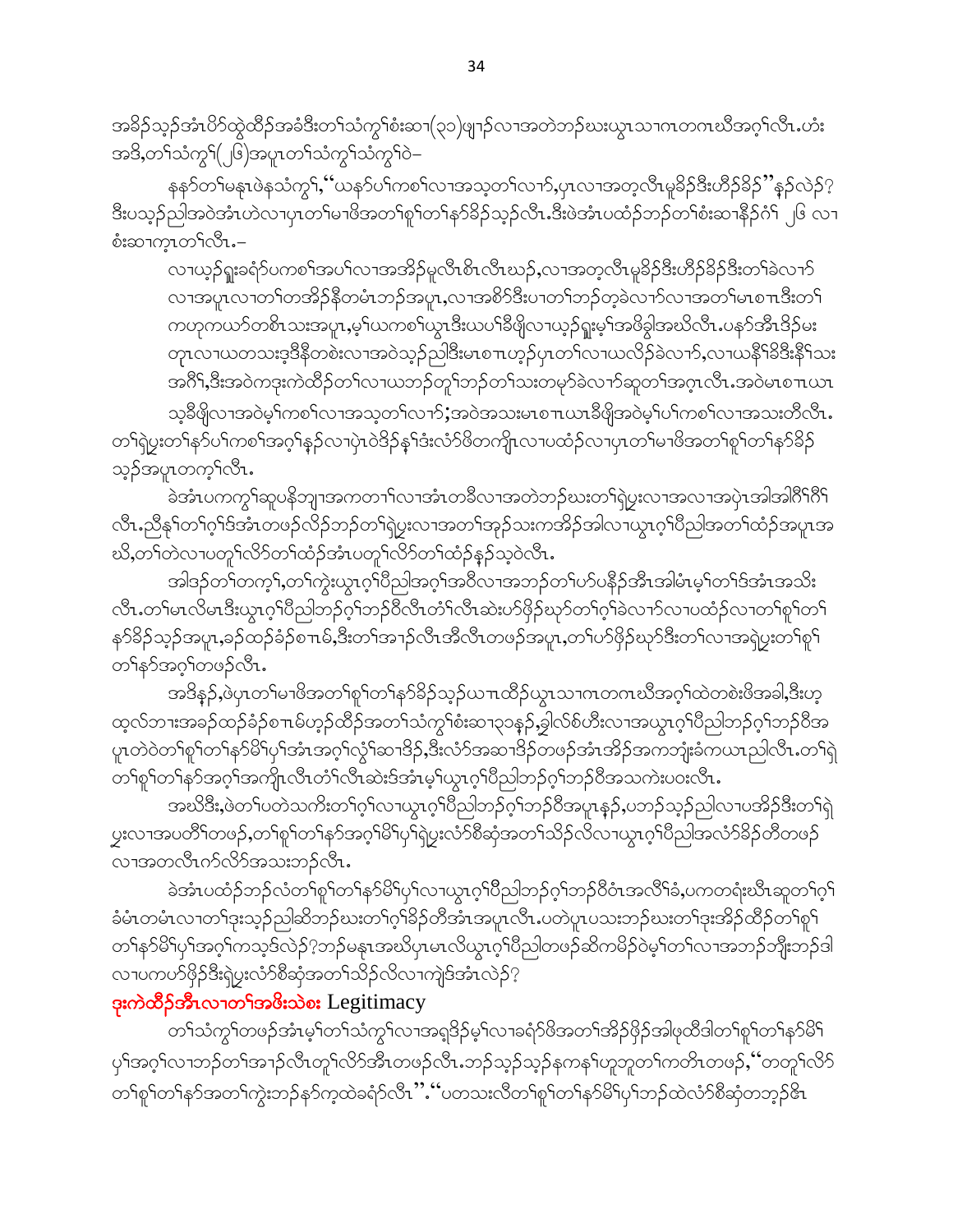လီၤ'' ခဲအံၤႇပက္ဂ<sup>ရန္မ</sup>ီးဘဉ်သူဉ်ဘဉ်သးတ႑်ပာ်သးလ႑တ႑်ထံဉ်အံၤအလိြခံသူဘဉ်ဆဉ်အဝဲသူဉ်ညီနှၤ်တဲဖျါတ႑် ထံဉ်လၢအထိလၢလံာ်စိဆုံအပူၤလီၤ.အဃိဒီး,ဘဉ်မနၤအဃိပုၤမၤလိယ္ပၤဂ့ါပိညါဘဉ်ဂ့ါဘဉ်၀ိတဖဉ်ဟ်လံာ်စိဆုံ အတ႑်သိဉ်လိတဖဉ်ဒ်အမှ့ ်တ႑်အသိးတသ့ဘဉ်လဲဉ်?့ဘဉ်မနုၤအဃိအဝဲသူဉ်နီၤဖးလံာ်စီဆုံအတ႑်သိဉ်လိဆူ တၫ်ဂူၫ်ခြိဉ်တီတဖဉ်,ဒီးပာ်ဖိုဉ်ဒီးရဲပွးတ႑်လ႑လံာ်စီဆုံတဲဘဉ်ဃးတ႑်ဂူၫ်ခြိဉ်သူဉ်တဖဉ်အံၤလဲဉ် $\,$ ု

.<br>ကျဲအဂ္ $\tau$ ကတၫ<sup>ှိ</sup>လ႑ပကဒုးအိဉ်ထိဉ်တ႑်စူ<sup>၎</sup>တ႑်နှာ်မိ<sup>႖</sup>ပု႑်နှဉ်ပထံဉ်အဒိလ႑ပှ $\tau$ လ႑လံာ်စီဆုံအပူ $\tau$ တဖဉ် ဒုးနဲဉ်ပုၤအဒိအတဲာ်အဃိလီၤ.ပကတဲပုၤခံကလၢလံာ်စီဆုံပူးလၢအတဲတၫ်စူၫ်တ႑်နာ်မိ႑်ပှၢ်အဂ္ဂၢ်လီၤ.တၢတက, ပကကွ်ာအဒိလၢယ့ဉ်ရှူး,ဒီးခံဂၤတဂၤ,ပကကွ်ာအဒိလၢပှၤတၢ်မၢဖိစီၤပီလူးလ်ိဳၤ.ပကကွၢ်သက်းအဆိကတၢၢ်ဖဲ ယ့ဉ်ရူးဟ့ဉ်ပုၤတၫ်အဒိဉ်ထိလၫလၫအပာ်ဖိုဉ်ဃှာဒီးရဲပွးပုၤလံာ်စီဆုံအတ႑်သိဉ်လိတဖဉ်လီၤ.

# ယ့**်**ရူး Jesus

အဒိန**ှ်,**ပကွ<sup>ရ</sup>တ<sup>ရ</sup>ဆၢကတိရဖဲယ့ဉ်ရူးဘဉ်တ<sup>ရ</sup>သံကွ<sup>ရအွ</sup>ီးလၢတ<sup>ရ</sup>မၤလိဉ်အဒိဉ်ကတၢရ်တထံဉ်အခါလီး ပကကနဉ်သက်ိဳးတ<sup>ရ်</sup>ကတိၤလၢအဖျံဖဲလံာ် မးသဲ၂၂း၃၅-၄၀ တက့်၊–

ဒီးပှၤသ့လံာ်တ႑်သိဉ်တ႑်သိလၢအကျါတဂၤ(ပှၤၒၤရုံၤရှဲ),လ့ပစိတ႑်ဒီးသံကွ႑်အိၤလၢတ႑်တမံၤႇဒီးစံးဝဲ ဒဉ်,သရဉ်ဧၢ,တၫ်မၤလိဉ်ဖးဒိဉ်လၢတ႑်သိဉ်တ႑်သိအကျါ,မ့ှါဖဲလဲဉ်တထံဉ်လဲဉ်.ဒီးယှဉ်ရူးစံးဘဉ်အိၤႇ '်အဲဉ်ယွၤန ကစၫ်လၢနသူဉ်ကံႝာနသးလဲႇဒီးနသးဒိဖျာဉ်ညါႇဒိးနတႝကူဉ်တၫ်ဖးတုၤအလၢာ်တက့ါႉအအံၤမ့ၢ်တၢ်မၤလိာ်အ ခြိဉ်ထံး,ဒီးအဖ<sup>္</sup>ဒိဉ်တထံဉ်လီၤ.ဒီးခံထံဉ်တထံဉ်နဉ်,လီၤက်လၢအီၤလီၤ.အဲဉ်ပှၤလၢနဃၤဒ်နအဲဉ်လီၤနသးဒဉ်နဲ အသိးတက္S်ကေS်လၢတSမၤလိခံထံဉ်အံၤႇဝံအကလုS်ဒီးတSသိဉ်တSသိႆႇလီၤစဲၤဝဲလၢအိၤခဲလၢာ်လီၤ". (မးသဲ၂၂း၃၅–၄၀).

ဒ်ပထံဉ်ဘဉ်အသိႏႇတၫ်လၫယ့ဉ်ရူးမၤဖဲအံၤမ့ၢ်တၫ်လၫအပာ်ဖျါတၫ်အလုၢ်အလၢ်ကိႈမံၤလၢယွၤဂ့ၢ်ပိညါအတၢ်စူၫ တ်နဉ်မၤ၀ဲလီၤ.

အဆိကတၫ်ႇလံာ်တတိၤအံၤစၫ်ဆၢလၢယ္ပၤဂ့်္ဂါပိညါအတၤ်ဂ့်္ဂါခိဉ်တိလီၤ.ပုၤဖၤရံၤရဲဟဲဆူယ့ဉ်အအိဉ် ဒီးသံကွ<sup>ှ</sup>ဝဲတၫ်သံကွှ<sup>ရ</sup>အံၤလီၤ.''သရဉ်ဧၢ,တ႑်မၤလိဉ်ဖးဒိဉ်လၢတ႑်သိဉ်တ႑်သီအကျါ,မ့ှ်ဖဲလဲဉ်တထံဉ်လဲဉ် $?$ '' တၫ်သံကွၫ်အံၤဟဲဟးထိဉ်လၫပှၤမၤလိယွၤဂ့ၫ်ပိညါလၫယ့ဉ်ရူးအစိၤတဖဉ်ဒါလီၤဝဲအယွၤဂ့ၫ်ပိညါအတ႑်ထံဉ်တဖဉ် လီၤႉလံာ်စီဆုံအလိ်ၤလံၤတကတြှၤ်မ့ၤ်ဂုၤ,အဆ႑ဒိဉ်မ့ၤ်ဂုၤ,အဆ႑မ့ၤ်ဂုၤ,မ့တမ့ၤ်အဆ႑ဖိဒဉ်လဲာ်လ႑အကစံးဆ႑ တၫ်သံကွ<sup>ှ</sup>အာၤတအိဉ်ဘဉ်.အဃိဒီး,ပုၤဖၤရံ၊ရဲထုးထိဉ်ယွၤဂ့ၢ်ပီညါအခိဉ်တိအံၤလၢအလိၤပလိ်ာဒီးတၢ်ဂ့ၢ်ခိဉ်တိ တဖဉ်အံၤလၢပထံဉ်လၢယွၤဂ့ၢ်ပီညါဘဉ်ဂ့ၢ်ဘဉ်ဝိအပူၤလီၤ.

ခံမံတမံၤႇယ့ဉ်ရူးစံးဆၢဒိီဖျိပာ်ဃှာ်ဝဲလံာ်ဆုံခံတိၤႉအဝဲတဟံးန5်ထဲလံာ်စိဆုံတတိၤဒီးပာ်တ့၁်ပဲနှဉ်ဘဉ် လၫအလိႝၤန္}်,အဝဲတဲဖျါလံာ်စီဆုံခံတိၤလၢလံာ်စိဆုံအလိၤ်လံၤတကတြူၤ်အပူၤတခ်ိ–၅မိၤရှ၆း၅ဒီး၃မိၤရှ၁၉း၁၈ လီၤႉလၢတကပၤန္ဉာ်ႇအဝဲဟံးန1်ႇလံာ်၅မိၤရှ၆း၅ဖဲအတဲႇိဴအဲ့ဉ်ယွၤနကစ1်လၢနသူဉ်ကံ1်သးလဲလၢနသးဒိဗျၢဉ်ညါ ဒီးနဂံౕါနဘါခဲလ႑ာလီၤ.''ဒီးအဝဲဟံးန႑်စ့႑်ကီးလံာ်၃မိၤရှာ၉း၁၈ဖဲအတဲဝဲ,''အဲဉ်ပှၤလ႑နဃၤဒန်အဲဉ်လီၤနသးဒဉ် နဲႛန္ဉဴလီၤႉဒ်ပုၤမၤလိယ္မၤဂ့ၫ်ပီညါအသိႏႇယ့ဉ်ရူးဟ်ဖိုဉ်လံာ်စီဆုံအတိၤအါတီၤလၢကဲထိဉ်တ႑်စူၫ်တ႑်နဉ်အဂ္ဂၢိမိ႑ ပုၫၳလၫဘဉ်ဃးဒီးတ႑်မၤလိဉ်ဖးဒိဉ်လီၤ.

သၢမံတမံၤႇယ့ဉ်ရူးဟ့ဉ်အတၫ်ထံဉ်ဒီးရဲပွးဝဲအတၫ်ထံဉ်လၢတၫ်ဂ့ၫ်နိဉ်တိတခါအံၤအဖိနိဉ်လိၤႉအဝဲရဲပွး တၫ်မနၤလၢပဘဉ်မၤဆိဖဲအတဲတၫ်မၤလိ႒်တဖဉ်အံၤႇ''အအံၤမ့ၢ်တၫ်မၤလိ႒်အခဵဉ်ထံး,ဒီးအဖးဒိဉ်တထံဉ်လီၤ.ဒီး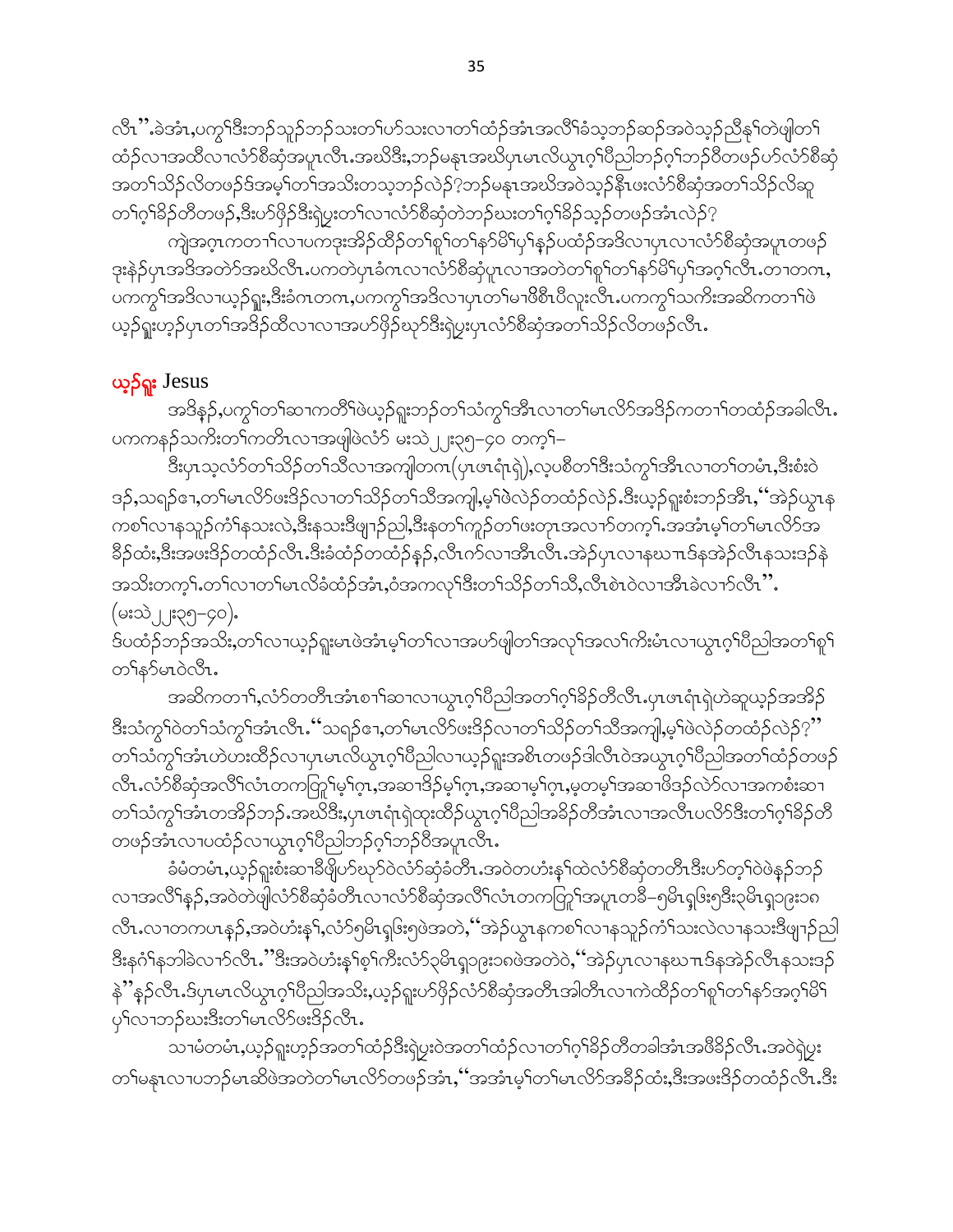ခံထံဉ်တထံဉ်နဉ်,လီၤက်လၢအိၤလိၤ''.ဒီးလၢခံကတ႑်ယှဉ်ရူးရှဲပွးတ႑်လိ႒်တဖဉ်အံၤအရဒိဉ်ထဲလဲဉ်ဖဲအမၤက တၫ်ာအယွာဂ့်္ဂါပိညါအတ႑်ကတိၤလိၤ. ပ်ံအကလု်ဒီးအတ႑်သိဉ်တ႑်သိ,လိၤစဲၤ၀ဲလၢအိၤခဲလ႑ာလိၤ $\cdot$ ိ.

တၫ်အဒိလ႑ပထံဉ်လ႑ယ့ဉ်ရူးအိဉ်ဖဲအံၤဒုးကဲထိဉ်ဂ့ၫ်၀ိယ္ပၤဂ့ၫ်၀ိညါလ႑အဖိဳးသဲစးလ႑ပုၤတုၫ်လိဉ်အီၤသ့ လီၤႉကစၢ်ခရံဉ်မ့ၢ်ထံဉ်လၢတၢ်စူၫ်တၫ်နှာ်မိ်ၢပှၢ်တဖဉ်တမ့ၢ်တၢ်လၢအဂ္ဂၤဘဉ်နဉ်,အဝဲကတဲပှၤဖၤရှဲဒ်အံၤဘဉ်မနုၤ အဃိသုဘဉ်တဲဖျံထိဉ်တ<sup>ှ</sup>ရု<sup>ရ</sup>တ<sup>ှ</sup>နှာမိ<sup>ရ</sup>ပှ<sup>ြ</sup>လဲဉ်?သုကြားသးမံလၢတၢ်လၢလံာ်စိဆှံတဲသုလိၤ'' သန5်က့လၢအ လိ်<sup>ရ</sup>န္**ဉ်,**ယူဉ်ရူးတဲသကိႏၰာ်တၫ်ဒီးအဝဲသုဉ်ဘဉ်ဃးတ႑်စူၫ်တ႑်နှာ်မိ႑်ပု႑်အဂ္ဂၤလီၤ.

ပထံဉ်ဘဉ်ယှဉ်ရူးအတၫ်ယ႑ထိဉ်တ႑်စူ႑်တ႑်နှာ်မိ႑်ပှ႑်အဂ္ဂါအဘြိုဝံၤအလိႝၤ်ခံ,ပကကွ႑်ကဒီးဆူစီၤပီလူး လၢအမၤစ္<sup>၎</sup>ကီးတ႑တမံၤဃိလီၤ**.** 

#### စီးဝီလူး Paul

စီၤ၀ီလူးကွဲးလံာ်ပရၢအါဘ့ဉ်ဆူပှၤခရံာ်ဖိလၢအအိဉ်လၢမဲးဒံၤထၢဉ်ရှနယၢဉ်တဖဉ်,ဒီးအဝဲတဲအါတက့<sup>၎</sup> တၫ်အိဉ်ဖှိဉ်သရဉ်အတၫ်မၤတဖဉ်လီၤ.သနာ်က့အဝဲညီနုၤ်ဟ်သူဉ်ဟ်သးလၢယွၤဂ့ၢ်ပီညါအတ႑်စူၫ်တ႑်နာ်မိ႑်ပှ႑် တဖဉ်အဂ္ဂါဖဲအတဲတ1်ဂ္ဂါတဖဉ်အံၤလီၤ.

ပကက္ဂ<sup>ရ</sup>သကိႏစီၤပီလူးအတ<sup>ၡ</sup>မၤအံၤလၢလံာ်ရိမ္၊အပူၤတက့¶.ဖဲအဝဲတဲဘဉ်ဃးတၢ်အိဉ်ဖှိဉ်အတၢ်မၤ ဘဉ်ဃးတၫ်သဘံဉ်ဘုဉ်လၢယူဒၤဒီးပှၤတခ်ိဘိမုၤ်ဖိအဘၫဉ်စπလၢတၫ်အိဉ်ဖှိဉ်လၢဝ့ၢ်ရိမ့ၤအပူၤအခါနဉ်,စီၤပီလူး ဒုးကဲထိဉ်တ<sup>ရ</sup>စု<sup>ရ</sup>တ်န<sup>5</sup>မိ<sup>ရ</sup>ပှ<sup>ရ</sup>အဂ့်္ဂလီၤ.တ<sup>ရ</sup>အဒိလၫအဖျါဂ့ၤဂ့ၤန္ဉာ်ပကထံဉ်ဘဉ်လၢ ရိမ့ၤ ၄း၁–၂၅ လီၤ.

ခဲအံၤတၫ်ဂ္ၫ်အိဉ်ဝဲအကလုာ်ကလုာ်ဘဉ်ဃးတ႑်ဂ္ၫ်အံၤႇဘဉ်ဆဉ်ပကဟံးန္ ၊်လံာ်တဆၢအံၤလၢကတဲဖျါ တၫ်အမိါၦၢ်သၢမံၤလၢအမ့ါယွၤဂ့ၢိပိညါအတၢ်စူၢ်တၢ်နှာ်မိါၦၢ်အခ်ဳပညီလီၤ.အဝဲတဲတၢ်ဂ့ၢ်တခါလၢအပာ်ဖိုဉ် လံာ်စီဆုံအဆၢဒီးရဲပွးဝဲလီၤ.အဆိကတၫ်န္၄်,စီၤ၀ီလူးဟုဉ်အတ႑်သးစ႑္ပ်ဆ႑ဆူတ႑်ဂ္ဂါခိဉ်တီတခါ–တ႑်ပာ်တီပာ် လိၤနီဖြိုလၢတၫ်နှာ်လၢလံာ်စီဆုံအလိႆၤလံၤတကတြှ၊်အပူၤလီၤ.

ရိမ့ၤ၄းမ့်<sup>ရ</sup>လံာ်တဆၫလၫအဟ့ဉ်ထိဉ်တ႑်သံကွ<sup>၎</sup>လၫလံာ်စီဆုံအဆ႑လၫအပူၤ*ကွဲ*ာ်တဆ႑ဒိဉ်အပူၤလီၤ.ပ ကနဉ်သကိုးတ႑်သံကွ႑်လ႑လံာရိမ့ၤ၃း၃၁သံကွ႑်ဝဲတက့႑်–

မၤသးဒ်နဉ်ဒီးမှၤ်ပမၤဟးဂိၤတ႑်သိဉ်တ႑်သိလ႑တ႑်နဉ်နဉ်ငါ့?မ်အသုတမၤအသးဒ်နဉ်တဂ္ၤ.မ့ၤ်ပမၤဂၢၤ မၤကျπတၫ်သိဉ်တၫ်သီလီၤ. (ရိမ္နာ၃း၃၁).

တၫ်သံကွၫ်အံၤဟ့ဉ်စီၤပီလူးအလိႝၤ်လ႑ကဟ်ဖျါထိဉ်အတ႑်ထံဉ်တဖဉ်လ႑တ႑်ဂ္ဂါခိဉ်တိလ႑ရိမ္၊၄တဲဝဲ–တ႑်ဟ်တိ ဒိဉ်မ့ှ်ဂုၤ,အဆၫဖိမ့ှ်ဂုၤ,လၫကၡဲပူးတ႑်အံၤလိၤလိၤန္ဉာတအိဉ်ဘဉ်ႉလ႑အလိြန္ဉ**်**,အဝဲအိမမ့္ပ်ယ္ဂၤဂ့ၫိပညါအ တ႑်ပုံ႕၃၃လွယ္ေလးသားစဲ့၀တ္မွာ

အါန1်ဒံးအကဲယွၤဂ့ါပိညါအလံာ်ခိဉ်တီနဉ်,လံာ်ရိမ့ၤ၄း၁–၂၅ဘဉ်လိာ်ဒီးအခ်ီပညီခီဖိုုစီၤပီလူးတဲယွၤဂ့ါပိ ညါအတ႑်ကတိၤသကိႏၶိဖျိလၢအပာ်ဖိုဉ်တ႑်သိဉ်လိတဖဉ်လၢအအိဉ်လၢလံာ်စိဆုံအပူၤအါတီၤလီၤ.ပက္ဂၤ်တဘူး ဖိဒီးပကထံဉ်လၢအဝဲဟံးန5်လံာ်စီဆုံအလိ်ြလံၤတကတြှာ်အတာ်ကတိၤတစုၤန္ ်နွံဘျိဘဉ်.

လၫအဆၫဖိသ႑န္၄ိႇစီၤပီလူးသူလံာ်၁မိၤရှ၁၅း၆လီၤႉလၫအဆ႑ဖိ၆န္၄ိႇစီၤပီလူးပာ်ဖျါထိိဉ်လံာ်စံးထိဉ်ပ ြာπ၃၂း၁–၂လီၤ.လၫအဆၫ<sup>8</sup>၁၀န<sup>5</sup>်နှအဝဲထိဉ်သင်္တြာလံာ်၁မိၤရှ၁၅ဒီး၁၇လီၤ.လၫအဆ႑ဖိဝမ်ဒီး၁၇န**ှ**်နီ၊ ဗီလူး ဟံးန5်ာမိၤရှ၁၇း၅အတ5်ကတိၤလီၤ.လၢအဆၢ<sup>8</sup>၁၈နဉ်,အဝဲဟံးန5်လံာ်၁မိၤရှ၁၅း၅လီၤ.လၢအဆၢ<sup>8</sup>၁၉နှဉ်,ပုၤ တၫ်မၢဗိဒုးစဲဘူးအီၤဒီးလံာ်ဝမိၤရှ၁၇း၁၇ဒီး၁၈း၁၁လိၤ.ဒီးလၢခံကတၫ်ႇလၫအဆၫ<sup>8</sup>၂၃း၂၄န**်**,စီၤပီလူးဟီးနှ<sup>င်</sup>၊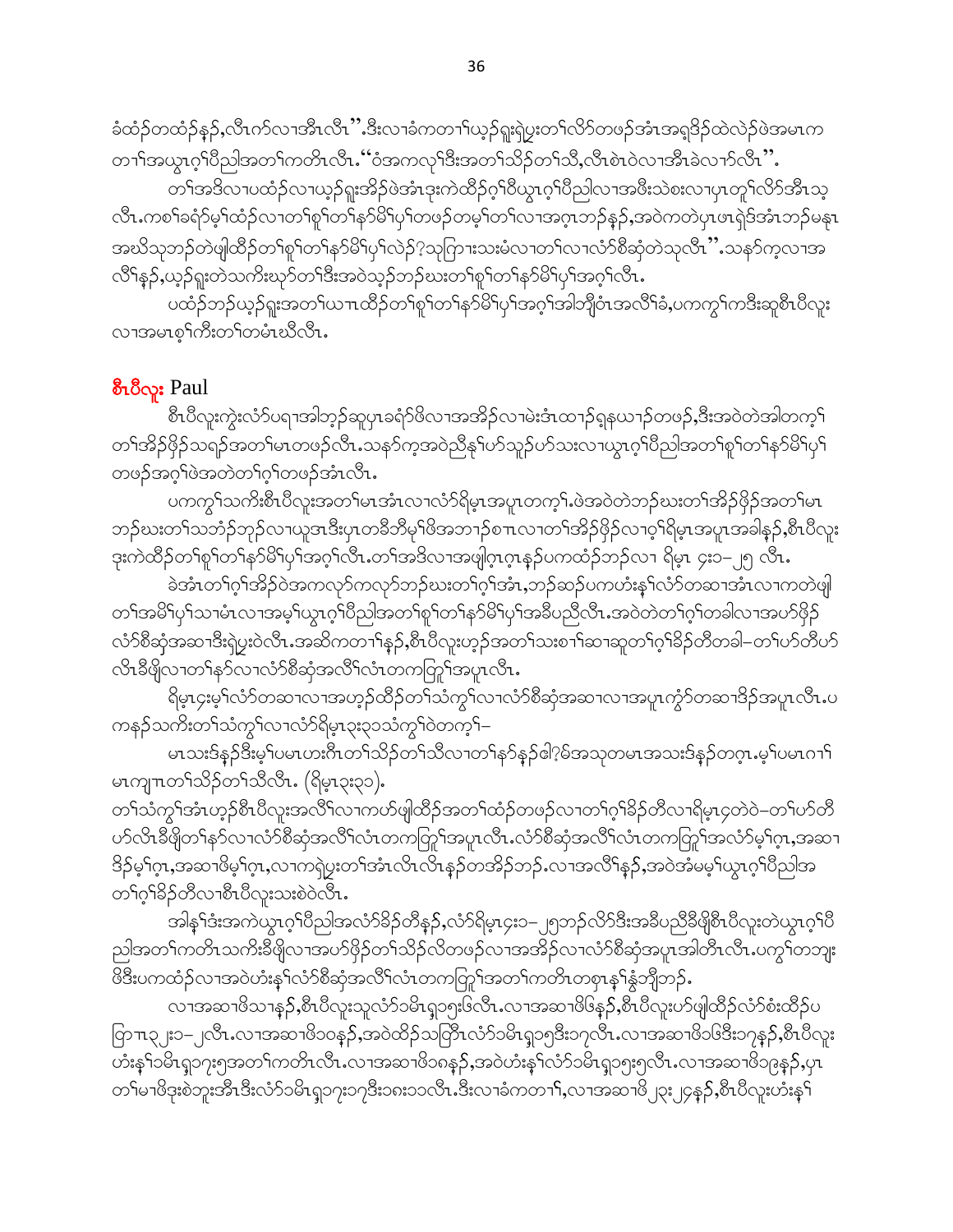လံာ်၁မိၤရှ၁၅း၆တဝီကဒီးလိၤႉတၫ်ဟံးနှၤ်လံာစိဆုံအတိၤတဖဉ်လၢလံာစိဆုံအလိၤ်လံၤတကတြှ၊်အပူၤန္ဉဉ်ပာ်ဖျါ ထိဉ်ဝဲလၢအဝဲဟ်ဖိုဉ်လံာ်စီဆုံအဆၢတဖဉ်လၢအဒုးကဲထိဉ်အတ႑်စူ ်တ႑်နှာ်မိ်ပြာလီၤ.

လၫသၢတိၤတတိၤန္**ဉ်,**ဒ်တၫ်အခ်ဳပညီဟ့ဉ်ကူဉ်ပုၤအသိး,စီၤပီလူးရဲပွးအတၫ်ထံဉ်တဖဉ်ဘဉ်ဃးတၫ်ဂ့ၢ်တ ခါအံၤလီၤ.အဝဲကျၢါတံာ်အတါထံဉ်လၢတါဟ်တီဟ်လိၤနီဖျိတၢ်နှာ်နှဉ်ဘဉ်တၢ်အၢဉ်လီၤ.တူ၊်လိာ်အီၤလၢလံာ် စီဆုံအလိိ<sup>ရ</sup>လံၤတကတြွ<sup>ရ</sup>အတ<sup>ရ</sup>သိဉ်တ<sup>ရ</sup>သီလီၤ.အဝဲတဲဖျါအတ<sup>ရ</sup>ထံဉ်လၫကျဲအါဘိလီၤ.အဆိကတၫ်ႇ၁မိၤရှ၁၅း ၆တဲပုၤလၢစီၤအာဘြာဟဉ်အတ<sup>ု</sup>န>်မ့<sup>၎</sup>'' ''လၢအဒုးကဲထိဉ်အီၤပုၤတိပုၤလိၤ,စီၤပိလူးရဲပွးတ<sup>၎ဌ</sup>သိး '' တမ့်ၢပန္´ါဘဉ်ခ်ီဖျိတၤ်မာဂ္ဂာဘဉ်ႉစီၤပိလူးရဲပွးစီၤဒာဝံးအၫဉ်လီၤအတၤ်ထံဉ်ခ်ီဖျိအဝဲသူတၤ်ကတိၤ´´ပုၤဘဉ်ဆိဉ် ဂ္ၤ''်ဒ်လံာ်စံးထိဉ်ပတြာπ၃၂း၁–၂အသိးလိၤႇပုၤတၫ်မၢဖိအံၤဟ်ဖျဲထိဉ်အတ႑်ဟ်တီဟ်လိၤနိဖျိတ႑်နှာ်လၢအမ့ၢ်နိ ဖျိတ်သိဉ်တ်သိဒိီဖျိစီးအာဘြာဟဉ်ဘဉ်တ်ယπထိဉ်အီးဒ်ပုၤတိပုၤလိၤလၢ၁မိၤရူ၁၅တချူးလၢအဘဉ်တၤ်ကူး တရံးအီၤလၢ၁မိၤရှ၁၇အပူၤလီၤ.

အါန1်အနဉ်,စီၤပီလူးဟ့ဉ်ထိဉ်အတ1်ထံဉ်လၢ၁မိၤရှ၁၇း၅ဖဲစီၤအၤြာၤဟဉ်န1်ဘဉ်တ1်စံးပာ်လၢကကဲ ထိဉ်ပုၤယူဒၤဖိဒီးပုၤတခ်ိဘိမှၫ်ဖိအပ႑်,လၢအအိဉ်ဒီးတ႑်သိဉ်တ႑်သိဒီးတအိဉ်ဒီးတ႑်သိဉ်တ႑်သိဘဉ်လိၤ.အနိ႑် ကိ်န္5,ဖဲအ၀ဲယπထိဉ်၁မိၤရု၁၅း၅လၢအ၀ဲတဲစီၤအာဘြာၤဟဉ်အတၫ်မှၫ်လၫ်ထဲတမံၤမ့ၢ်ဒ်သိးကအိဉ်ဒီးတၫ်နှာ် လၫယ္မွာအတၫ်အၫဉ်လီၤအပူၤခ်ဳဖြိုအဖိတအိဉ်နိတဂၤဘဉ်အဃိလီၤႉဒီးဒ်လံာ်ဝမိၤရှ၁၇း၁၇ဒီး၁၈း၁၁ပာ်ဖျါအသိး, တၫ်န>်နဉ်လိ>်ဘဉ်စီၤအၤြာၤဟဉ်ခီဖျိလၢအနိ<sup>႖</sup>ကတၫ်ဒဉ်ဝဲဒီးအမါနဉ်အဖိအိဉ်တသ့ခီဖျိလၢအသးပု<sup>႖်</sup>တလၢအ ಬೆಯೆ.

လၢခံကတၫ်ႇစီၤပီလူးမၤကတၫ်လၢ၁မိၤရှ၁၅းဖြန5်အါန5်လံာ်တၫ်စံဉိစိၤတဲစိၤဘဉ်ဃးစီၤအၤြာၤဟဉ်ႇ အဝဲအံၤမ့္ပ်ာက်မၤလိတ္ပုနာ်အကံုအလဲလာပုၤခရံာဖိစူးက္စ္ပၤနာ်က္နၤတ္ပါတဖဉ်အဂိၤ်လီၤ.လာအဖုဉ်နဉ်,ပထံဉ် လၢႇဒ်သိးယှဉ်ရူးအသိးႇစီၤပီလူးတဲယွၤဂ့ါပီညါအတ႑်ကတိၤသကိးလိၤႉအဝဲပာ်ဖိုဉ်ဃှာ်ဒီးရဲပူးလံာ်စီဆုံအတ႑် သိဉ်လိတဖဉ်လၫယ္ပၤဂ့ౕၢိပိညါတၤ်ဂ့ၤ်ဴခိဉ်တီအဖီလာ်လီၤ.

အါန1်တ1်န1်ပ1ါပတ1်အခီပညီဘဉ်ဃးတ1်စူ1်တ1်န5်မိ1်ပှ1်ဒီးယွာက်ပြီညါအတ1်ကတိၤသကိႏလၢအဖီး သဲစးန5့်,မ့<sup>၎</sup>တ႑်လၫအရှဒိဉ်လၫပကဟံးဃှာ်ဖိတ႑ဉ်တဖဉ်လၫတ႑်စူ႑်တ႑်နာမိြပု႑်လ႑ဂ္ဂါဝိပြီညါအဂိ်ါလီၤ.

### <sup>8</sup>တ႑ာ်တဖဉ် Goals

လၢပကန1်ပၫါပှၤမၤလိယွၤဂ့ါပီညါဒုးအိဉ်ထိဉ်အတ1်စူ1်တ1်န5်မိ1်ပှ1်ဒ်လဲဉ်အဂိါ်ႇမ့1်တ1်အရှဒိဉ်လၢပ ကထံဉ်ဖိတၫဉ်ခံခါလၫအတဲတၫ်စူၫ်တ႑်နှာမိြပှါအဂ္ဂါလၫဘဉ်တၫ်တဲသကိႏအိၤလိၤလၢတကပၤန္ဉာ်,တ႑်စူၫ်တ႑် နှာ်မိ1်ပု1်တဖဉ်အိဉ်ဒီးဖိတ႑ာ်လၢအဂ္ဂၤလၢအဒုးကဲထိဉ်တ႑်သိဉ်လိနိ1နိ1်တဖဉ်–တ1်လၢပုၤလၢအပိဉ်ခရံာ်အခံ တဖဉ်ကဘဉ်နာ်ဝဲလီၤႉသနာ်ကဲ့လၢအဂၤတကပၤႇအဝဲသူဉ်အိဉ်ဒီးအဖိတ႑ာ်လၢအဂ္ဂၤလၢအထိဒါတ႑်စူ႑်ကမဉ် နဉ်ကမဉ်လီၤ.ဗီတၫဉ်ခံခါလ႑ာ်အံၤမ့္ပ်က္ပါဝိယ္စၤဂ့္ပါဝိညါတ႑်စူ႑်တ႑်နှာ်မိြပု႑်အသကဲးပဝးလီၤ.အဃိဒီး,ပကကွ႑်သ ကိုးတၫ်ခံမံၤလၫာ်အံၤႇစးထိဉ်လ႑ဖိတ႑ဉ်လ႑အဂ္ဂၤလ႑အဒုးအိဉ်ထိဉ်တ႑်စု႑်တ႑်နှာမိြပု႑်လီၤ.

#### **SOOL** Positive

ဒ်ပထံဉ်ဘဉ်အသိးပုၤမၤလိဂ္<sup>ရ</sup>ဝိယ္ဂၤဂ့<sup>ရ</sup>ဝိညါအိဉ်ဒီးအတ႑်သးအိဉ်လ႑ကပိဉ်လံဉ်စီဆုံအတ႑်သိဉ်လီၤႉ တ႑်သးအိဉ်လၫကပဉ်ဖျါထိဉ်တ႑်မ့ှ်တ႑်တိဆု႑ပှၤမၤလိဂ္ဂၤ်ဝိယွၤဂ္ဂၤ်ဝိညါလ႑ကပိဉ်ယွၤကလုၤ်ကထါဒ်အမ့္ပ်ပှၤစံဉ် ညီဉ်တၫ်အဒိဉ်ကတ႑ၢ်လၢတ႑်မှၤ်တ႑်တိအဂိၤ်လီၤ.သနဉ်က့တ႑်ကီတ႑်ခဲအိဉ်လ႑ပုၤမၤလိယ္ဇၤဂ္ဂါပီညါတဖဉ်ဘဉ်၊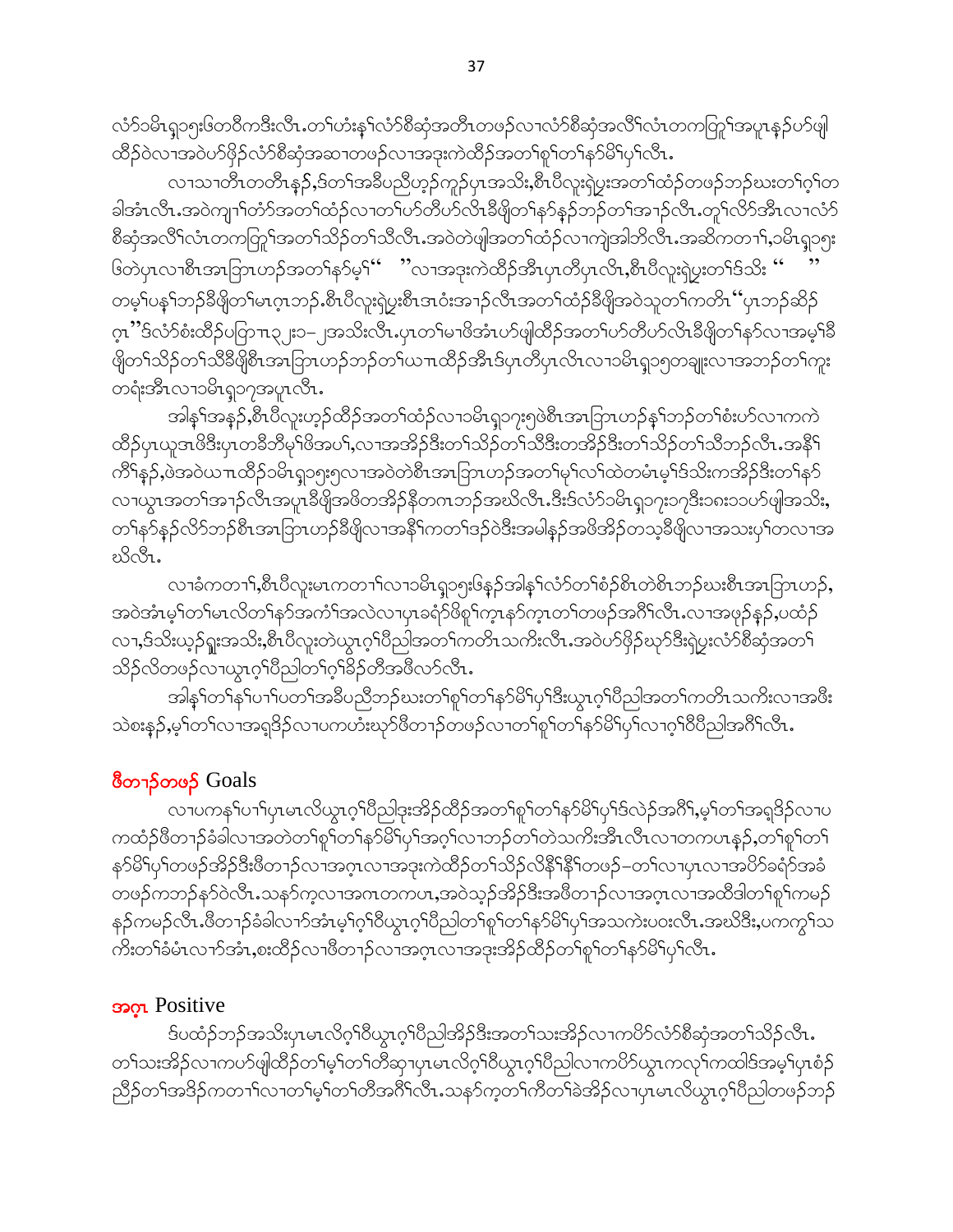ကွ<sup>ှ</sup>ဆ႑ာ်မဲ၁်ဝဲလီၤ.လံ၁်စီဆုံပာ်ဖျါထိဉ်တ႑်သိဉ်လိလ႑အဘဉ်ထွဲလိ9်သးအါမံၤလ႑တ႑်ဂ့<sup>၎ဌ</sup>ဉ်တီအါမံၤအဖီ<sup>ဌ</sup>ဉ်လ႑ ပုၤမၤလိယ္မၤဂ့ౕၢပီညါတဖဉ်အသးကလီၤဘုံးဖဲတၤ်လၢကဆုၢအိၤန္ဉာဴမ့ၤ်ဒဉ်ထဲလံာ်စီဆုံတဘ့ဉ်လီၤႉပာ်ကဲအဒိႇလံာ် စိဆုံသိဉ်လိပုၤပိညါဘဉ်ဃးခရံာ်အဂ့ၢ်ထဲလဲဉ်ႉလၢတၢ်ဂ့ၢ်အါမံၤအဖိခိဉ်ႇလံာ်စိဆုံဒိတဘ့ဉ်တဲဘဉ်ဃးခရံာ်အဂ့ၢ် လိၤလိၤမ့တမ့်ၫ်တဘိုုတခ်ိဉ်တလိၤဘဉ်ႉအဝဲဒုးပာ်ဖျါထိဉ်ကစ႑်ယှဉ်ရူးအဂ္ဂါအါအါဂိ<sup>ရာဂြီ</sup>းပြီးပုံၤမၤလိဂ္ဂါ၀ိယ္ဂၤ ဂုၤ်ပီညါတဖဉ်မှၤ်ဘဉ်တဲတၤ်မှၤ်တၤ်တီကိႏမံၤဒဲးလၤလံာ်စီဆုံတဲဘဉ်ဃးခရံာ်အဂ္ဂၤ်န္ဉာ်,အဝဲသု့ဉ်ပာ်လီၤအထိဉ်ဒံး ဘိအဆ႑ကတိႝၤ်တအိဉ်ဘဉ်.

မွမ့်ၫ်ဒ်န္ဉာ်ဒီးပုၤမၤလိဂ္ဂၤ်ဝိယ္ယၤဂ္ဂၤ်ပိညါကဆ႑တဲဉ်လ႑လံဉ်စီဆုံဖဲလဲဉ်တတိၤကပာ်ဃှာ်ဒီးဖဲလဲဉ်တတိၤတ ဟ်ဃှာ်လဲဉ်?.

ကျဲအဂ္ၤလၫအဆုၫဂ့ౕၢဝိယ္ယၤဂ့ၤ်ပိညါန္ဉဉိတဘဉ်တၤ်ပၫဆုၫအိၤလ႑လံာ်စီဆုံဘဉ်ႇမ့မ့ၤ်တခ်ိခီဖျိခရံာ်ဖိအ တၫ်ဟဲလီၤစ႑ာအတ႑်သးစဲဒီးတ႑်လ႑အဒိဉ်ဝဲတဖဉ်လီၤႉလ႑ကျဲအါဘိန္ဉာိပ္႑မၤလိဂ္႑်၀ိယ္(၁၇ိညိုတဖဉ်ဆ႑တဲ႒် တၫ်ဂ့ၫ်ဖဲလဲဉ်တခါလၢအကဘဉ်တဲဝဲခီဖျိတၫ်ကွ႑်ကဒါက္ $\mathsf{t}$ ခရံှာ်ဖိလၢအသးတိတဖဉ်မ $\mathsf{t}$ တ္႑်တ႑်လၢမု႑ိနံ $\mathsf{t}$ လၢညါ တဖဉ်ဒ်လဲဉ်လီၤ.ပုၤတဂၤအတၫ်ကျဲးစၫးလၫကဆုၫပှၤမၤလိယွၤဂ့ၫ်ပိညါ,တၫ်စူၫ်တၫ်နဉ်အဂ့ၫ်<sup>ဌ</sup>ဉ်သှဉ်,တၫ်အၫဉ် လီၤအီလီၤတဖဉ်ဒီးတၫ်ဒ်သိးတဖဉ်အံၤမ့ၢ်တ႑်လၢအမၤစ႑ာတ႑်ရှာ်တ႑်နှာ်မိ်ုအတ႑်ကတိၤသကိႏတဖဉ်လၢဂ့ၢ်ဝိ ယ္ဂၤဂ့ဴาoသါအပူၤလီၤ

#### ssoon Negative

ခဲအံၤဒ်ဂ္ဂါ၀ီယွၤဂ္ဂါပီညါမၤစ႑တ႑်စူ႑်တ႑်နဉ်မိ႑်ပှ႑်လ႑အဂ္ဂၤအသိႏ္ပပၤေလိဂ္ဂါ၀ီယွၤဂ္ဂါပီညါတဖဉ်ဆ႑ တဲာ်တၫ်ကွဲးအသက္ဂိ<sup>ရဒ္</sup>ဒီးအတ႑်သးစဲအတ႑်စူ႑်တ႑်နှာ်မိ႑ပု႑်ိဳးဖြိုလ႑အဖိတ႑ဉ်လ႑အတဂ္႑ဘဉ်လိ႑့ဖဲပတဲဒ်အံၤပ ပာ်အခ်ီပညီလၫတ<sup>ြ</sup>တိာ်ဟ်အရှုဒိဉ်လ႑တ႑်ကတိၤသကိႏတ႑်စူၣတ႑နှာ်အဂ္ဂါမိ<sup>ု</sup>ပု႑်မ့ှါတ႑်လ႑အတဂ္ဂၤခီဖျိအတ႑် ထီဒါတ႑်သိဉ်တ႑်သိကမဉ်တဖဉ်လိၤ**.** 

.<br>ဖိတ႑ာ်လၢအတဂ္ဂၤအံၤဟဲစ့<sup>၎</sup>ကိဳးလၢလံာ်စိဆုံအပူၤလီၤအနိ<sup>၎</sup>ကိြန္ဉာ်,လံာ်စိဆုံအတ႑်က္ပဲးမ့<sup>၎</sup>တ႑်လၢအ ထိခါတ႑်သိဉ်လိလၫအကမဉ်တဖဉ်လီၤႉလံာ်စိဆုံအယွၤဂ့ၢ်ပိညါထိဘိအိဉ်ခံကပၤႇဟ့ဉ်တၢ်စူၫ်တ႑်နှာ်မိ၊်ပု႑်လ႑ အဂ္•ာ,ဒီးအတဂ္•ာလၫအထိိဒါတ႑်သိဉ်လိအကမဉ်တဖဉ်လီၫႉအဃိဒိး,ဖဲပုၤမၤလိဂ္န<ါဝိယ္လ႑ဂ္န္<code>ဒြည္ပါတဖဉ်ဃုထၫလ႑</code> တ႑်လၢအပာ်ဃှာ်ဒီးတ႑်တပာ်ဃှာ်,ဟူဉ်အတ႑်သးစ႑ာ်ဆၢဒီးပာ်တဲ့ နာ့ဉ်,အဝဲသူဉ်အတ႑်ဆၢတဲာ်အါမံၤကဲထိဉ်နိ ဖျိသးလၢအကမၤက္ၤတၫ်စူၫ်ကမဉ်နာ်ကမဉ်တဖဉ်

အါန1်ဒ်တ1်မၤဘဉ်က္ၤတ1်စူ1်ကမဉ်နဉ်ကမဉ်ဒီဖျိလၢလံဉ်စီဆုံမၤအဃိႇပှၤမၤလိဂ့ၢ်ဝိယွၤဂ့ၢ်ဝိညါတဖဉ် စ့<sup>၎</sup>ကီးသူတ<sup>၎</sup>တဂ္ၤအဖိတ႑ာ်ခ်ီဖိျလၢအဝဲသ့ဉ်ပိ5်ထွဲမိ<sup>ြပ</sup>ါဖံဖုလၢအမ့<sup>၎</sup>ခရံာ်ဖိလၢပျπတဖဉ်အတ႑်သးစဲဒီးတ႑် လၫအဝဲသုဉ်ပာ်ဒိဉ်ဝဲတဖဉ်လီၤ.

ကမ့်္ဂါတ႑်လ႑အရှုဒိဉ်ဒိဉ်မႈလ႑ပကဟ့ဉ်တ႑်ဆ႑ကတိႝၤ်အါတလ႑တ႑်စူၫ်တ႑်နှာမြိၤပု႑်အထူသန္နလ႑ဂ္ဂါဝိ ပိညါအပူၤလီၤႉအဒိန္ဉာဴႇပကဆိကမိဉ်ဘဉ်ဃးတ႑်စူ႑်တ႑်နာ်ခိဉ်သ္ဉာ်လၢခ္ဘါလ်စ္စဉ်ဒီးအတ႑်ကွဲးလၢအဘဉ်တ႑်ကွဲး အီၤလၢ ၄၅၁ လၢအတဲဘဉ်ဃးခရံာ်အနိ<sup>5</sup>ကစ<sup>ှ</sup>ဒိုးအန္**ဆၫ**ဉ်အဂ္ဂါလီၤ.တဲဝဲဒ်အံၤ–

(ခရံဉ်မ့<sup>၎</sup>)ယွာနိ<sup>၎ဇ္ဇ</sup>ိုဒီးပုၤကညီနိ<sup>ုင္မွ</sup>ို…ဘဉ်တ႑်သ့ဉ်ညါအီၤလၫန္နဆ႑ာ်ခံမံၤႇလၢပတလိဉ်သးဒ့ဒိလၢအ ဂ္ဂ်္ဂလၢအတဆီတလဲ,လၢအလီၤဖႏႇလၢအတနိၤဖးဘဉ်;တ႑်ပဲာ်ထံဉ်နီၤဖးန္**ဆၫ**ဉ်ခံခါတမ့္ပ်တ႑်လၢအမၤ ဟးဂြီးအတ႑်ပာ်ဖှိဉ်ဃုာ်ဘဉ်ႇဘဉ်ဆဉ်မ့ှ်သကဲးပဝးလၢအဘဉ်တ႑်ဟံးဃာ်ဒီးကဲထိဉ်တ႑်တမံၤဃီလၢအ ဒုးကဲထိဉ်ပှၤတဂၤဃိဒိးတၫ်ဆိဉ်ထွဲသးသမှု,လၢအတလီၤဖးမှတမှ<sup>၎</sup>နိုၤဖးအိၤဆူပုၤခံဂၤဘဉ်လိၤ*.*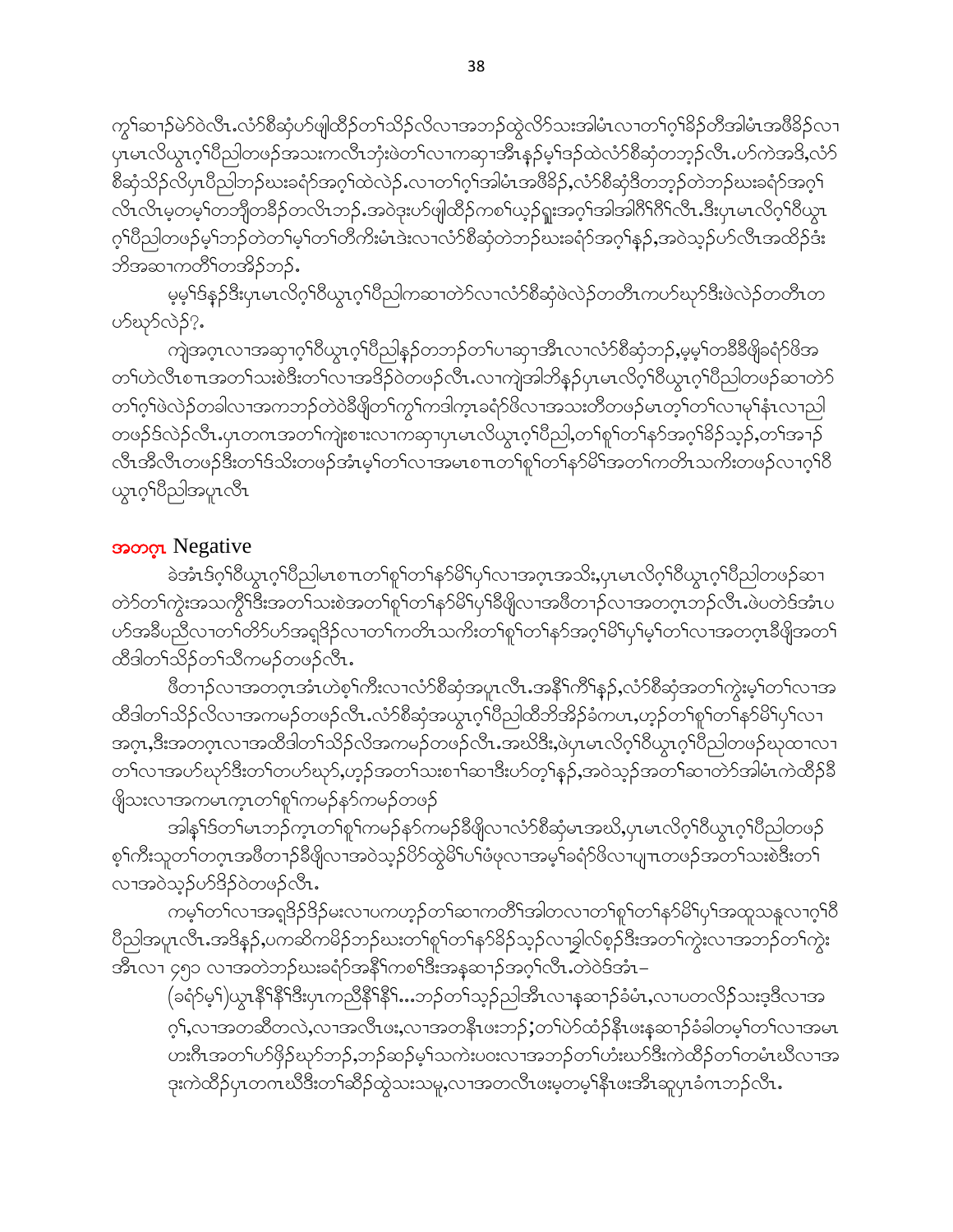ခဲအံၤလၢတၫ်ကွဲးအံၤဘဉ်တ႑်ဆုၢအိၤလၢဖိတ႑ဉ်လၢအကပိၤလၢအတိဒီးလံာ်စိဆုံဒီးဟ်ဖျါထိဉ်တ႑်လၢ ပှၤခရံာ်<sup>8</sup>တဖဉ်နာ်တ့<sup>၎</sup>လံဝဲလီၤႉအဝဲအံၤဖျရဲလီၤႉသနာ်က့ပကွ<sup>၎</sup>ကဒီးလၢတ႑်လၢတ႑်စူ႑်တ႑်နာ်ခိဉ်သ့ဉ်တဲဘဉ် ဃးခရံဉ်အဂ္ဂါလီၤႉလၢတၫ်လၢပတဲဘဉ်ဃးခရံဉ်အဂ္ဂါသ့ခဲလၢာ်အကျါႇဘဉ်မနုၤအဃိချွှလ်စံဉ်ဒိဘဉ်ယπထိဉ် ခရံာ်အနုဆၫာ်ခံခါလၫအမ့်္ဂယ္ဂၤဒီးပုၤကညီလဲဉ်?ဘဉ်မနုၤအဃိလ႑အဝဲတဲဝဲလ႑နဆ႑ာ်ခံခါအံၤတလိဉ်တ႑်သးဒ့ ဒီလၫအဂ္ဂ္),လၫအတဆီတလဲ,လၫအတလီၤဖႏႇဒီးဘဉ်တ႑်နီၤဖးအီၤတသ္စ္ကာဉ်လဲဉ်?ဘဉ်မနုၤအဃိအဝဲတဲဝဲလ႑ ခရံာ်အနုဆၫှာ်ခံခါအံၤဘဉ်တၫ်ဟ်ဖှိဉ်ဃုာ်အီၤလၢပှၤတဂၤဃီအပူၤလဲဉ်?တၫ်ဂ့ၢ်တဖဉ်အံၤတဘဉ်တၢ်တဲအဂ့ၢ် အါအါလၫလံာ်စီဆုံအပူၤဘဉ်ႉသနၥ်က့အဝဲအံၤတဲပုၤလီၤတံၤ်လဲၤဆဲးဘဉ်မနၤအဃိတၤ်စူၤ်တၤ်နာ်ခိဉ်သွဉ်ဘဉ်တဲ တ႑်လုံအဲ့ၤလဲဉ်လီၤ.

အနိ<sup>၎</sup>ကိြနှဉ်,ခွါလ်စံဉ်<sup>ဒြ</sup>အတ<sup>ှ</sup>သးစဲနဉ်ဘဉ်ထွဲဘဉ်ဃးဖးဒိဉ်ဒီးအတ<sup>ှ</sup>စံးဆၫက္ၤတ<sup>ှ</sup>ရှ'်ကမဉ်နဉ်ကမဉ် ခရံာ်အဂ့ါ်လၢအမၤအသးဖဲနံဉိယၤဖှိဉ်အဆိတဖဉ်လီၤ.တ<sup>ရ</sup>စုါကမဉ်နာ်ကမဉ်တန်ိၤအားတနာ်လၢခရံာမ့်ပြပျက ညီဘဉ်,တနိၤထိဒါခရံဉ်ဒ်အမ့္ပ်ယွာ,ဒီးတနိၤထိဒါလၫအဝဲမ့္ပ်ဟုနိြလဲတဂၤလိၤ.

ဒီးတကတိႝ<sup>ရာ</sup>ယီနဉ်,တၫ်စူၫ်တ႑်နဉ်မိ႑်ပှ႑်လ႑ဂ္႑ါဝိယွၤဂ့ၫ်ပီညါတဖဉ်ဟံးန႑်စ့႑်ကိုးကျဲတဘိအံၤဖဲအထိဒါ တ႑်စူ႖်ကမဉ်နဉ်ကမဉ်လီၤ.

အဒိန္၄်,ဖဲခွါစ်ဟီးတဲအတ႑်သ့ဉ်ညါဘဉ်ဃးကစ႑်ယွၤလၢအတ႑်ကွဲးဂ့ၫ်၀ိယွၤဂ့ၫ်၀ိညါအလံာ်တ႑်ကွဲးအ ယု1်၁,အဆၫ<sup>ဒ္ဌ</sup>ဉ်၄အပူၤန္ဉာ်,အဝဲစးထိဉ်လၫအတၫ်ကွဲးဖုဉ်က်ိ်ာဖိလ႑အတဲတ႑်လ႑အကပိၤတကပၤ–

အဝဲအံၤမ့္ပ်တ္ပါစု္ပါတ္ပါနၥ်မိြပ္ပ္ပါလ႑ယ္ပၤကလုုကထါအပူၤလ႑ယ္ပၤန္နဉ်ပသ္၃ညါအီၤသ့လီၤ.သနၥ်က္စတ ကတိႝ႞ဃီလၢပပိဉ်တ႑်အ႑ာ်လီၤတူ႑်လိဉ်အံၤႇဟိဳးတဲတ႑်ထံဉ်ကမဉ်သၢမံၤဖဲပတဲလၢပသ့ဉ်ညါယွၤလီၤလၢအထိ ဒါက္•ာတ႑်သိဉ်လိအဂၤတဖဉ်နဉ်,အဝဲတဲဝဲဒ်အံ႑–

အဝဲအံၤအခ်ီညီတမ့်၊လၢပသ့ဉ်ညါလၢတၫ်ခဲလၫာ်ဘဉ်ဃးကစၢ်ယွၤန္ဉာိဘဉ်ဝဲလီၤန္ဉာိဘဉ်ဒီးအဝဲတဲစ့ၫ် ကိဳးတၫ်စူၫ်ကမဉ်နဉ်ကမဉ်တဖဉ်ဒီဖြိုအဝဲတဲ–

(ပတကြားန9်)လၢပဒုးအိဉ်ထိဉ်ယွာအက္ခ<sup>ရ</sup>အဂ်ီးသူနဉ်ဘဉ်**.** 

ဒီးသၢ,အဝဲကွဲးဝဲ–

(ပတဂြာၫးန5်)လၫ(ယွၤ)နဉ်ိပသ္ဉဉ်ညါအိၤသ့(မ့တမ့်ၢိသ့ဉ်ညါအိၤခဲလ႑ာ်)ဘဉ်ႉလ႑တ႑်ထိဒါတ႑်ထံဉ်လ႑အကမဉ် နဲ့ဉ်,ဟိဳးရဲပွးကျဲအဂ္ဂၤလ႑တ႑်သူဉ်ညါကစ႑်ယွၤသ့လီၤ.တ႑်လ႑ဟိးမၤဖဲအံၤမ့္ပ်ာတ႑်လ႑ပ္႑မၤလိဂ္ဂၤဝိယ္မ႑ဂ္ဂၤဝိညါတ 0 0 0 0 0 3 1.

အဃိဒိီး,ပထံဉ်လၫ<sup>8</sup>တ႑ာ်တဖဉ်ဘဉ်တၫ်မၤစ႑ၤအိၤလ႑တ႑်သးဆ႑န္႑်ခံခါလိၤ.–သးလ႑အအဲဉ်ဒိုးတဲဖျါ တၫ်မှ႞တ႑်တိႇသနဉ်ကဲ့သးလၢအထိဒါတ႑်လၢအကမဉ်လိၤႉခဲအံၤပန႑်ပ႑ါတ႑်စု႞တ႑်နဉ်မိ႑်ပှ႑်လၢယွၤဂ္႑်ပြည ဘဉ်ဂ့ၢ်ဘဉ်၀ိအခ်ိပညိဒိီးပထံဉ်ဘဉ်အတ<sup>ျ</sup>ဖိးသဲစးဒိီးအဖိတၫဉ်တဖဉ်ဝံၤအလိ်ၢ်ခံ,ပကတရံးဃိၤဆူတၫ်ထံဉ်သၢမံၤ တမံၤလၢတၫ်ဒုးသုဉ်ညါဆိတဘျိုအံၤအပူၤလၢအမ့ၢ်ဝဲ–တၫ်လိႝၤ်လၢတၫ်စူၫ်တ႑်နှာ်မိ႑်ပု႑်အိဉ်လၢဂ့ၢ်ဝိယ္ဂၤဂ့ၢ်ပိညါ အပူၤလီ်ိုလီၤ.

#### တ**်လိ**ြ Place

လၢတၫ်မၤလိလၢအပူၤက္ပံာ်အပူၤႇပထံဉ်လၢယ္ပၤဂ့ၢ်ပိညါလၢခဲးသလ့းလၢပျ႑ာတဖဉ်အစိၤန္ဉာိဘဉ်တ႑် သူဉ်ထိဉ်အီၤလၢဃိသွါလွံ1်ဘိလီၤ–တ1်ဒုးကဲထိဉ်တ1်ကတိၤလီၤဆီတဖဉ်ႇတ1်ဒုးကဲထိဉ်တ1်တ1်ကတိၤဟ့ဉ်ကူဉ်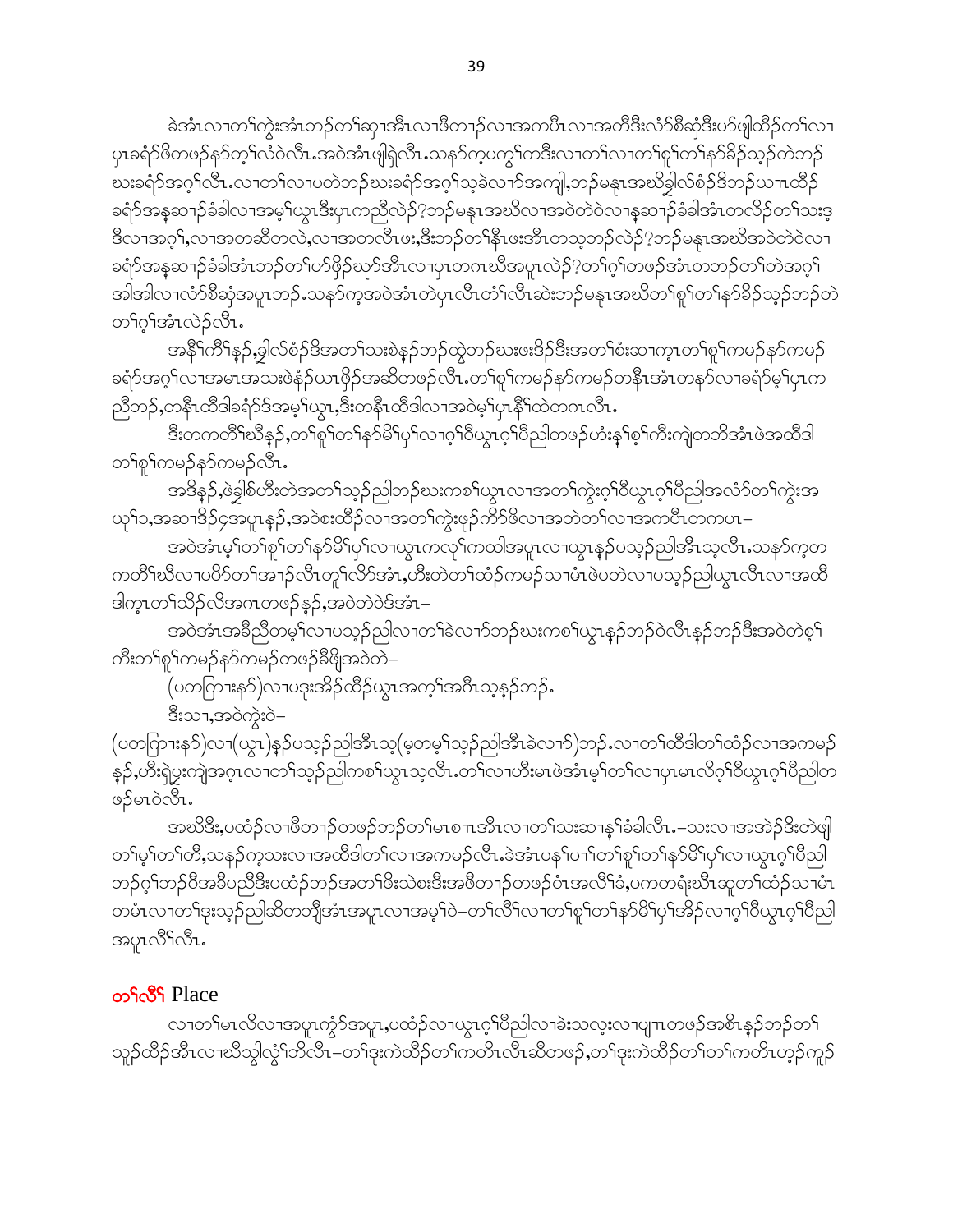ဆိတဖဉ်ဝံၤဒီးတ<sup>၎</sup>ဒုးကဲထိဉ်တ<sup>၎</sup>ကတိၤဟ့ဉ်ကူဉ်ဆိတဖဉ်ဝံၤဒီးတ<sup>၎</sup>ဒုးအိဉ်ထိဉ်တ<sup>၎</sup>စူ<sup>၎</sup>တ႑်နှာ်မိ<sup>ု</sup>ပှ<sup>၎</sup>,ဒီးလၢခံက တၫ်ႇတ႑်နှာ်အဂ္ဂါလၢပန႑ာပ႑ာသွလိၤႉ

ခဲအံၤထိဉ်ဘိပဂြာၫးသ့ဉ်နိုဉ်လၢတမ့်ၢိတ်နို<sup>င်နိုင်</sup>ဖဲပတဲတၤ်ထံဉ်တဖဉ်အံၤမ့ၤ်လၢဃိသွါလၢတၤ်သူဉ်ထိဉ် ယွၤဂ္ဂါပိညါအခါလီၤ.ပုၤမၤလိဂ္ဂါဝိယ္ပၤဂ္ဂါပိညါတဖဉ်အနိ<sup>ု</sup>နိ<sup>ု</sup>နဉ်သူဃိသွါတဖဉ်အံၤထိဘိလီၤ.သနဉ်က့ကမၤစ႑ာ ပုၤဖဲပဆိကမိဉ်လၫကျဲလၫပကသူဉ်ထိဉ်ယွၤဂ့ౕါပီညါန္ဉဉ်ပစးထိဉ်လ႑အယိယိဖိဒီးထိဉ်တဆီတဆီဆူတၤ်လ႑အက်ိ ထိဉ်ကီထိဉ်လီၤႉလၢအဖုဉ်ကတၢၢိန္ဉာဴႇယ္လၤဂ့ၢိပိညါအတ႑်ကတိၤလီၤဆီတဖဉ်တ႑်ပာ်ဖိုဉ်ဃှာ်တ႑်သူဉ်ထိဉ်အအူး ခဲတဖဉ်လၢဂ့ၢိ၀ိယ္ဂၤဂ့ၢိပိညါအပူၤလီၤႉပမ့ၢ်တထုးထိဉ်တၫ်ကတိၤတဖဉ်အံၤအခ်ိပညီလီၤတံၢလီၤဆဲးဘဉ်နဉ်ႇက မ့်)တဉ်လာအကီလာပကသူဉ်ထိဉ်ဂ့်ာဝိယွာဂ့်ာပိညါလာအဘဉ်တဖဉ်လီး ဃီသွါခံဘိတဘိမ့်ာတာ်ဒုံးကဲထိဉ်တာ်က တိၤဟ့ဉ်ကူဉ်ဆိတဖဉ်လီၤ.ပမ့<sup>ှု</sup>ဆိကမိဉ်တ႑်ကတိၤလီၤဆီတဖဉ်ဒ်အူးခဲအသိးဒီးပကဆိကမိဉ်တ႑်ဟ့ဉ်ကူဉ်ဆိတ ဖဉ်ဒ်အမှၤ်အူးခဲအကျို့တဖဉ်လၢအရဲပွးတၤ်ကတိၤလီၤဆီတဖဉ်မှၤ်မနၤလဲဉ်နှဉ်လီၤ.ဒီးပကထံဉ်တၤ်စူၤ်တၤ်နှာ်အ မိၫ်ပှၢ်တဖဉ်ပကထံဉ်အီၤဒ်အတၫ်ကတိၤဟ့ဉ်ကူဉ်ဆိအကျိၤတကျိုၤတကျိုၤလၢအဒုးကဲထိဉ်တၫ်ဒူဉ်ကပၤတနိၤမ့ တမ့်ၢ်တၢ်ဒူဉ်ကပၤခဲလ႑ာ်လီၤ.ဒီးလ႑ာခံကတ႑ၢိႇယ္လၤဂ့ၤ်ပိညါအဂ့ၤ်အဝိဒုးနဲဉ်ဖျဲကျဲလ႑ပုၤမၤလိယ္လၤဂ့ၤ်ပိညါတဖဉ် တဲ့ထိဉ်တ<sup>၎</sup>သူဉ်ထိဉ်ခီဖျိတ<sup>၎</sup>စူ<sup>၎</sup>တ႑်နှာ်မိ<sup>၎</sup>ပှ<sup>၎</sup>တဖဉ်လီၤ.အဃိဒီးပထံဉ်လၢတ႑်အဒူဉ်တဖဉ်အရဒိဉ်လၢတ႑်သူဉ် ထိဉ်အဂိ်ါအသိႏႇတၫ်စူၫ်တ႑်နှာ်မိ႑်ပှ႑်စ့႑်ကိႏမ့႑်တ႑်အရှဒိဉ်လ႑တ႑်သူဉ်ထိဉ်ဂ္ဂါဝီယွၤဂ္ဂါဝီညါလီၤ.

ခဲအံၤပတဲသကိႏတၫ်ဒုးသုဉ်ညါဆိတၫ်စူၫ်တ႑်နှာ်အမိ႑်ပု႑်လၫဂ္ဂ႑ိဝိယ္ပၤဂ္ဂၤါတီညါဝံၤအလိ႑်ခံႇပကလဲၤဆူတ႑် ဂ့ၫ်ိန်ဉတီလၢအရုဒိဉ်ခံခါတခါ–တၫ်ဒုးကဲထိဉ်တ႑်စူၫ်တ႑်နဉ်မိ႑်ပှ႑်တဖဉ်လီၤ.ပုၤမၤလိဂ့ၫ်ဝီယွၤဂ့ၫ်ပီညါတဖဉ်ဒုးကဲ ထိဉ်တ႑်စူ႑်တ႑်နှာ်အဂ္ဂါမိ႑်ပု႑်လၤပကတဲသက်ိးအဂ္ဂါတဖဉ်လၤအရဒိဉ်လၤအဝဲသုဉ်အတ႑်မၤအပူၤလၤကျဲဒ် လဲဉ်?

### တ<sup>ှ</sup>ဒုးကဲထိဉ်လိဉ်ထိဉ် Formation

ဖဲ့ပုၤကၠိဖိတဖဉ်စးထိဉ်မၤလိဂ္ဂၢိဖိယ္ယၤဂ္ဂၢိဖိညါန္ဥာအဝဲသူဉ်နှၤ်ပ႑ၢိကမဉ်လ႑တ႑်ရုၤ်တ႑်နှဉ်မျာန္ဥကဲထိဉ် အသးခ်ိဳဖျိတၫ်ကတိၤဆိအတၫ်မ့ၢ်တၫ်တိတဖဉ်လၢလံာ်စိဆုံအပူၤတဖဉ်တ႑်ပာ်ဖိုဉ်ဃှာ်အီၤတပူၤဃိလီၤႉလၢပုၤ မၤလိတ႑်သိသိိဖိတဖဉ်အဂိ်ါတ႑်မၤညီနှၤ်လီၤက်ဖျယ်ယိဖိလီၤ.သနဉ်ကူကျဲလၢအဒုးကဲထိဉ်တ႑်စူၫ်တ႑်နှာ်မိ႑်ပု႑် လၢဂ့ါ်၀ိယ္လာဂ္ါပိညါအပူၤမ့ါတါမၤလၢအက်ိအခဲလ်ိဳၤႉအနိႝၤ်က်ိါန္ဉ်ႇတၢ်ဂ့ါအကလုာ်ကလုာ်လၢတၤ်ကမၤက္ဂၤ် အီၤလီၤတံၤလိၤဆဲးခဲလၫာ်တမ့ၤ်တၤ်လၢအညီဘဉ်ႉသနာ်ကဲ့ပသုဉ်ညါဘဉ်တၤ်ဂ့ၤ်တနိၤလၢတၤ်စူၤ်တၤ်နာ်အဂ့ၤ် မိၫ်ပု႞တဖဉ်ဘဉ်တ႑်ဒုးကဲထိဉ်အီၤလၢဂ္ဂၢိ၀ိယ္လၤဂ္ဂၢိပိညါဒ်လဲဉ်န္ဉာ်သူလီၤ

ဒ်သိးပကန1်ပ႑)ကျဲလ႑တ႑်ဒုးကဲထိဉ်တ႑်စူ1်တ႑်နဉ်အဂ္ဂါမိ1ပု႑်လ႑ဂ္ဂါဝိယ္ဓၤဂ္ဂါပညါပူၤအဂါိႇပကက္ဂ႑ တၫ်ဂ့ၫ်ခိဉ်တီခံမံၤလီၤ.–အဆိကတ႑ၢ်ပကကွ႑်ကျဲလၢပှၤမၤလိဂ့ၫ်၀ိယွၤဂ့ၫ်ပီညါတဖဉ်ဒုးကဲထိဉ်လံာ်စီဆုံအတ႑် ကွဲးလၫကဆိဉ်ထွဲအဝဲသ့ဉ်အတၫ်ထံဉ်လီၤ.ဒီးခံမံၤတမံၤ,ပကၰဃိထံပုၤမၤလိဂ္ၫ်ဝိယ္ၤဂ့ၫ်ပိညါတဖဉ်သူတ႑်ဆိက မိဉ်ဆိကမးလၫကၡဲပွးဒီးဆိဉ်ထွဲအဝဲသ့ဉ်အတၫ်စူၫ်တ႑်နှာ်မိ႑်ပှၫ်တဖဉ်လီၤႉမ်ပကကွ႑်အဆိကတ႑ာ်လ႑လံာ်စီဆုံ အတ႑်ဆိႆဉ်ထွဲမၤစ႑ာတ႑်စူ႑်တ႑်နှာ်မိ႑်ပု႑်တဖဉ်လီၤ.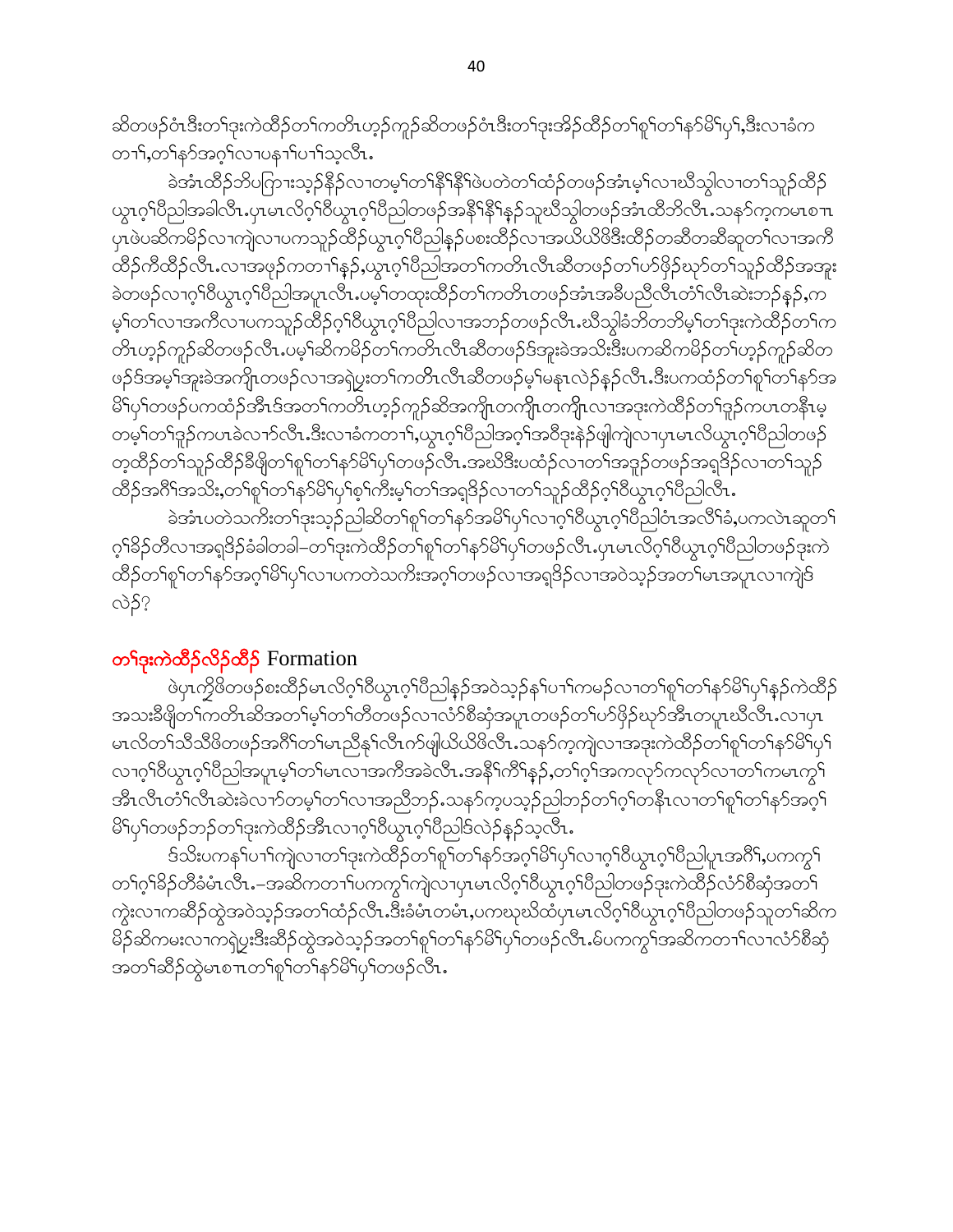### လံာ်စီဆုံအတ<sup>ှ</sup>ဆိုခ်ထဲ့မာစπ Biblical Support

အခဲအံၤႇမ့<sup>၎</sup>တ႑်လၫအရှ<sup>8</sup>ဉ်ထိဘိလ႑ပကသ့ဉ်နိဉ်လ႑ပှၤမၤလိဂ့<sup>၎</sup>၀ိယွၤဂ့<sup>၎</sup>ပိညါတဖဉ်ညီနု<sup>၎</sup>သူဉ်ထိဉ်အ တၫ်ဂ့ၢ်တၫ်ကျိုးလၢတၫ်ကူဉ်ဘဉ်ကူဉ်သ့မ့ၢ်ဂ့ၤလၢတၫ်စံဉ်စိၤတဲစိၤအပူၤလီၤ.မတၤနာ်ပနုၤ,ဒီးအဝဲသ့ဉ်နာ်တ႑် သ့ဉ်တဖဉ်အံၤအခါဖဲလဲဉ် $?$  အဝဲသ့ဉ်အတ<sup>၎</sup>ဘဉ်မ့<sup>၎</sup>အတ<sup>၎</sup>ကမဉ်လဲဉ် $?$ တ႑်ထံဉ်ဒ်အံၤတဖဉ်တဘျီတခ်ိဉ်အရှဒိဉ် မး,လီၤဆီဒဉ်တၫ်ဖဲပုၤမၤလိဂ္ုံဝိယ္ယၤဂ္ုံဝိည္ပါတဖဉ်ဘဉ်ကွ၂်တ႑်စူ၂်တ႑်နှာမြဲျပု႑်အတ႑်စံဉ်စိၤတဲစိၤဒီးဂုဉ်ကျဲးစၫးဃု ထံဉ်တၫ်ကမဉ်မနၤလၢအထိဒါအဝဲသ့ဉ်အတ႑်ထံဉ်လဲဉ်လီၤႉသနဉ်ကဲ့အါဒဉ်တ႑်တက့႑်,ကျဲအရှ3ဉ်ကတ႑ၤ်လၢ ပုၤမၤလိဂ္<sup>ရာ</sup>ဝိယ္လၤဂ့်္ဂါဝိညါတဖဉ်န္<sup>ရ</sup>ဘဉ်တ႑်မၤစ႑ာလ႑ကဆိဉ်ထွဲတ႑်စူ<sup>၎</sup>တ႑်နှာ်အဂ္ဂါမိ<sup>႑</sup>ပု႑်တဖဉ်နှဉ်တ႑်ထံဉ်နှ<sup>၎</sup> အီၤလၢလံ႒်စီဆုံအပူၤလီၤ.

ပကၰသ့ဉ်ညါလံာ်စီဆုံအဆိဉ်ထွဲလၢတၫ်တဲသက်းတၫ်စူၫ်တၫ်နာ်အမိၢိပှၢ်အဂ့ၢ်လၢကျဲ့ခံဘိလီၤႉတၢတ ဘိပကတဲဖျါကျဲလၫပှၤမၤလိဂ့ၫ်ဝိယွၤဂ့ၫ်ပိညါတဖဉ်ပိ>်ပဲအပာ်ဖှိဉ်လံာ်စိဆုံအဆ႑တဖဉ်လ႑ကဆိႆဉ်ထွဲအဝဲသ့ဉ် အတၫ်ထံဉ်လီၤ.ဒီးခံ,ပကကွ<sup>ရ</sup>အခ်ိပညိလၫအတဲဖျံကျဲတဘိအံၤလီၤ.ဆိကတၫၫ်ပကကွ<sup>ရ</sup>ကျဲလၢပုၤမၤလိဂ့ၫ်ဝိယွၤ ့ဂ်ပီညါတဖဉ်အိဉ်ဝဲဖဲအဝဲသူဉ်သူဉ်ထိဉ်အတ႑်ထံဉ်ဃှာ်ဒီးလံာ်စီဆုံအတ႑်မၤစ႑ာလီၤ.

# ကျဲ Process

လၢတၫ်မၤလိလၢညါတဖဉ်အပူး,ပထံဉ်ဘဉ်လၢပုၤမၤလိဂ္ဂၢိ၀ိယ္လၤဂ္ဂၢိပိညါတဖဉ်စးထိဉ်ဟံးနှၤ်လံာ်စိဆုံခ်ိ ဖျိတ်္ဂဃုထံဉ်နှ်္ဂတ႑်လ႑အကဲထိဉ်သးနိ်ိုက်ိြပဲအမၤဆံးလီၤအတ႑်ထံဉ်လီၤႉအဝဲသ္ဉာိဃုယ္ဂၤဂ့္ဂ်ပြီညါအတ႑်ကဲ ထိဉ်အသးလၢလံာ်စိဆုံအဆၢလၢဘဉ်တၫ်သိဉ်လိအိၤတဖဉ်လီၤ.ဒီးပထံဉ်စ့ၢ်ကီးအဝဲသုဉ်အတၢ်ပာ်ဖိုဉ်ဃှာ်တ႑် လၢအကဲထိဉ်အသးတဖဉ်လၢယွၤဂ့ၢိပိညါအတ႑်ကတိၤဟ့ဉ်ကူဉ်ဆိတဖဉ်လီၤႉသနာ်က့ပုၤမၤလိဂ့ၢ်ိပိယ္ၤဂ့ၢ်ိပိညါ တဖဉ်ဆဲးလဲၤဆူတၫ်ဒုးအိဉ်ထိဉ်တ႑်စူ႑်တ႑်နှာ်မိ႑်ပု႑်,ဖဲအဝဲသ့ဉ်ပာ်ဖိုဉ်ဃှာ်တ႑်ဒီးရဲပွးတ႑်အါအါနှဉ်လီၤ.

ဖဲပတဲလၢတၫ်ပာ်ဖိုဉ်ဒီးတ႑်ရဲပွးလၢအဒိဉ်အမှ႑်နှဉ်,လၢပခိဉ်နှာ်ပူၤပဆိကမိဉ်လၢပုၤမၤလိဂ္ဂၢိ၀ိယ္လၤဂ့ၢိ၀ိ ညါတဖဉ်ဆဲးပာ်ဖှိဉ်လံာ်စိဆုံအတ႑်သိဉ်လိလီၤဆီတဖဉ်လီၤ.အဝဲသ့ဉ်သူယွၤဂ့ၤ်ပီညါအတၤ်ကတိၤဟ့ဉ်ကူဉ်ဆိတ ဖဉ်လၢအကဒုးအိဉ်ထိဉ်ယွπဂ့ါ်ပီညါအတ ်ပာ်ဖိုဉ်လၢအဒိဉ်နှၤ်ကျဲဉ်ကျီအါနှၤ်လၢညါတက့ၤ်လီၤ အဝဲသ့ဉ်ဒုးအိဉ် ထိဉ်လံာ်စီဆုံအတ႑်သိဉ်လိတဖဉ်တကထြာဝံၤတကထြာတုၤလၢအဝဲသ့ဉ်မၤဝံၤအတ႑်တဲဘဉ်ဃးယွၤဂ့ၤ်ပီညါအ တၫ်ဂ့ၫ်ခိဉ်တီလီၤ.အဃိဒီး,တ႑်စူၫ်တ႑်နှာ်မိ႑်ပှၫ်အတ႑်ကတိၤသကိးအိဉ်ဃှာ်ဒီးတ႑်ပာ်ဖှိဉ်ဃှာ်ဒီးတ႑်ရဲပွးယွၤဂ့ၫ်ဝီ ညါ့အတၫ်ထံဉ်လၫအလဲၫ်ဒီးအကီတဖဉ်လီၤႉဃုာ်ဒီးတ႑်နှၤ်ပ႑ာအံၤႇပကကွ႑်သကိုးအဒိတက့႑်ႉ

# တ**်ာ**ဒါ Example

လၢပကတဲပွးတၫ်အဒိအဂိႝၫႇပကကွၫ်ဘၢးရ်ဟီးအတၫ်ကတိၤသကိႏဴဴတၫ်ဂ့ၫ်မိ႑်ပု႑်ဆူတ႑်ဂ့ၫ်ဘဉ်ဃးတ႑် လၢတၫ်ပုံၤ''လၢဘဉ်တၫ်ထံဉ်နှၤ်အီၤလၢအဆၢ၄ႇအဆၢဒိဉ်၁၀လၢဂ့ၢိ၀ိယ္ပၤဂ့ၢိပိညါအပူၤလီၤႉတ႑်လၢတ႑်ပုံၤမ့႑် တၫ်နဉ်လၫပုၤခရံဉ်ဖိတနိုၤနဉ်ဝဲလ႑ပအိဉ်မူလ႑အသဘျှဒီးတ႑်ဒဲးဘးတစ်ိဳၤသး,ဒီးလ႑ကထိဒါတ႑်စူ႑်ကမဉ်နဉ်က မဉ်အံၤဘၢးရ်ဟိးဟ်ဖှိဉ်လံာ်စီဆုံအဆၢတဖဉ်လၢကဆိဉ်ထွဲအဖိတၫဉ်လၢအဂ္ဂၤလိၤႉလၢဘၢးရ်ဟီးအတ<sup>်</sup>၊ဟ့ဉ် ထိဉ်အပူၤ,အဝဲတဲဝဲဒ်အံၤ–

-<br>လံာ်စီဆုံအပူၤတ<sup>၎</sup>စူ<sup>၎</sup>တ႑်နာ်အဂ္ဂါဘဉ်ဃးတ႑်လၢတ႑်ပဲ့ၤန္ဉာမ့်<sup>ရ</sup>တ႑်ဂုံတခါလၢပတြိဆ႑တ႑်ထိဒါအီၤတ သ္၁ာဉ်.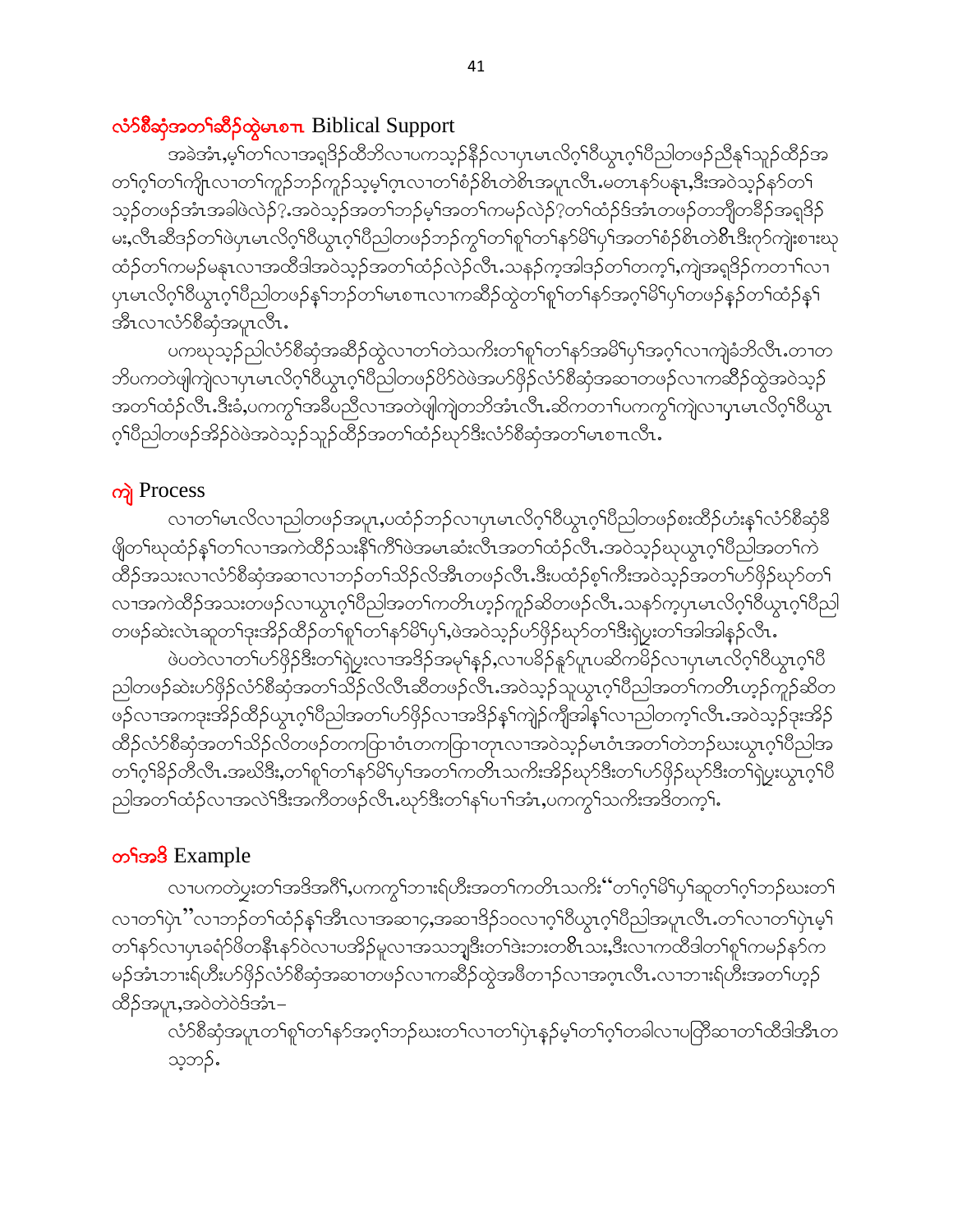ဝံၤဒီးအဝဲဃုတၫ်လၫကဆိိဉ်ထွဲအတၫ်ထံဉ်လၫလံာ်အဆ႑ဖးထိသ႑ဆ႑,လ႑တဆ႑ဘဉ်တဆ႑ဟ္ဥ်ထိဉ်အတ႑် ထံဉ်<sup>၌</sup>ဉ်သုဉ်လီၤႉတ႑တဆ႑တဲဝဲဒ်အံၤ–

လံာ်စီဆုံဟုဉ်…တၫ်အုဉ်သးလၢပှၤလၢဟိဉ်<sup>8ွ</sup>ဉ်ချาလၢအတမၤတၫ်ဒဲးဘးတအိဉ်နိတဂၤဘဉ်. လံ႒်ခံဆၢတဆၢစးထိိဉ်ဒ်အံၤ–

လံာ်စီဆုံတဲပုၤလၢတၫ်ဒုးအိဉ်ထိဘိလၢတၫ်ဖံးတ႑်ညှဉ်ဒီးသးအဘ႑ာ်စ႑ာလၢယ္ပၤအဖိအလံၤသ့ဉ်တဖဉ် အကျ<mark>ါ,</mark>ဒီးပှၤလၢအဂ္ဂၤကတၫါလၢအကျါဒဉ်လဲ၁်ဂုာ်ကျဲးစၫးဒြသိးကလၢထိဉ်ပှဲၤထိဉ်လိၤ<sup>့</sup>

ဒီးအဆၢဒိဉ်သၢစးထိဉ်–

တၫ်အၫဉ်လီၤပတၫ်ကမဉ်ဒီးတၫ်ထုကဖဉ်လၢတၫ်ပျၫ်တၫ်ဒဲးဘးအဂိၢိမ့ၢ်တၫ်လၢပကြားမၤတဘိယူၫ်ဃိ (လၢလံ႒်စီဆုံအအပူၤလီၤ.)

ာၫရ်ဟိးအတ<sup>ြ</sup>ထ်ဉ်မ့<sup>ရ</sup>တ<sup>ရ</sup>လၫအကိလၢပကန<sup>ရ</sup>ပၢ<sup>ရ</sup>ဘဉ်ႉအဝဲဂုာ်တဲဝဲလၢတၢ်အဲဉ်ဒိးလၢပုံၤမ့<sup>ရ</sup>တၢ်လၢ အထီဒါလိ5်သးဒီးလံ5စီဆုံမ့<sup>၎</sup>လၫလံ5စီဆုံသိဉ်လိပှၤလၢပှၤကိးကလၢဟိဉ်<sup>8ွ</sup>ဉ်ချၢမၤတၫ်ဒဲးဘး**,**ဒီးပုၤစူၫ်က္ၤန5် က္နၤတၫ်ခဲလၫာ်ဘဉ်ဂံာ်ဂှာ်ဒီးတၫ်ဒဲးဘး,ဒီးပုၤကိးကဒဲးဘဉ်အ႑ာ်လီၤဒီးဃ့ပျၫ်အတ႑်ကမဉ်လီၤ.

ခဲအံၤႇဖဲဘၫရ်ဟီးအတၫ်ထံဉ်ဘဉ်တ႑်နှၤ်ပ႑ါအီၤလၢလံဉ်လၢအကွဲးဝဲအပူၤအခါႇပအဲဉ်ဒိးကွ႑်ကဒါက္ၤ လၢတ႑်လၢအလိ်ၤ်ခံတစဲးဖဲအဝဲဟ်ဖိုဉ်ဟ်တံၤလံာ်စိဆုံအဆၢလၢအကဆိဉ်ထွဲအတ႑်ထံဉ်တဖဉ်လီၤ $\centerdot$ 

ဘၫရ်ဟီးဟံးနှၤ်မှတမှ့ၤ်တဲဘဉ်ဃးလံာ်စီဆုံအတိၤတဆံခွံတိၤလိၤႉအဝဲဟ်ဖိုဉ်လံာ်တဖဉ်အံၤသၢဖုလၢအ ဒုးကဲထိဉ်တၫ်ဟှဉ်ကူဉ်ဆိလၢအဟဲထိဉ်လၢလံာ်စီဆုံအဆၢတဖဉ်အံၤအပူၤလီၤ.လၢတၫ်တၢတဆၢအပူၤ,အဝဲ ယπထိဉ်လံာ်စိဆုံအတ<sup>ရ</sup>ဘဉ်ထွဲဃုဆၢဒီးမၤကျၢ်တံ<sup>၎</sup>ဝဲဒ်အံၤ–

.<br>လံာ်စီဆုံဟ့ဉ်ပုၤတ<sup>၎်</sup>အှဉ်သးလၢပုၤကိႏၵၤလၢဟိဉ်<sup>ဌ</sup>ဉ်ချာအံၤတမၤတ<sup>၎</sup>ဒဲးဘးတအိဉ်ဘဉ်**.** 

လၢခံဆၢတဆၢအပူၤ,ဘၢရ်ဟိီးဟ်ဖိုဉ်လံာ်တဆၢဖိတဆၢဖိလီၤလီၤဆီဆီဃှာ်ဒီးယွၤဂ္ဂါပီညါအတ႑်က တိၤဟ့ဉ်ကူဉ်ဆိလီၤႉလၢအဘဉ်ထွဲဒီး ရိမ့ၤ ၇း၇–၂၆ နဉ်ဘၢရ်ဟီးကွဲးဝဲ–

စီၤပီလူးဟ့ဉ်ထိဉ်အတ႑်ကွဲးလၢအဆူဉ်ဘဉ်ဃးတ႑်ကွ႑်ဆ႑ာ်မဲာ်တခါအံၤ

လၢအဘဉ်ထွဲဒီး ကလၤတံ ၅း၁၆–၂၄ နဉ်အဝဲကွဲးဝဲ–

(စီၤၒီလူး)တဲ၀ဲ…တၫ်ဘဉ်ဂံ႒်ဂူ႒်လၢအဘဉ်ယွၤအဖိအလံၤတဖဉ်လီၤႉ

လၢအဘဉ်ထွဲဒီးလံာ်ဖံလံးပံၤ ၃း၁၀–၁၄ အဝဲတဲဝဲ–

(စီၤပီလူး)ကတိၤအနိ<sup>5</sup>ကစ<sup>႑</sup>ဒဉ်ဝဲအဂ့S်,လီၤဆီဒဉ်တSအတSမၤလၢခံကတาS်,ဒ်မ့Sပုၤတဂၤလၢအတ တှၫ်လိ်ာတာ်လာတာ်ပုံၤဒီးဘဉ်.

ဖဲအဒုးအိဉ်ထိဉ်တၫ်ဟ့ဉ်ကူဉ်ဆိလၢလံာ်စီဆုံအပူၤဝံၤႇအဝဲဟံးန5်တၫ်ဟ့ဉ်ကူဉ်ဆိသၢခါဒီးဟ်ဖှိဉ်ဃုာ်ဝဲ လၫကကဲထိဉ်တၫ်မှ႞တ႑်တိလၢအတက္ဂိၤလဲၤ်လီၤ အဝဲကွဲးဝဲဒ်အံၤ–

လံာ်စီဆုံတဲဘဉ်ပုၤလၢတၫ်ဒုးအိဉ်ဝဲလၢတ႑်ညှဉ်ဒီးနိ<sup>႖</sup>သးအဘ႑ာ်စπလၢယွၤအဖိမှာ်ဖိခွါတဖဉ်အတ႑် အိဉ်မူအပူၤႇအဃိဒီးပုၤခရံာ်ဖိလၢအဂ္rကတၫ်၊ဒဉ်လဲဉ်ဂုာ်ကျဲးစၫးဒံးလၢကတုၤလၢတၤ်လၢတၤ်ပုဲၤအဂိါ်လီၤ*ႉ* 

လၫသၫဆ႑ကတိႝ႞အပူး,Berkhof ဟ်ဖိုဉ်တ႑်အဆ႑ဖိတဖဉ်လ႑ကကဲထိဉ်တ႑်ဟ္ဝ်ကူဉ်ဖိယိယိဖိလီး. အဆိကတၫ်ာႇအဝဲဟံးနှ်လ်ာ်မးသဲ ၆း၁၂–၁၃ဖဲအကွဲးတၫ်အံၤ

ယ္ဝိရူးသိဉ်လိအပုၤတၫ်မၢဖိကိႏၵၤ…လၫကထုကဖဉ်ဃ္စပျၫ်တၫ်ဒဲးဘးလိၤ. ဖဲနဉ်ဝံၤဒီးအဝဲဟံးန5်ာယ်ၤ ဟဉ်၁း၉လၢအတဲဖျါထိဉ်တ9်ဂ့9်မိ9်ပု9်တမံၤဃီအံၤလီၤ.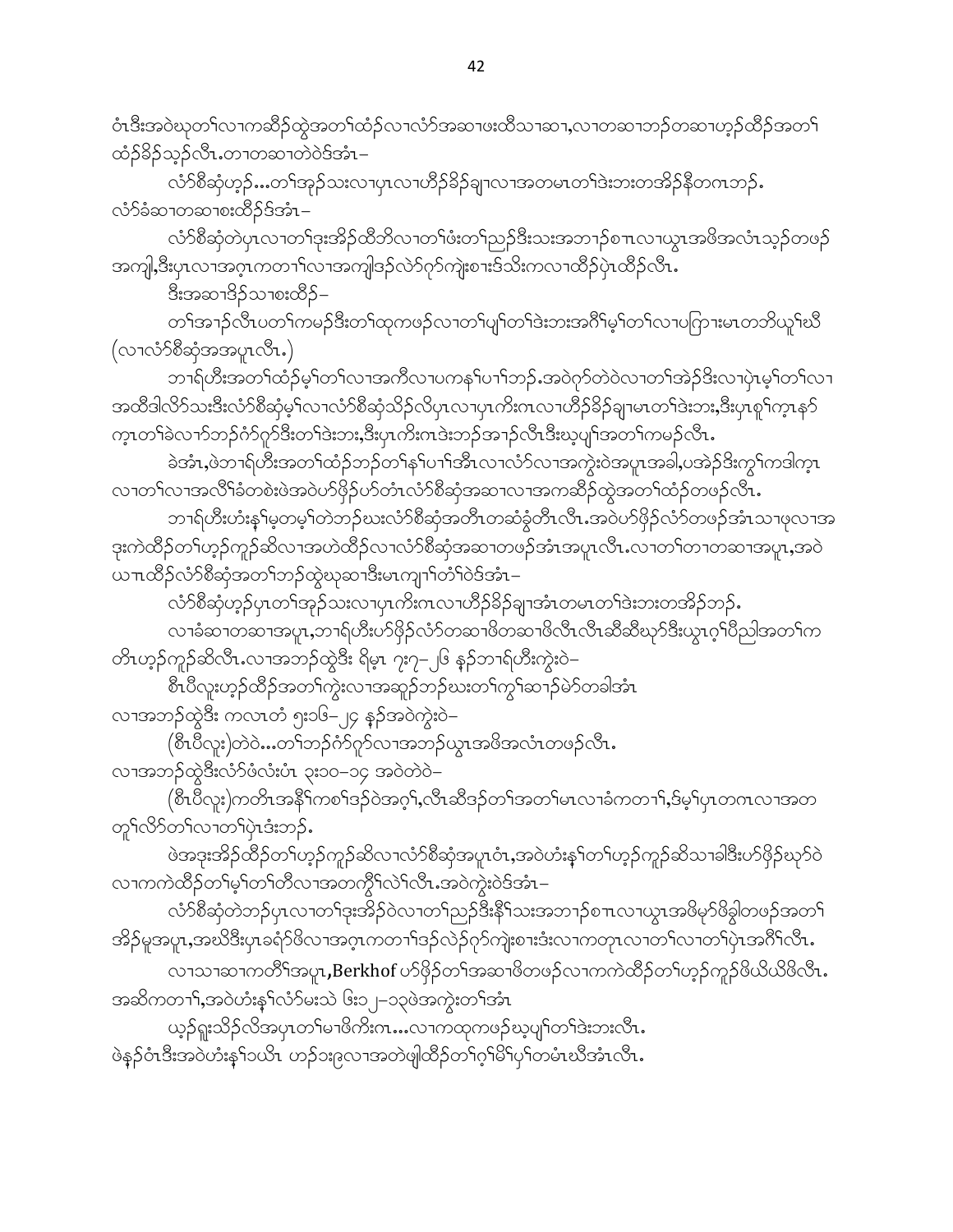လၢခံတကတိိ1်, Berkhofဟံးနဂ်စ့ဂ်ကီးလံဉ်စီဆုံအဆၫဖိတဖဉ်လၢလံဉ်ယိၤဘး,လံဉ်တဂ်ကတိၤဒိ, ယရှါယာႇဒာနံၤယ့လးဒီးလံာ်ရိမ့ၤတဖဉ်လၫအတဲဘဉ်ဃးပုၤစိဆုံတဖဉ်ဃ့ပျၫ်အတၫ်ဒဲးဘးအဂ့ၫ်ႇဒိးလၢလံာ်စိဆုံ တပ်ဦးသမ္မတမ္မသည် အသံပါတို့ သို့သည် အသံပါတာ

လၢလံာ်စီဆုံအပူၤပုၤစီဆုံတဖဉ်တပယူာ်ဃီဃ့ပျၤ်အတၤ်ဒဲးဘးလီၤႉ(လံာ်စီဆုံတဲ၀ဲ)အ၀ဲဒုးအိဉ်ထိဉ်တၤ် ကတိၤဆိတဖဉ်အံၤဝံၤအလိ်<sup>ရ</sup>ခံႇအဝဲဒုးအိဉ်ထိဉ်ယွၤဂ့<sup>ရ</sup>ပြညါအတ<sup>ရ</sup>ကတိၤဆိခံခါလၢအသူတ<sup>ရ</sup>ကတိၤလၢအထိ လၫအစံးဝဲ–

တၫိဃ့ပျာ်တၫ်ဒဲးဘးတၫ်ထုကဖဉ်လၢတၫ်ပျာ်တၫ်ဒဲးဘးအဂိၢိမ့ၢ်တၫ်လၫလံာ်စီဆုံတဲပှၤလၢပဂြာၫးမၤလိၤ. အဃိဒ<mark>ီး</mark>,ပထံဉ်လၢ $\mathrm{Berkhof}$ ုးအိဉ်ထိဉ်ယွπဂ့<sup>ရ</sup>ပီညါအတ<sup>ရ</sup>ကတိၤသၢထံဉ်ဖဲအတဲဘဉ်ဃးတ<sup>ရ</sup>ုရာတ်ရနဉ်အတ<sup>ရ</sup> သိဉ်လိဘဉ်ဃးတၫ်လၢတၫ်ပုဲၤအဂ္ဂၢ်လိၤ.–လၢအဆၢဖိတဆၢဂ္ၤဂ္ၤအပူၤ–ခ်ိဳဖျိတၫ်ဟ်ဖိုဉ်ဒီးရှဲပွးလၢအလဲၫ်ဒီးအ ကဝြာၤအါဝဲလီၤႉလၢအကွဲးတၢတဆၢန္၄်ႇအဝဲစံးဝဲႇၴဴလံ႒စီဆုံဟ့ဉ်…တၤ်အုဉ်ကီၤလၢလၢဟိဉ်<sup>႙ွ</sup>ဉ်ချၢအံၤၦၤတ မၤတၫ်ဒဲးဘးတအိဉ်ဘဉ်နိတဂၤဘဉ်.''လၢခံတဆ႑န္၄်,အဝဲစံးဝဲ''လၢလံာ်စိဆုံအပူၤတၫ်ဒုးအိဉ်ဝဲတပယူာ်ဃီလၢ တၫ်ညဉ်ဒီးသးအဘၫဉ်စπလၫယ္ပၤအဖိအလံၤတဖဉ်အတၫ်အိဉ်မူအပူၤလီၤ…ဒီးပှၤလၢအဂ္ၤကတ႑ါလၢအဝဲ သ္ဥၥအကျါဒဥ်လဲဥယ္ပါးစၫးလ႑တည္ေလာပ္ပါးအပ္မွုတ္ေပးေသးအသက္လက္မွာေသးစားပုံႏွာင္းသမားေလာ့၊ အ လီၤတၫ်ကမဉ်ဒီးတၫ်ထုကဖဉ်လၢတၫ်ပျၫ်တၫ်ဒဲးဘးအဂိၢိမ့ၢ်တၫ်လၢအလိၢ်အိဉ် $($ လၢလံာ်စီဆုံအပူၤ $)$ လီ $\cdot$ ိ $\cdot$ 

ဝံၤဒီးလၢကမၤလၢပှဲၤတၫ်သိဉ်လိမိၫ်ပှၢ်ဘဉ်ဃးတ႑်လၢတ႑်ပုဲၤအဂိါ,Berkhof ဟဲစိ႒်တ႑်ထံဉ်လၢ အထိနှ်ကခါလီၤ.အဝဲကျၫ်တံ်ဝဲဒ်အံၤ,

ပမ့္ပ်က္လွ်ာလၫလံာ်စီဆုံအပူၤန္ဥတ႑်သိဥလိဘဥ်ဃးတ႑်လ႑တ႑ပုံၤန္ဥပမ့္ပ်တ႑်လ႑ပမၤလ႑ပုံၤတန္ ြဘုန်

ခဲအံာႇပုံၤမာလိယ္ဂာဂုိ၊၀ိည္ပါဘဉ်ဂုိးဘဉ်၀ိတဖဉ်တမ့္ပ်လၤအတဲတ႑်ရဲရဲဒီးလိၤလိၤဘျာဘျာဒ်တ႑်အဒိဖဲအံၤ အသိးထိဘိဘဉ်ႉသနဉ်က့တ႑်လၢပထံဉ်ဖဲအံၤမ့္ ဝဲပုၤမၤလိဂ္ ၊ိ၀ိယ္လၤဂ္ ၊ိ၀ိည္ပါတ႑်ဟံးန္ ၊်လံဉ်စီဆုံအဆ႑လ႑ကဆိဉ် ထွဲအဝဲသုဉ်အတ႑်စူ႑်တ႑်နှာ်မိ႑်ပု႑်အဂ္ဂၤလီၤ.အဝဲသုဉ်မၤဆံးလီၤလံာ်စီဆုံလၢအတဲတ႑်ဂ္ဂါနိ႑်ကိြတဖဉ်,အဝဲ သ့ဉ်ပာ်ဖှိဉ်တ႑်ဂ့၂်တဖဉ်လၢကဒုးကဲထိဉ်ယွာဂ့၂်ပီညါအတ၂်ဟ့ဉ်ကူဉ်ဆိတဖဉ်ဒီးအဝဲသ့ဉ်ကဲထိဉ်တ႑်ကတိၤဟ့ဉ် ကူဉ်ဆိလၢကကဲထိဉ်ယွπဂ့ါပိညါအတ႑်ကတိၤလၢအပတိႝၤထိဒီးကိခဲတဖဉ်လိၤႉ

အဝဲအံၤမ့ၢ်ကျဲလၫပှၤမၤလိဂ္<sup>ရ</sup>ဝိယ္ပၤဂ့<sup>ရ</sup>ဝိညါတဖဉ်သူဝဲတဘျိုလ႑်လ႑်ဖဲအပာ်ဖှိဉ်လံာ်စိဆှံလၢအကဆိဉ် ထွဲအတ႑်စူၫ်တ႑်နဉ်အဂ္ဂါမိ႑်ပု႑်တဖဉ်လီၤ.

#### တ<sup>ှ</sup>သေ့ဉ်ညါနှ<sup>င်</sup>ပၫ်အတ<sup>ှ</sup>ဆိဉ်ထွဲ Logical Support

ပြာမာလိဂ္ဂါဝီယွာဂ္ဂါဝီညါတဖဉ်မ့ါဆိုးကါအခိဉ်နူာ်တ1်သ့ဉ်ညါန1်ပၢါလၫကျဲကိုးကတိႝၤဖဲအသူဉ်ထိဉ်ဂ့ါဝီ ယ္လာဂ္<sup>ရ</sup>ဝိညါအဆၫကတိ<sup>ရြ</sup>ဘဉ်ဆဉ်,တၫ်သ့ဉ်ညါန႑်ပ႑ာမှုပ်တ႑်လ႑အရှုဒ်ဉ်တခါလ႑အဒုးအိဉ်ထိဉ်တ႑်ရှ<sup>ြ</sup>တ႑နှာ်အ  $\varphi$ S $\beta$ S $\psi$ S $\alpha$ 

ပကကွ<sup>ှ</sup>သကိိးတ<sup>ှ</sup>သှဉ်ညါနှ1်ပ႑ါအတ1်ဆိိုာ်ထွဲသ႑မံၤလ႑တ1်တဲသကိိးတ<sup>ရ</sup>စူ1်တ1်နဉ်အဂ္ဂါမိ1်ပှ1်အ<sup>8</sup>ြ လီၤ.တၢ,ပက္ဂ<sup>႑</sup>သကိႏတ႑်သူဉ်ညါန<sup>ှ</sup>ုပၢ႑်အစိကမဵၤလီၤ.မ့ฺ<sup>၎</sup>ပုၤမၤလိဂ္<sup>႖</sup>ဝိယ္ၤဂ့ၫ်ပီညါတဖဉ်ဟ့ဉ်တၢိစိကမဵၤလၢ တၫ်သုဉ်ညါန<sup>ှ</sup>ု၊ ၁၂အင်္ဂါထဲလဲဉ်.ခံ,ပကွှ<sup>ရ</sup>ပှၤမၤလိဂ္ဂါဝီယွၤဂ့ါပီညါတဖဉ်ဒုးအိဉ်ထိဉ်တ႑်ထံဉ်လၢတ႑်သုဉ်ညါန<sup>ှ</sup> ပၫႝၗာတ႞ဆီၣ်ထွဲလၢအဟဲထိဉ်လၢလံာ်စီဆုံအခ်ဳပညီလၢတ႞ထုးကွံာ်အိၤ–လၢအတ႞နှၤ်ပၢၢ်ဒဉ်ဝဲမၤစုၤလီၤတ႑် ထံဉ်လၫလ႑လံာ်စိဆှံအပူၤလီၤ.ဒီးသ႑,ပကကွ႑်သကိႏကျဲလ႑တ႑်သူဉ်ညါန<်ပ႑ာ်ဟုဉ်သ့ဆူတ<sup>၎</sup>စူ<sup>၎</sup>တ႑်န>်အဂ္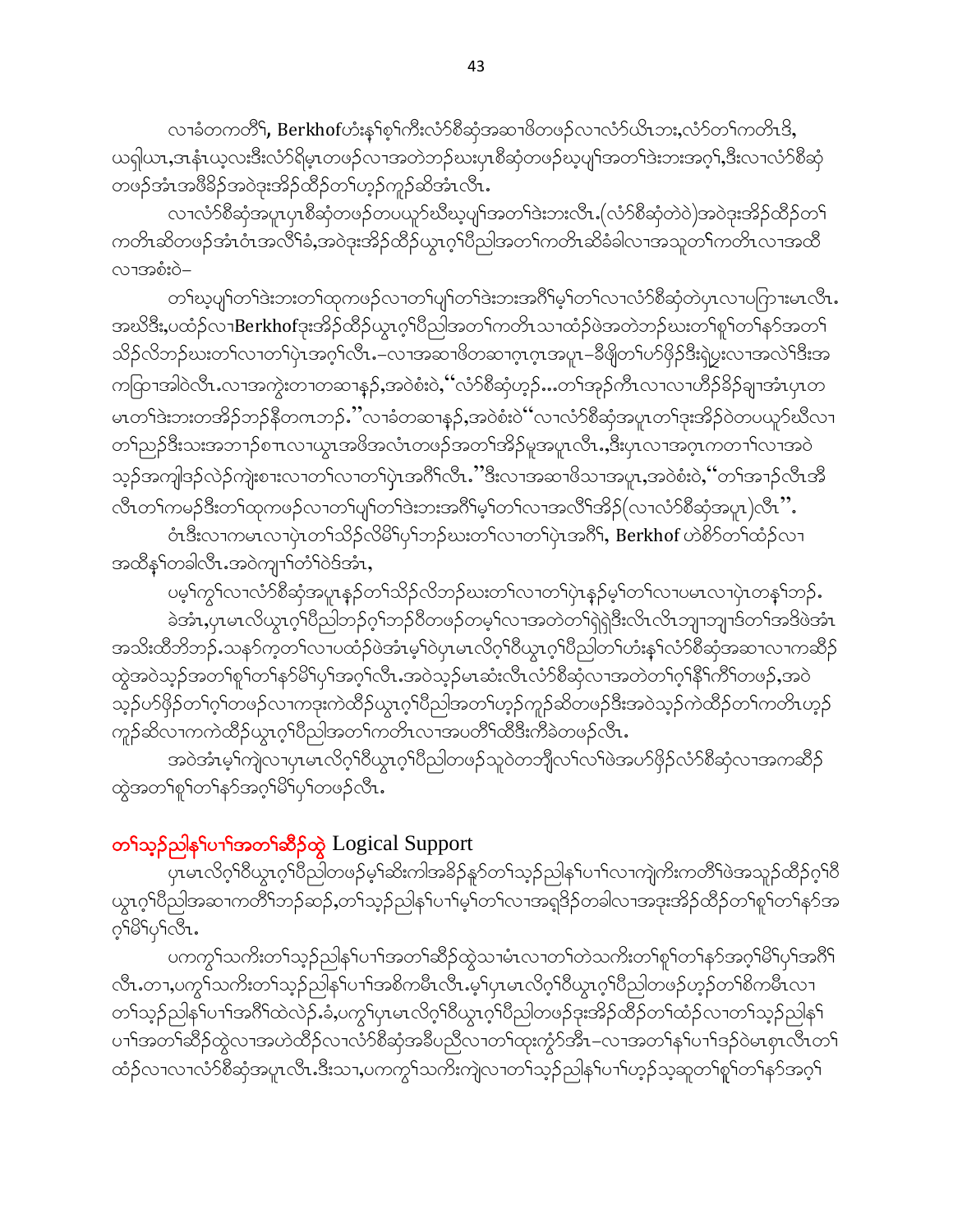မိ1်ပု1်အတ1်ကတိၤသကိဴးလီၤ.မ့1်ပန>်န1်တ1်သူဉ်ညါန1်ပ႑ါအတ1်ဃုသူဉ်ညါလၢအရှုဒိဉ်လၢတ1်သူဉ်ထိဉ်တ1 စှါတါနဉ်အဂ္ဂါမိါပုါလဲဉ်?ပကကွါအဆိကတ႑ါလၢတါသူဉ်ညါနှါပ႑ါအစိကမီၤလီၤ.

#### အစိုက**ိုး** Authority

လၢတၫ်မၤလိတခါအံၤအခ်ိႆဉ်ထံးနဉ်ပထံဉ်ဘဉ်လၢခရံာ်ဖိအတၫ်စူၫ်တ႑်နာ်အိဉ်သူဉ်လီၤအသးလၢယူအ၊ ဖိအတၫ်ဆဲးတၫ်လၤအပူၤဒီးရၤလီၤအသးလၢမဲးဒံးထ႑ာ်ရှနယπအတၫ်အိဉ်တၫ်ဆိုးအလိၤ်တဖဉ်ဒီးပုၤမၤလိယ္( ဂ့်္ဂါ၀ီညါတဖဉ်အိဉ်ဒီးအတ႑်သးစဲလၤပုၤဟူးလ္ဝ်ပိအတ႑်ဆိကမိဉ်လီၤ.

လၢပါသူဉ်လၢပျπအစိၤန္ဉာ့်တၫ်ဘဉ်ထွဲဒီးနံ့ဉ်ဖိၤဖူးထိဉ်နံ့ဉ်စπမ်မ့္ပ်တ႑်လၢပုၤသူအီၤအါဖဲတ႑်သမံသ မိုးခရံာ်ဖိအယွာက်ပြည်သြသောကတိဂ်လီာ…သနာ်ကူခရံာ်ဖိအပါသူဉ်လာပျπပာ်လီာအတဂ်စူဂ်တါနာ်လာခရံာ်ဖိ အတၫ်စူၫ်တၫ်နှာ်အတၫ်မ့ၫ်တ႑်တိတဖဉ်ကဘဉ်တ႑်နှၤ်ဘဉ်အီၤသ့ထဲတ႑်လီဉ်ဖျါလၫတ႑်လီၤလးလ႑ကစ႑်ဒုးယွၤ ဒုးနဲ့ဉ်လၢအအါန1်ဒီးပတ1်သ့ဉ်ညါန1်ပၢါတက့ၢ်လီၤ.

ဖဲ**Medieval/**ခဲးသလူးလၢပျπအစိၤဆၢကတိႝၤန္ဥၨာနၣဴ၆အပုၤသ့လံာ်သ့လဲၤ်တဖဉ်ပာ်ဒိဉ်တၤ်ဆိကမိဉ် ဆိကမးတ<sup>၎</sup>သူဉ်ညါန<sup>ှ</sup>ုပၢါတဖဉ်အါထိဉ်လီၤ.ဒ်ပုၤသ့လံာ်တဖဉ်ပာ်ဖျံ**Aristotle**အတ႑်ထံဉ်လၢယွၤဂ့ါပိညါအပူၤ အသိႏႇယ္လၤဂ့ౕၢိ၀ိညါအတၤ်ကတိၤသကိႏတဖဉ်ကဲထိဉ်တၤ်သူဉ်ညါနၤ်ပၫၤ်အတက္ဂိဉ်လၤအလဲၤ်လီၤႉလၤအထိဒါ လိ5်သးဒီးတၫ်ထံဉ်လၢပုၤတလိ5်ဆိကမိဉ်ဆိကမးတ႑်သ့ဉ်ညါှနှၤ်ပၫာ်ဘဉ်ဃးကစ႑်ယွၤန္ဉာ်,ပှၤကူဉ်ဘဉ်ကူဉ်သ့တ ဖဉ်သူတၫ်ဆိကမိဉ်တၫ်သူဉ်ညါနှၤ်ပၫၤ်အကျဲလၢခရံှာ်ဖိအတ႑်စူၤ်တ႑်နှာ်ကိုးကပၤဒဲးလီၤႉလၢတ႑်ဂ့ၤ်အမြီးအပူး, တၫ်သူဉ်ညါနှၤ်ပၢၤ်ကဲထိဉ်တ႑်လၢအရှဒိဉ်ဒိဉ်မးတုၤဒဉ်လဲဉ်ဟံးနှၤ်လံာ်စီဆုံအလိၤ်လီၤ.

ပုၤထိဒါခဲးသလုံးအပုၤမၤလိယ္လၤဂ့်္ဂါ၀ိညါတဖဉ်တခ်ိထိဒါ<code>Medieval</code>အတ ်သူဉ်ညါန ်ပၫ်ာအံၤခီဖျိအဝဲသ့ဉ် အတ<sup>ှ</sup>ရှာ်တ<sup>ှ</sup>နာမိပြပုဂ်လာအမှှာ် sola scripturaလီၤ.ပုၤထိဒါခဲးသလူးတဖဉ်ကိုးတာ်အိဉ်ဖိုဉ်လာကဘျာလီၤအ တၫ်စူၫ်တ႑်နှာ်ခဲလၫာ်လၢလံာ်စီဆုံအပူၤ,တုၤလၢကပာ်လံာ်စီဆုံအစိကမီၤလၢဟိဉ်ခိဉ်ဖိအတ႑်ဆိကမိဉ်ဆိကမး အဖိခိဉ်လီၤ.ဘဉ်ဃးလၢတၫ်ဂွၢ်အံၤပုၤထိဒါခဲးသလူးတဖဉ်အိဉ်ဒီးအတ႑်ထံဉ်တဂၤတမ်ၤတဂၤတမိဘဉ်ဆဉ်ပမှ႑် ကွှ်လာအတကွိ်လ်ှန့်ဉ်,အဝဲသူဉ်အိဉ်ဒီးတှနှဉ်တှန်မံၤဘဉ်ဃးတှ်သူဉ်ညါနှ်ပၢှ်လီၤ.

လၢတကပၤန္5,ပုၤထိဒါခဲးသလူးတဖဉ်သူဉ်ညါဘဉ်ဝဲလၢတၫ်အိဉ်ဒီးတ႑်သူဉ်ညါန႑်ပ႑ာမှု၂တ႑်သူတ႑် ဘဉ်လၢအအိဉ်ဒီးအလှၢ်အပူၤလီၤ.အဝဲအံၤမ့္ပ်ာက်ပ္ပာ့ဉ်လၢကစ္ပါယ္ပၤအအိဉ်,ဒီးဂြားဘဉ်တ႑်သူအီၤလၢတ႑် သူဉ်ဆူဉ်သးဂဲၤအပူၤဖဲပသူဉ်ထိဉ်ယွၤဂ့ၢ်ပီညါလီၤႉသနၥ်က့လၢကျဲအဂၤတဘိႇတၫ်သ့တၫ်ဘဉ်လၢပကဆိကမိဉ် တၫ်အဒိဉ်အယိ9်သ့နဉ်ကြားအိဉ်လၢကစ႑်ယွာအတ႑်လိဉ်ဖျါလၢအကလှၤ်ကထါအပူာအဖိလ9်လီာ.

တၫ်အဒိလၢအရှုဒိဉ်လၢကပာ်ဖျါထံဉ်ခံမံၤပာ်ဖိုဉ်ထိဉ်အသးအံၤဘဉ်တ႑်ထံဉ်အီၤလၢပုၤမၤလိဂ့ၤ်ဝိယ္ပၤ ဂ့ါ်ပီညါအတၤ်သိဉ်တၤ်သီလၫအဒုးအိဉ်ထိဉ်ဝဲလၫအကိႏဝဲလ႑–တၤ်လၫအတထိဒါလိ်ာသးလီၤႉအဝဲသ့ဉ်ဟ်လှၤ် ဟ်ပုၤတၫ်ထံဉ်အံၤဒိဉ်မး,တကတိႝၤ်ဃိသ့ဉ်ညါအတၤ်တလၢတပုဲၤဘဉ်လီၤ.

တၫ်ထံဉ်လၫအတထိဒါလိ်ာသးနဉ်မ့ၢ်အဉ်ရုံးစ်ထိဉ်ထဲလ်/Aristotleအတၫ်ထံဉ်အဆိကတ႑ာ်တမံၤလ႑ ၦၢခရံာ်<sup>8</sup>အပှၤမၤလိယွၤဂ့<sup>ရ</sup>ပီညါတဖဉ်လူၤပိ႒်ထွဲဝဲလီၤ.တ<sup>၎</sup>ထံဉ်အံၤဘဉ်တ႑်ထံဉ်အီၤလၢကျဲအါဘိႇဘဉ်ဆဉ်လၢ ပတ႑်မၤလိအံၤအပူၤပကတဲအိၤဒ်အံၤႇ 'တ႑်လ႑ပတဲလ႑အကဲတ႑်မ္ ကြာတိသ္ခဒီးတမ္ ၁တတိသူတဘူညီတအိဉ် နိတခါဘဉ်''အဒိနဉ်ႇလၢပတၫ်အိဉ်မူကိႏနံၤဒဲးအပူၤပကတဲလၢဆဉ်ဖိကိ်ၤဖိတဒုနှဉ်ကဲထွံဉ်တသ့ဒီးတမ့ၢ်ထွံဉ်တ ကတိႝၫဃိဒီးလၢတၫ်ဂ့ၢ်တမံၤဃိတသ့ဘဉ်ႉမ့မ့ၤ်လၢယွၤဂ့ၢ်ပိညါအပူၤတခ်ိႇပကတဲလၢယူဉ်ရူးမ့ၢ်တၫ်အှဉ်ကူၤခိဉ် က္ၤကစၫိတသ္ဒဒီးတမ့္ပ်တ႑်အုဉ်က္ၤနိဉ်က္ၤကစ႑်ဘဉ်တကတိ႑်ဃဒိဒီးလ႑တ႑်ဂ္ ၊်တခါဃီတသ္မဘဉ်…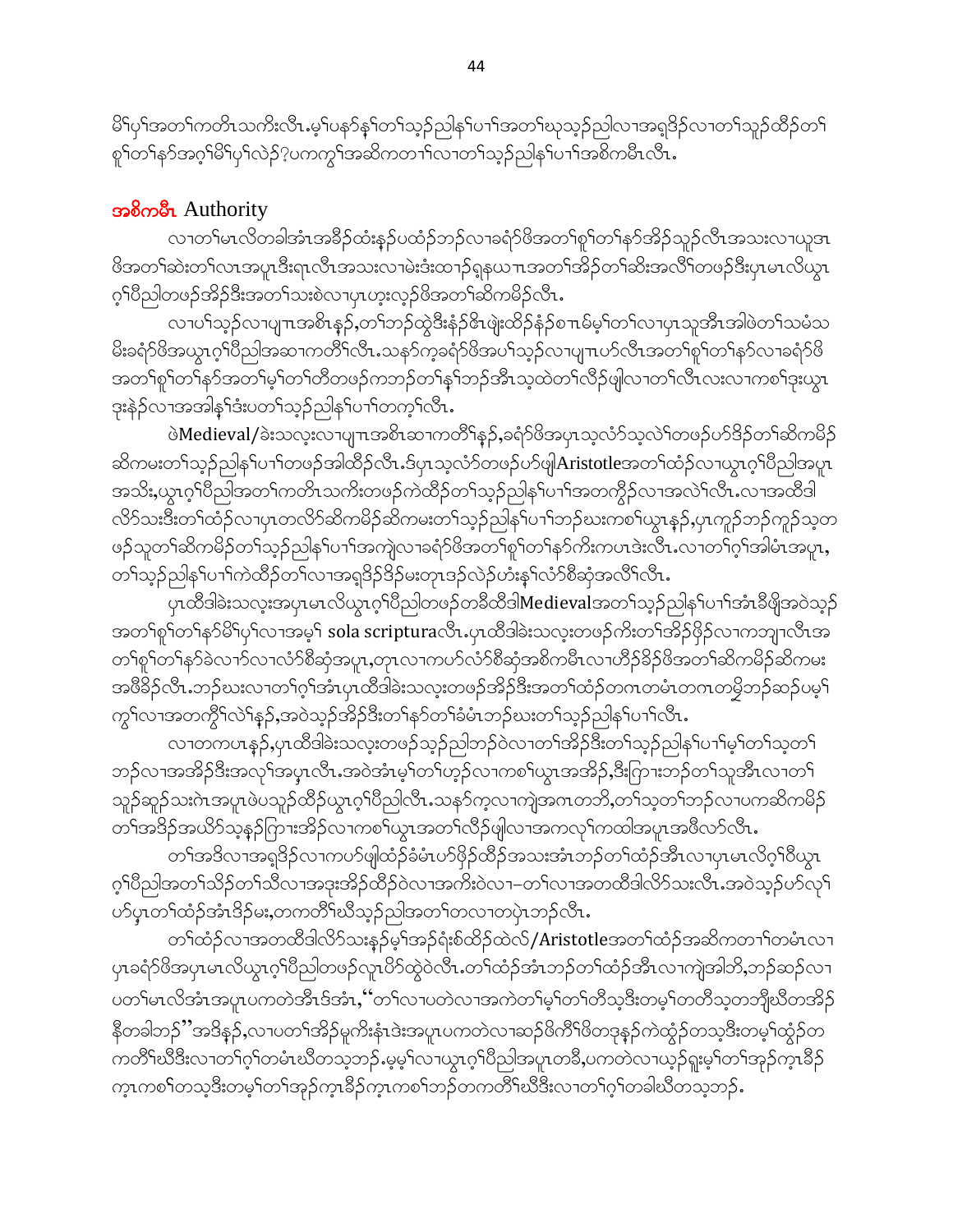ခဲအံၤႇဒ်ပုၤထိဒါခဲးသလူးအပုၤမၤလိယ္ဇၤဂ့ౕၢိပိညါတဖဉ်ထံဉ်တ႑်သူဉ်ညါန႑်ပ႑္ပ်လ႑ကျဲခံဘိအသိႏႇအဝဲ သူဉ်ထံဉ်စ့<sup>၎</sup>ကီးတ႑်လၢအတထိဒါလိ႒်သးလၢကျဲခံဘိစ့႑်ကီးလီၤႉလၢတကပၤန္ဉာ်,တ႑်သိဉ်လိအခိဉ်သူဉ်လၢအ မ့်ၫတ႑်တထိဒါလိဉ်သးအံၤဘဉ်တ႑်ပဉ်လှၤ်ပွားအီၤဒိဉ်ဒိဉ်လၢဂ္ဂၤါတ္လာဂုံပြီညါအပူၤလီၤ.မ့်ၫကစ႑်ယွၤအတ႑် ဟ့ဉ်လၢပဂိၢိလိၤၗအဝဲဟ့ဉ်ပုၤတၫ်သူတၫ်ဘဉ်လၢပကဟ့ဉ်တၫ်ဂ့ၫ်တၫ်ကျိုၤလၢအဘဉ်ဃးဒီးယွၤဂ့ၢိပိညါအတၫ်ဂူၫ တၫ်ကျိုးလၫကသွန်ိဳးဖူးတ႑်မှ႞တ႑်တိဒီးတ႑်လ႑အတမ္ ၂်တတိဘဉ်လီး.

သန>်က္ခန္}ႇပုၤမၤလိယ္စၤဂ့ၫ်ပီညါလၫအသးတိလ႑အအိဉ်လ႑နံဉ်တကထိတဖဉ်အပူၤအိဉ်စ့ၫ်ကီးဒီးတ႑် ထံဉ်အဂၤတမံၤလီၤႉဃုာ်ပတ႑်သူဆိကမိဉ်ဆိကမးတ႑်န္၄်ႇတ႑်တထိဒါအတ႑်သိဉ်တ႑်သီအံၤတမ္႑်တ႑်လ႑အ လၢအပုံၤခဲလၢာ်ဖဲပဃုသူဉ်ညါလံာ်စီဆုံအဂ္ဂါအကျိုၤဘဉ်လီၤႉဂြာၢးဘဉ်တ႑်သူအီၤလၢလံာ်စီဆုံအတ႑်သိဉ်လိ အဖိလာ်လိၤ.

တၫ်အးလီၤတၫ်သိဉ်တ႑်သိလၢအတထိဒါလိဉ်သးလၢလံဉ်စိဆုံအဖိလာ်အံၤမ့ှ်တ႑်လၢရှုဒိဉ်နိဖျိလၢတ နိ5်တဘို့,လံာ်စီဆုံအတ႑်ကတိၤတဖဉ်ထိဒါလိာ်အသးအဃိလီၤ.အတ႑်ကတိၤတဖဉ်ပမ့ၢ်ဆိကမိဉ်ပဲာ်ဖႏနီၤဖးအီၤ မ့်ၢ်ထံဒီးပနาၤ်ပၢၤ်အိၤတရဲဘဉ်ႉတၤ်မ့ၤ်ကဲထိဉ်အသးဒ်အံၤန္ဉာပုၤမၤလိဂ္႞၀ိယ္(၁) စည္ပါတဖဉ်မၤ၀ဲဒ်လဲဉ်ႉအ၀ဲသ္ဉာ မၤဝဲဒ်လဲဉ်ဖဲအဝဲသ့ဉ်ဃုထံဉ်နှၤ်ကျဲလၢကနှၤ်ပၢၤ်လံာ်စီဆုံအတၤ်သိဉ်လိတဖဉ်လၢပနှၤ်ပၢၤ်ကသ့အဂီၤ်ဒ်လဲဉ်.

အါဒဉ်တၫ်တက့ౕ ,ပုၤမၤလိဂ့ౕၢ၀ိယ္လၤဂ့ౕၢ၀ိညါတဖဉ်စံးဆၢတ႑်ဂ့ၤ်ကီအံၤလၢတ႑်မှၤ်တ႑်တိံခံမံၤလီၤ−ပတ႑် တလၢတပုံၤဒီးပတၫ်လီၤတုဉ်လီၤကဉ်လီၤ.

လၢတကပၤန္5်ႇလံာ်စီဆုံဖျဲဘဉ်ပုၤလၢအထိဒါလိာ်အသးခ်ိဖျိလၢပမ့ၢ်ပုၤလၢအတလၢပုဲၤအဃိလီၤ.လၢ တၫ်ကတိၤအဂၤတမံၤႇတၫ်ဒဲးဘးမၤဟးဂိၤပတ႑်ဆိကမိဉ်အဃိဒိးပမၤကမဉ်တ႑်လီၤ.နိၛိလၢပတလၢပှဲၤအဃိတ ဘျီတခ်ိဉ်ပထုးထိဉ်ဖးလံာ်စိဆုံအခ်ိပညိလၢအတဘဉ်,ထံဉ်မုံတ႑်လၢအထိဒါလိာ်အသး,လၢအနိ႑်ကိြတခ်ိတမ့္ တ႑်လၫအထိဒါလိ႒်အသးဘဉ်နဉ်လီၤ.

ခဲအံၤလၢပတၫ်ကတိၤမှၫ်ဆ္ဥ်မှၫ်ဂိၤန္ဥပနှ႑်ပ႑ာ်လၢတ႑်ထိဒါလိဉ်သးမှုၫ်အိဥ်လၢပသိႏပကျါဒီးတ႑်သံကွ႑် လၢကဘုါရဲတၫ်မှၫအိဉ်မှၫ်ဂ္ဂၤတ႑်ကနဉ်စ႑ာလၢတ႑်သးအိဉ်မှၫအိဉ်ဒီးတ႑်ဘဉ်ဂံဉ်ဂူဉ်ရဲထိဉ်က္႑သ့လီၤ.ဒ်နှဉ်အ သိးလံာ်စီဆုံမှၤ်တၤ်ဒ်န္5လီၤ.တဘျီဘျို,လံာ်စီဆုံအတၤ်ကတိၤဖျါလၢထိဒါလိာ်အသး,ဘဉ်ဆဉ်တၤ်ဃုသု့ဉ်ညါအါ ထိဉ်အဂ္s်ာဘုါရဲတs်လၢအတရဲတဖဉ်လီၤ.အဒိန္ဉာ,လံာ်ကတိၤဒိ မြး၄–၅ –

စံးဆၢပုၤဟးဂ်ီၤဖိဒ်အပုၤဟးဂ်ီၤဖိအတ႑်အသိးန္ဥတဂူၤ.နကလီၤက်ဘဉ်ဖုးဒီးအီၤလီၤ.စံးဆၢပုၤဟးဂ်ီၤဖိဒ် အပုၤဟးဂ်ီၤဖိအတ႑်အသိးန္ဉာိတက္႑်ႉကကူဉ်တ႑်သ့ဘဉ်ဖုးလၢအမဲာ်ဒဉ်ဝဲလီၤႉ

လၢနံဉိယၤဖှိဉ်တဖဉ်အပူၤ,ပှၤလၢအသးဒ့ဒိတဖဉ်ထံဉ်လၢလံာ်စိဆုံတတိၤအံၤကတိၤထိဒါလိာ်အသးလိၤ.အဆ႑ ဖိလ္ဂ်ဲ တဲဝဲစံးဆၫပုၤဟးဂ်ီၤဖိဒ်အပုၤဟးဂ်ီၤဖိအတ႑်အသိးန္႕်တဂ္ၤ.ဒီးအဆ႑ဖိယဲ ်ျစံးဝဲစံးဆ႑ပုၤဟးဂ်ီၤဖိဒ်အပုၤဟး ဂီၤဖိအတၫ်အသိးနှဉ်တက့႑်.သနဉ်က့တ႑်မှ႞တ႑်တိန္ဉာလံဉ်စီဆုံဖိခံဆၢအံၤတသူတ႑်ကတိၤတခါဃိဖဲအတဲ ''စံး ဆၢပုၤဟးဂ်ီၤဖိဒ်အပုၤဟးဂ်ီၤဖိအတ႑်အသိး'´ဘဉ်ႉလၢအလိ႑်န္၄်,အဆၢဖိတဆၢလ႑်လ႑်တဲပုၤပကဘဉ်မၤအ ဆၢကတိႝ႞တၫတခါဖဲလဲဉ်ႉဒီးခံခါတခါဖဲလဲဉ်လီၤႉပမ့ါ်ခံကွါ်စီၤကွါလီၤတံါလီၤဆဲးဒီးပကထံဉ်လၢအဝဲသ့ဉ်ဖျါထိ ဒါလိ်ာအသးဘဉ်ဆဉ်,အဝဲသ့ဉ်တကတိၤထီဒါလိ်ာအသးဘဉ်.

တၫ်အဒိအဝဲအံၤဟ်ဖျါထိဉ်ပုၤမၤလိဂ္ဂၢိ၀ိယ္မၤဂ့ၢ်ပိညါတဖဉ်ဂုာ်ကျဲးစၫးဝဲသပုၢိပုၢ်ဒ်သိးကမၤဃူမၤဖိးလံာ်စိ ဆုံအတ႑်သိဉ်လိတဖဉ်လီၤ.အဝဲသူဉ်ဖးလံာ်စီဆုံဒ်အမှ့ၫ်လံာ်လၢပဆိကမိဉ်ပဲာ်ထံးနီၤဖးအီၤဒီးနှၤ်ပၢၤ်အီၤသ့ခ်ီဖြု လၢအဟဲလၢကယ္မွာလၢအတလိတၫ်ဘဉ်တဂၤအအိဉ်အဃိလီၤ.အါန္1်အအံၤ,ပုာမာလိဂ္နာတိယ္ရာဂုိးပညာါတဖဉ်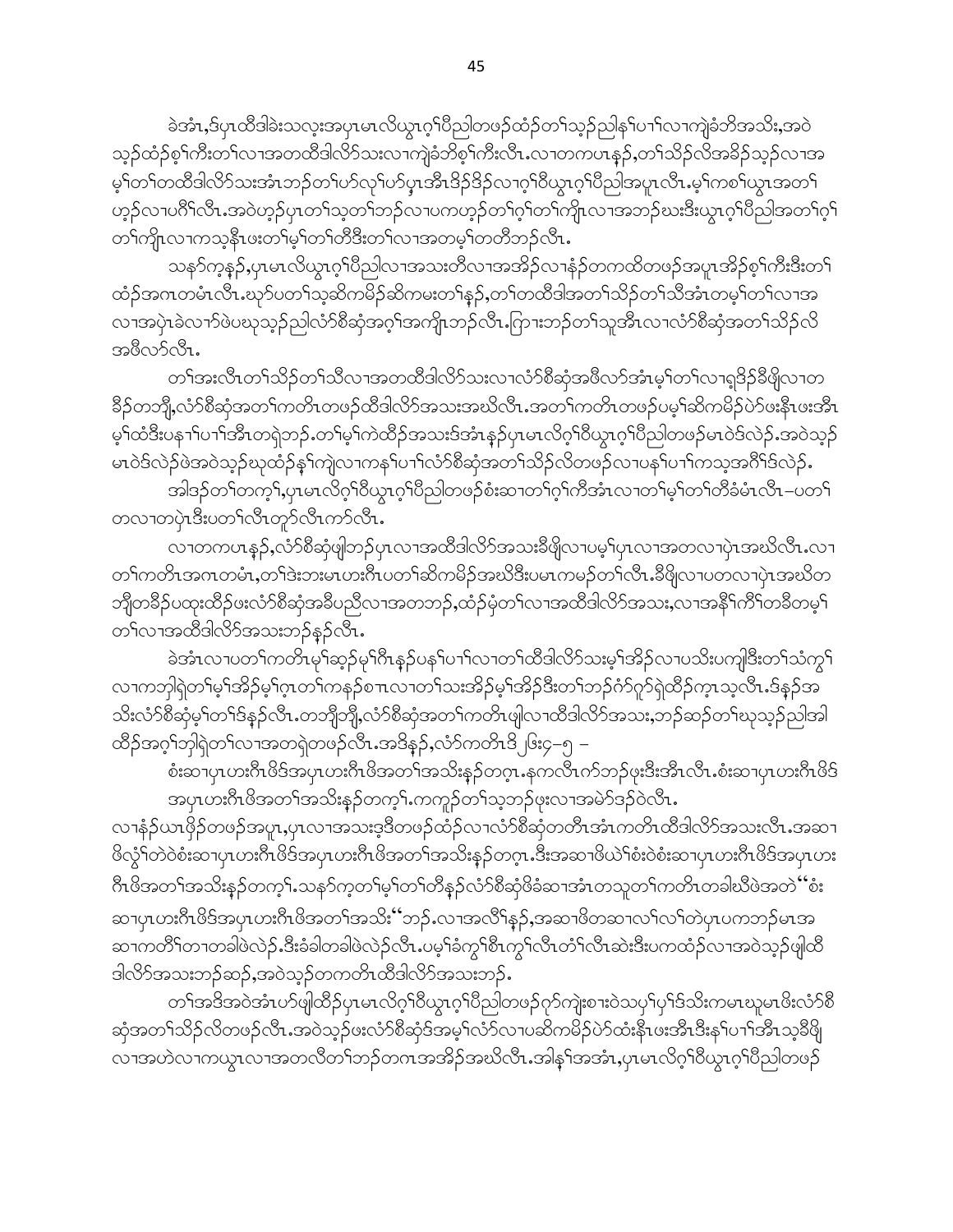သူဉ်ညါလၢအတ႑်လဲၤနိဖြိုအပူၤလၢဖဲအသူတ႑်တထိဒါလိ5်သးအတ႑်သိဉ်တ႑်သိအံၤလၢလံာ်စိဆုံအပူၤန္ဉဉ်,တ႑် လၫအထိဒါလိ5သးတဖဉ်လီၤမၫ်ကွံ5်ဝဲလီၤ.

ခဲအံၤပဘဉ်သုဉ်ညါလၢလံာ်စီဆုံလီၤက်လၢအထိဒါလိာ်အသးခ်ီဖျိလၢပဆိကမိဉ်ကမဉ်အိၤႇတကးဘဉ် အါစုအါဘိုုဖျါလၫအထိဒါလိ5်သးခ်ိဖြုပမ့်ၫပုၤလၫအတလ႑တပုဲၤဘဉ်လိၤႉပန1်ပ႑ါလ႑အဂ္န1်တသ့ခ်ိဖြိုလ႑ပန1်ပ႑ါ အီၤတတုၤထိဉ်ထိဉ်ဘးခဲလၢာ်အဃိလီၤ.

သူဉ်နိ5်လၢ,ယွၤလၢအသူတ႑်လၢာ်နှဉ်ပန႑်ပၢၢိအိၤတသူခဲလၢာ်ဘဉ်.အဃိဒီး,ဖဲအဟ်ဖျါထိဉ်အသးလၢ ဟိႆဉ်<sup>8</sup>ဉ်ဖိလၢအတလၢတပုံၤဘဉ်အအိဉ်နဉ်,အတ<sup>ု</sup>ကတိၤတဖဉ်နဉ်တဖျဖိးမံဒီးပုၤဘဉ်ႉသနၥ်က့တ<sup>၎</sup>အံၤတမ့<sup>၎</sup> လၫကစၫိယ္မွာမူၫိဂူးလံာ်စီဆုံမ့ၫိဂူးကတိၤတ႑်ထီဒါလိာ်အသးဘဉ်ႇမ့မ့ၫ်တခ်ိႇအဝဲအံၤမ့ၫ်လ႑ပတလ႑တပုံၤဘဉ် တုၤဒဉ်လဲဉ်ပကန<်ပ႑ာအိုးအဂိ်ါပနှါပ႑ါတသ့ဘဉ်လီၤ.အဃိဒီး,ဖဲတ႑်မၤလိထံလံဉ်စီဆုံအတ႑်သိဉ်လိလ႑ပနှ႑် ပၢါလၢပတၫ်ဆိကမိဉ်ဆိကမးဒဉ်ဝဲတန1်ဘဉ်အဆၢကတိိ1,ပုၤမၤလိဂ္<sup>ရ</sup>ဝိယ္လၤဂ္<sup>ရ</sup>ပိညါတဖဉ်တပာ်တ့ၤ်လံာ်စိဆုံအ တၫ်ကတိၤတဖဉ်အံၤဘဉ်ႉလၢအလိ်၊နဉ်အဝဲသ့ဉ်နဉ်လၢလံာ်စိဆုံမ့ၢ်တၢ်မ့ၢ်တၢ်တိ,ဒီးအဝဲသ့ဉ်နှ၊်ပၢါတၢ်လၢအ ဖျါထီဒါလိ5်အသးတဖဉ်တသ့ဘဉ်လိၤႉ

ပကကွ<code>s</code>သကိးလၫတ႑်ထံဉ်တမံၤအံၤလၫတ႑်စူ<code>S</code>တ႑်နှဉ်အတ႑်သိဉ်လိအပတိၤ်လ႑ပထံဉ်ဘဉ်လ႑တ႑်ဟဲ လီၤစπအပူၤခံခါ–တၫ်စူၫ်တ႑်နှာ်အတ႑်သိဉ်လိဘဉ်ဃးယွာလၢအအိဉ်လၢမှုခိဉ်ဒီးတ႑်စူၫ်တ႑်နှာ်အတ႑်သိဉ်လိ ဘဉ်ဃးယွၤအအိဉ်လၢပသိးပကျါလီၤႉယွၤလၢအအိဉ်လၢမှုခိဉ်တဲဖျါလံာ်စီဆုံအတ႑်သိဉ်လိလၢယွၤအိဉ်လၢတ႑် ခဲလ႑ာ်ခဲဆ့အဗိဒိဉ်,ပာ်ဃှာ်ဒီးတ႑်လ႑မှုဖူးဗီဒီးတ႑်ဆ႑ကတိႝ အဗိဒိဉ်လီၤ.ယွၤအတ႑်အိဉ်လ႑ပသိုးပကျါပာ်ဖျါ ထိဉ်လံာ်စီဆုံအတ႑်သိဉ်လိလၢအတဲဝဲယွၤဟဲဟ်ဃုာ်အသးဒီးပတ႑်အိဉ်တ႑်ဆိးဒီးတ႑်ဆၢကတိိ႑်,ဟဲအိဉ်ဒီးမၤ သကိႏတ႑်လ႑တ႑်ဘဉ်တဲ့အပူၤလိၤႉခဲအံၤႇအဝဲအံၤမ္စတမ့႑်တ႑်မ္]်တ႑်တိလ႑လံာစိဆုံတဲဖျါဝဲခံခါလ႑ာ်ဘဉ်ဒီးႇပဝဲ အါဂၤပကတဲဒီးထံဉ်လၢတၫ်ထံဉ်ခံခါအံၤထိဒါလိ႒်အသးလီၤႉလၢခံကတၫၢိန္ဉာ,တ႑်ကတိၤလၢမှုခိဉ်လၢအအိဉ် ယံၤန္ဥ်မ္်ာတ႑်လၢအထိဒါလိဉ်အသးဒီးအိဉ်ဆိုးလ႑ပသိႏပက္ပါလိ႑တလိ႑ကမ႑ကမဉ်လ႑ပုၤမၤလိယ္မ႑ဂ္နါဝိညါအါ ဂၤဂုာ်ကျဲးစၢးမၤလီၤဘုါတၫ်ဂုၫ်အံၤလၢပန႑်ပၢၤ်ကသ္ခအဂ်ီၫ်လၢကျဲအဘဉ်တဘိလီၤန္ဉာ်ဘဉ်.

ပုၤခရံာ်ဖိတနိၤနိၤအိဉ်ဒီးအတၤ်ဟဲလီၤစ႑ာလၢအနဉ်တၤ်ခဲလၢာ်နဉ်ဘဉ်အိဉ်လၢတၤ်ဟ်လီၤစ႑ာအီၤအ သိးလီၤႉအဝဲသ့ဉ်ထံဉ်စ့<sup>၎</sup>ကီးဝဲလၢယွၤအိဉ်လၢတၫ်ဖးဖီလၢအထိအဃိယွၤကအိဉ်ဆိးလၢပသိးပကျါနှဉ်ထံဉ်ဝဲဆံး စုၤဒိဉ်မးလီၤ.အဒိန္ဉ်ပုၤခရံာ်ဖိတနိၱၤနီၤကတိၤတၤ်ဒ်အံၤ,''ခ်ိဳဖျိလၢကစၤ်ယွၤန္ဉာ်အိဉ်လၢတၤ်ဖီးဖိလၢတၤ်လီၤ်ဒီး တၫ်ဆၢကတိႝၫ်အဖိခိဉ်အဃိႇအဝဲတစံးဆၢတၫ်ထုကဖဉ်ဘဉ်'' လၢတၫ်ကတိၤအဂၤတဖျာဉ်ႇပုၤခရံာ်ဖိတဖဉ်အံၤ နာ်ဝဲလၢကစၫ်ယွၤတစီးဆၢတၫ်လၢအမၤအသးလၢပတၫ်စံဉ်စိၤတဲစိၤအပူၤဘဉ်–အဝဲတစံးဆၢတၫ်ထုကဖဉ်မ့တ မ့်)တ်ကမံးလျှလ်ပေးအကဲထိဉ်သးလျပအိဉ်ဘဉ်လီး.

ခရံာ်<sup>ပြ</sup>အကၡု၊်ကရၢတနိၤတခ်ိဆိဉ်ထွဲယွာအတ<sup>ရ</sup>အိဉ်ဖျံဖျံဖြိုဖြို **Open Theism)**လၢအဂုာ်ကျဲးစၫးမာဘုါ ရဲတၫန႑်ပ႑ာဘည်ဃးယွာအိဉ်လ႑မူဖးဖိဒီးအိဉ်လ႑ပသိးပကျါအဂ္ဂါတုၤဒဉ်လဲာ်တပာ်သူဉ်ပာ်သးလ႑ကစ႑်ယွာအ တၫ်ဒိဉ်တ႑်မှ႞လ႑ာဘဉ်လီၤ.ဘဉ်သ့ဉ်သ့ဉ်နကန႑်ဟူပုၤခရံာ်ဖိတနိုၤနီၤကတိၤတ႑်ဒ်အံၤ–''ဒီဖျိလ႑ယွၤဒိကနဉ်ပ တၫ်ထုကဖဉ်အဃိအဝဲမ့ၢိပုၤဒ်သိးဒီးပုၤလၢအအိဉ်လၢပကျါဒီးပဆၢကတိႝၤအပူၤလီၤ''.

ခဲအံၤပကထံဉ်လၢတမ့်္ဂတ႑်အကီလၢခရံှာ်ဖိတနိုၤကထံဉ်တ႑်ဒ်အံၤဘဉ်ႉတ႑်အိဉ်လၢအယံၤလၢတ႑်ဖး ဖြိ§ိးတ႑်အိဉ်လ႑ပသိုးပကျါမ့္ပ်တ႑်လ႑အထီဒါလိဉ်အသးလိ႑ႉဒီးလ႑ကျဲတဘိလ႑ပဘုါရဲတ႑်ဘဉ်ဂံဉ်ဂူဉ်အံၤမ့္ပ်တ႑် အၫဉ်လီၤတူၫ်လိ်ာတၫ်ဂ့ၫ်တခါဆူဉ်ဆူဉ်တုၤပထိဒါတ႑်ဂ့ၫ်အကတခါလီၤ.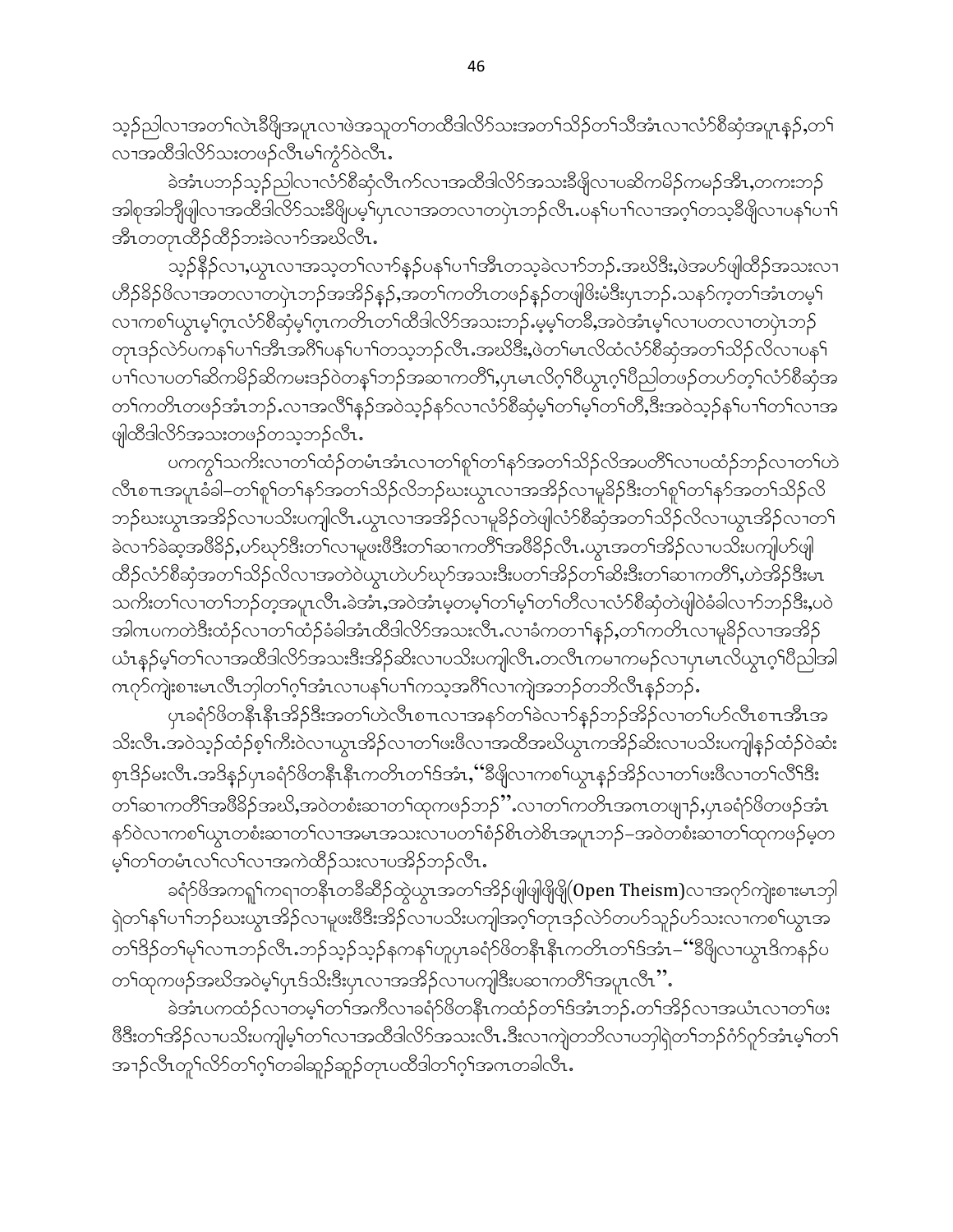သန>်က္နပကသူဉ်နိုဉ်လီၤတံ်ၤလၤလံာ်စီဆုံမ့ၤ်တၤ်စိကမီၤဒိဉ်တုာ်လီၤႉပမ့ၤ်အဲဉ်ဒိးဆိကမိဉ်တၤ်ဂ့ၤ်အက ဒဉ်လဲဉ်,လံာ်စီဆုံအုဉ်အသးလၢလၢပှဲၤပှဲၤလၢကစၫ်ယွၤမ့ၢ်ကစၫ်ယွၤလၢအအိဉ်လၢမူခိဉ်ဒီးအိဉ်လၢပသိးပကျါ လီၤႉလၢအဘဉ်ဃးဒီးတၫ်ထုတဖဉ်နဉ်,တ႑်လၢအထုးနှၤ်ပသးအဒိဉ်ကတၢၤ်လၢလံာ်စိဆုံအပူၤတဲဘဉ်ပုၤလၢက စၢိယ္ဂၤအိဉ်လၢတၫ်မၤအသးခဲလၫာ်အဖိခိဉ်လိၤႉသနာ်က့လံာ်စီဆုံတဲဖျါလီၤတံၤ်လၢကစၤ်ယွၤဒိကနဉ်ဒီးစံးဆ႑ တၫ်ထုကဖဉ်လီၤ.တၫ်အံၤမ့ၫ်ဒုးအိဉ်ထိဉ်တ႑်ဆိကမိဉ်လ႑ပခိဉ်နှဉ်ပူၤထဲလဲဉ်ဘဉ်ဆဉ်ပကြားတှ႑်လိဉ်အီၤလ႑အ မ့်)အတီလီၤ.ဒီးပတူ်လိ်ာတ်ကဲ့ဉ်ဒ်အံၤတဖဉ်မ့ှါတသ့ဒီး,ပကြားတူ်လိ်ာလၢပအိဉ်ဒီးတ႑်သ့တ႑်ဘဉ်လၢအတ လၢပုံၤဘဉ်လီၤ.

အဃိဒီး,ဖဲပဃုသ့ဉ်ညါပုၤမၤလိဂ္ဂၢိ၀ိယ္မၤဂ္ဂၢိ၀ိညါတဖဉ်အတၤ်ဃုထံဉ်န္ ်တ႑်ဆိကမိဉ်အတ႑်သူဉ်ညါလ႑ အဆိဉ်ထွဲအီၤလၢအတၫ်စူၫ်တ႑်နှာ်အဂ္ဂါအဆ႑ကတိိ႑်ပကြားတိ႑်နိုဉ်လ႑တ႑်ဆိကမိဉ်တ႑်သူဉ်ညါန႑်ပ႑ာ်တဖဉ် မ့်)တဉ်လာအအိဉ်ဒီးအလှာ်အပူာလီာႉလာတကဟန္နဉ်,ပမ့်ာဆုလံာ်စီဆုံအခ်ဳပညီဒီးဖျလာပနဉ်ပာဉ်လံာစီဆုံလာပ တၫ်ဆိကမိဉ်တသ့ဘဉ်အဆၫကတိိၢႇပကြားသ့ဉ်နိဉ်လ႑ပတ႑်ဆိကမိဉ်နှဉ်တလ႑ပှဲၤဘဉ်လီၤႉလံာ်စိဆုံအစိကမီၤ ထီဘိအိဉ်လၢတၫ်ဆိကမိဉ်အစိကမီၤအဖီခိဉ်လီၤ.

လၢပကသူဉ်နိ5ုပတ1်ဆိကမိဉ်နဉ်တမ့ၢ်တ႑်လၢအတုၤထိဉ်ထိဉ်ဘးလၢဂ့ၢိဝိယ္ဓၤဂ့ၢိပိညါအပူၤအမဲာ်ညါ, မ့်)တာလာအရှုဒိဉ်လာတ်၊ဆိကမိဉ်မာစπပှာမာလိဂ့်)ဝိယွာဂ့်္ဂါဝိည္ပါလာပမာဆံးလီၤတၢ်အခ်ိဳပညီအါမံၤလာလံာ်စီ ဆုံအဆၢတဖဉ်အပူၤလိၤႉ

# တ<sup>ှ</sup>အခ်ိပညီတဖဉ်လၫဘဉ်တှ်မာဆံးလီၤအိၤ Deduction Implications

ဖဲပုၤမၤလိဂ္ဂၢိ၀ိပိညါတဖဉ်ထုးထိဉ်လံာ်စိဆုံအခ်ဳပညီနှဉ်အဝဲသ့ဉ်တသးအိဉ်တဲဟ်ဖျဲလံာ်စိဆုံအတ႑်သိဉ် လိလၢအခ်ဳပညီဖျဲရဲတဖဉ်ဘဉ်.အဝဲသ့ဉ်သးစဲလၢကဟ်ဖျဲထိဉ်တ႑်သိဉ်လိလၢအတဖျဲရဲတဖဉ်လီၤ.

လံာ်စီဆုံတဲတၫ်ရဲရဲဘဉ်ဃးတၫ်ဂူၫ်အါမံၤလီၤႉသန5်က္ခတကတိႝၤ်ဃိႇအဝဲတတဲပူးတ႑်သိဉ်လိခဲလ႑ာ်ရဲရဲ ဘဉ်ႉတဆီဘဉ်တဆီ,ဖဲပုၤမၤလိဂ္ဂၢိ၀ိယ္ဓၤဂ့ၢ်ပီညါတဖဉ်မၤလိလံာ်စီဆုံန္ဦအဝဲသူဉ်ဂုာ်မၤပုဲၤတၢ်လီၤဟိလၢတ႑် သိဉ်လိလၫအဖျံဖျံဖြိုဖြိုတဖဉ်အကဆူးလီၤ.ဒီးအဝဲသ့ဉ်ထံဉ်လၫအဘဉ်မၤစုၤလီၤတၫ်တယာ်လၢအအိဉ်လ႑တ႑် သိဉ်လၫအဖျဲရဲရဲတဖဉ်အဖိလာ်လီၤႉတၫ်အလှၤ်အပူၤအဒိဉ်ကတ႑ာ်လ႑တ႑်ဆိကမိဉ်သူဂ္ုံဝိယ္လၤဂ္ုံဝိညါမ့္ပ်တ႑် သ့တၫ်ဘဉ်လၢအဟ့ဉ်ပုၤတၫ်သ့ပဲာ်ဖးနီၤဖးတ႑်သိဉ်လိလၢအလီၤဘၢတဖဉ်ခီဖျိတ႑်မၤဆံးလီၤတ႑်ဆိကမိဉ်အတ  $\frac{1}{2}$ 

တၫ်ကတိၤႇဴတၫ်မၤဆံးလီၤတၫ်ဆိကမိဉ်''မဲ့ၫ်တၫ်ဆိကမိဉ်တခါလၫဘဉ်တၫ်ထုးထိဉ်အခီပညီဒ်အံၤလိၤ– တၫ်မၤဆံးလီၤတၫ်မှၫ်ကျဲတဘိလၢအဟ့ဉ်တ႑်ဆိကမိဉ်ဆိကမးလၢအဟဲလၢတ႑်သွဉ်ညါလၢအပူၤက္ဂံ၁် ဆူတၫ်ကတိၤကျၫ်တံၫ်လၢအလိံၤအိဉ်လိၤ.

ပသူတၫ်ကတိၤကျၫ်တံၫ်လၢအမၤဆံးလီၤတၫ်ဆိကမိဉ်ဒ်အ''မ့ၢ်တၫ်လၢအလိၤ်အိဉ်''ဒီဖျိလၢအဝဲသုဉ်မ့ၢ်တၫ်မ့႑် တၫ်တိဖဲတၫ်တယာ်လၢအပူၤကွံာ်တခါမ့ၫ်တ႑်မ့ၫ်တ႑်တိအခါလီၤ.ပဟံးနှၤ်တ႑်ထံဉ်လၢအလီၤဘၢလၢတ႑်ထံဉ် လၢအပူၤကွံာ်တခါအပူၤ,ဒီးဒုးဖျံရဲထိဉ်အဝဲသ့ဉ်လၢတၫ်ကတိၤကျၫ်တံၢ်အပူၤလီၤ.လၢတၢ်မၤလိဂ့ၢ်ဝိယ္πဂ့ၢ်ပိညါ အပူး,ဖဲပုၤမၤလိဂ္ုံ၀ိယ္ယၤဂ္ုံ၀ိည္ပါတဖဉ်မ့္ပ်ာဆ႑တဲ့၁်လ႑လံာ်စီဆုံသိဉ်လိတ္ပ်အဝဲအံၤမ့တမ့္ပ်ာအဝဲန္ဉာဒီးအဝဲသ္ဉ်မၤ ဆံးလီၤတၫ်အခ်ဳပညီတဖဉ်လၢလံာ်စိဆုံအပူၤလီၤ.

ပကဟံးအဒိ–ပထံဉ်နှၤ်လၢလံာ်စိဆုံအပူၤတၢ်ထံဉ်လၢအပူၤကွံာ်တခါအံၤလၢအတဲဝဲ–''ပှၤတဂၤဂၤမ့ၤ် နဉ်ကစါ်ခရံဉ်နဉ်,အဝဲကန္1ိဘဉ်တါအှဉ်ကူၤဒိဉ်ကူၤလီၤ'' ဒီးပထံဉ်နှါစ့ါကီးလၢလံာ်စီဆုံအပူၤတါထံဉ်လၢအ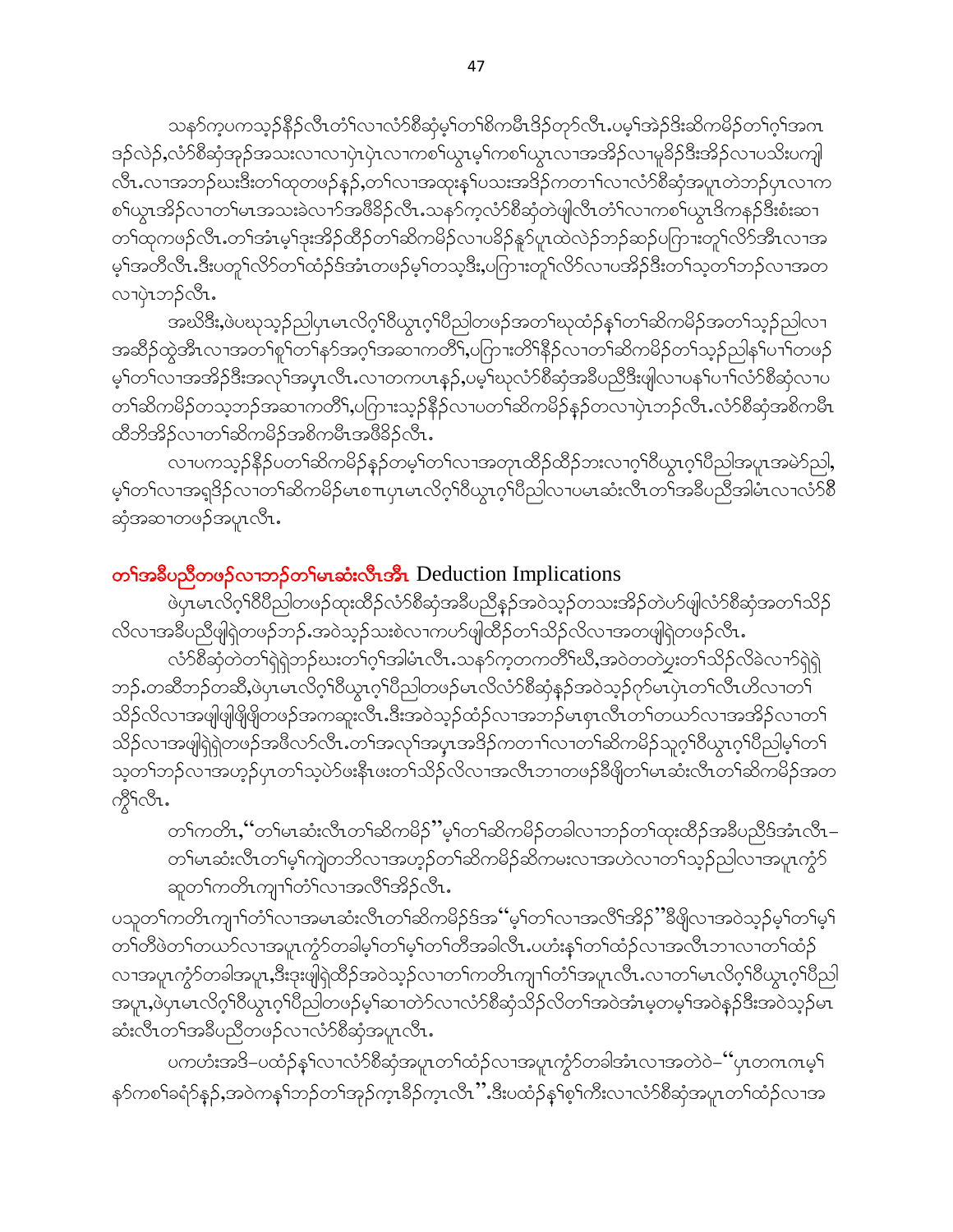ပူၤက္စႆာ်တမံၤအံၤစ္ฺ<sup>ရ</sup>က်ိဳး–''ိစီၤယိၤဟဉ်ဘျၢတ႑်နာ်ကစ႑်ခရံာ်လီၤ'' တ႑်ထံဉ်ခံခါလ႑ာ်အံၤမ့မ္္မာ်တ႑်မ့္ပ်တ႑်တိဒ္မ်ိဳး,ပ ဆိကမိဉ်ကျၢ<sup>ှ</sup>တံ်ှသ့လၢ ပိုးယိၤဟဉ်ဘျာတၢိန္ဉာ်ကန္ ်ဘဉ်တၢ်အုဉ်က္ၤခ်ိဉ်က္ၤလိၤ'' လၢပကမၤဆံးလီၤတ႑် ကတိၤကျၫ်တံၫ်နှဉ်တလိဉ်လၢပကဘဉ်မၤအါထိဉ်လံာ်စိဆုံအတ႑်သိဉ်လိအသိတခါဘဉ်.မှၤ်ဒဉ်တ႑်ယိယိဖိလၢပ ကတဲဖျါရဲရဲတၫ်အခ်ဳပညီလၫအဖျါတ့ၫ်လံလီၤ.

ပကကွ်္ဂါအဒိခံမံၤတမံၤ–ပာ်အဒိပုၤမၤလိဂ့်ၢိ၀ိယ္ပၤဂ့်ၢိပိညါတဖဉ်ဒုးအိဉ်ထိဉ်တ႑်ကတိၤဆိလၢအတဲဝဲလံာ် စိဆုံသိဉ်လိပုၤဒ်အံၤ– ''ခရံှာမ့်ၫ်ဂဲၤဆၢထ႑ာ်သမှုထိဉ်က္πဒီး,အဝဲမ့ၢ်ကစၫ်လီၤ'' လ႑တ႑်ကတိၤအဂၤတဖျ႑ဉ်, လံာ်စီဆုံသိဉ်လိပုၤလၢခရံာ်အတ႑်ဂဲၤဆၢထၢဉ်သမှုထိဉ်က္ၤဟ့ဉ်တ႑်အှဉ်သးလၢပုဲၤလၢအဝဲမ့႑်ကစ႑်လီၤ.တ႑် ဟ့ဉ်ကူဉ်ဆိအံၤဘဉ်တၫ်ဒုးအိဉ်ထိဉ်အီၤလၢလံာ်စီဆုံအါတီၤလီၤ.ခံမံၤတမံၤ,အဒိပှၤမၤလိဂ့ၢ်ဝိယွၤဂ့ၢ်ပိညါတဖဉ် ထံဉ်လၢလံာ်စီဆုံအပူၤလၢ–''ခရံာ်ဂဲၤဆၢထၢဉ်သမူထိဉ်က္ၤလိၤ'' တၫ်ဟ္ဉာ်ကူဉ်အံၤဘဉ်တ႑်ဒုးအိဉ်ထိဉ်အီၤလၢ လံာ်စီဆုံအတၫ်ကွဲးအါတီၤလီၤ.သနာ်က့လၢတ႑်ဟ္ဥာ်ကူဉ်ဆိခံမံၤလၫာ်အံၤအဃိ,ပုၤမၤလိဂ္<sup>ရ</sup>ဝိယ္ဂၤဂ့ၫ်၀ိညါတဖဉ် ကတိၤကျၫ်တံ်ဝဲလၢ–''အဃိဒီး,ခရံဉ်မှါကစါလိၤ'' တါကတိၤတၢ–''ခရံဉ်မ့ါဂဲၤဆၢထၢဉ်သမှုထိဉ်ဒီး,အဝဲမှါ ကစၫ်လီၤ''ိ.ကတိၤခံ–ခရံဉ်ဆၢထၢဉ်သမူထိဉ်လီၤ.ကတိၤကျၢၤ်တံၤ်က္ၤ–''အဃိဒိး,ခရံဉ်မ့ၤ်ကစၤ်လီၤ''.တၤ်က တိၤကျၫ်တံ်လၫအတဲစံဉ်လိၤကံ်ျစၫမ်အံၤဟ်ဖျါတၫ်ဆိကမိဉ်နှၤ်ပၫ်လ႑အလီၤတံၤလီၤတၤ်မၤဆံးလီၤတၤ်က တိၤသကိႏလၢတၫ်တဲဆိအိၤမ္နှုလိၤတံ႑်ဒီးတ႑်ကတိၤကျၤာ်တဲ႑်စ္နှုပ်ကိုးလွိၤတဲ့၂၀ဲလွိၤ

ခဲအံၤႇဖဲပတဲသကိႏယ္ပၤဂ္ဂၤ်ပိညါအဆ႑ကတိိၢႇတ႑်မၤဆံးလီၤတ႑်ကတိၤတဖဉ်အံၤတၤ်တပာ်လီၤအီၤဖျါ ြာ πကလာ်ဘဉ် အဝဲသ့ဉ်အိဉ်လၢတ႑်လၢပုၤတဲအိၤအခံဒး,ဒီဖျိလၢပုၤမၤလိယ္ဂၤဂ့ၢိပိညါတဖဉ်ညီနှၤ်တယာ်ဝဲ လၢအတၤ်ကတိၤတဖဉ်ဖျဲရဲတုၤဒဉ်လဲာ်တလိဉ်တၤ်ရဲပွးအီၤဘဉ်လီၤ.အဒိန္ဉ်,မ့ၤ်တၤ်လၢအညီနှၤ်မၤအသးလၢပုၤ လိဂ္နါ၀ိယ္စၤဂ္နါ၀ိည္ပါတဖ္ဥဴအေနာက္ရွိသိဥ္မ်ာတြက္လည္းအဖြဲဘာဥတ္မ်ားတုံသိုးတုံသင္းဖြဲ့ဖဲ့သူ၌ရူးကတိၤတုပါကတိၤ တဖဉ်အံၤလီၤ–

''မှတမ့်ၢ်ဘဉ်လၢယၤဒီး,ပုၤတဟဲဘဉ်ဆူပၢ်အအိဉ်နိတဂၤဘဉ်'' (လံဉ်ယိၤဟဉ်၁၄း၆)ဒီးအဝဲသ့ဉ်ကျၢၢ် တံ်ျဝဲလၢႇိသတ်ော်နဉ်လၢခရံှာ်အပူးမှု၊်ကျဲထဲတဘိလၢတၫ်အှဉ်ကူးခြဉ်ကူးအဂိ်းလိုး ".

လၫကျဲအါဘိႇပုၤမၤလိဂ္ုံဝိယ္ယၤဂ္ုံဝိညါတဂၤမ့္ပ်တယာ်ဝဲလ႑တ႑်ပာ်ဖိုဉ်တ႑်ဂ္ုံတ႑်ကျိုၤဒီးကျ႑်တံ႑အိၤ န္ဉ်လၫပုဲၤလီၤန္ဉ်ဘဉ်သ့ဉ်သ့ဉ်ကမ့္်တ႑်လ႑အဘဉ်လီၤႉသနဉ်က္နပဘဉ်သူဉ်ညါလ႑တ႑်ကတိၤအံၤဘံဘူဝဲႇဒီးတ ဘိုတခ်ိဳဉ်တ႑်လၢအဘံဘူအံၤြက္၊းဘဉ်တ႑်မၤရဲအီၤလီၤ.

လၢတၫိမၤလိဂ္ဂၢိ၀ိယ္မ႑ဂ္ဂၢိ၀ိည္ပါနိ႑နိ႑အပူးႇပုၤမၤလိယ္မ႑ဂ္ဂၢိ၀ိည္ပါဒုးနဲ႕်ဖျတ႑်ကတိၤတ္႑်လံတဖၣဴလၢအဝဲ သူဉ်နာ်လၢကကဲတၫ်မၤစπဒီးတၫ်ဆိဉ်ထွဲအတ႑်နာ်တဖဉ်လီၤႉတဘိျီတခ်ိဉ်တ႑်မၤဆံးလီၤတ႑်ကတိၤန္ဉာိတ႑်မၤ ဖုဉ်လီၤအီၤဒီဖိုုလၢတၫ်ဆိကမိဉ်လၢအဂ္ဂ<sup>ြ</sup>အါ,ဘဉ်ဆဉ်တဘိျတခ်ိဉ်တၫ်မၤစှၤလီၤတၫ်ကတိၤတဖဉ်တၫ်တဲဖျါအီၤ လၫာ်ကဆူးလၫာ်ကတ္ၤခဲလၫာ်လီၤ.

လၢတၫ်အိဉ်သးခဲလၢာ်အပူၤ,တၫ်မၤဆံးလီၤတၫ်အခ်ဳပညီလၢပဆိကမိဉ်လၢအဂ္ဂ္၊်လၢလံာ်စီဆုံသိဉ်လိ တဖဉ်နဉ်ကျဲအခိဉ်သ့ဉ်တဘိလၢပုၤမၤလိဂ့်္ဂဝိယ္လၤဂ့်္ဂဝိညါတဖဉ်သူဉ်ထိဉ်အယွၤဂ့်္ဂဝိညါတ႑်ရု်တ႑်နှာ်ခိဉ်သ့ဉ် လီၤႉဖဲအဝဲသ့ဉ်ပာ်ဖိုဉ်လံာ်စီဆုံအတၫ်ကွဲးတကထြာဘဉ်တကထြာန္ဉာ်,ကျဲလၢအရှဒိဉ်တဘိမ့ၢ်တၫ်မၤဆံးလီၤတ႑် အခ်ဳပညီလၢအဝဲသူဉ်ထံဉ်လၢလံာ်စီဆုံအပူၤလီၤ.

ဒ်ပထံဉ်ဘဉ်အသိႏႇပုၤမၤလိဂ္ဂS်ပ္လောဂ္ဂS်ပ္ပြံညါတဖဉ်ဒုးနဲ့ဉ်ဖျါအတSမၤဆံးလီၤတS၊ကတိၤဖဲအဝဲသူဉ်ဒုးအိဉ် ထိဉ်တ႑်ရှ ်တ႑်နှာမိြပု႑်လီၤ.ဒီးဖဲအတ႑်ကတိၤတ္ၟ႑်လံတဖဉ်မှ့်ာတ႑်မှ့်ာတ႑်တိန္နဉ်,အဝဲသူဉ်အတ႑်မၤဆံးလီၤတ႑်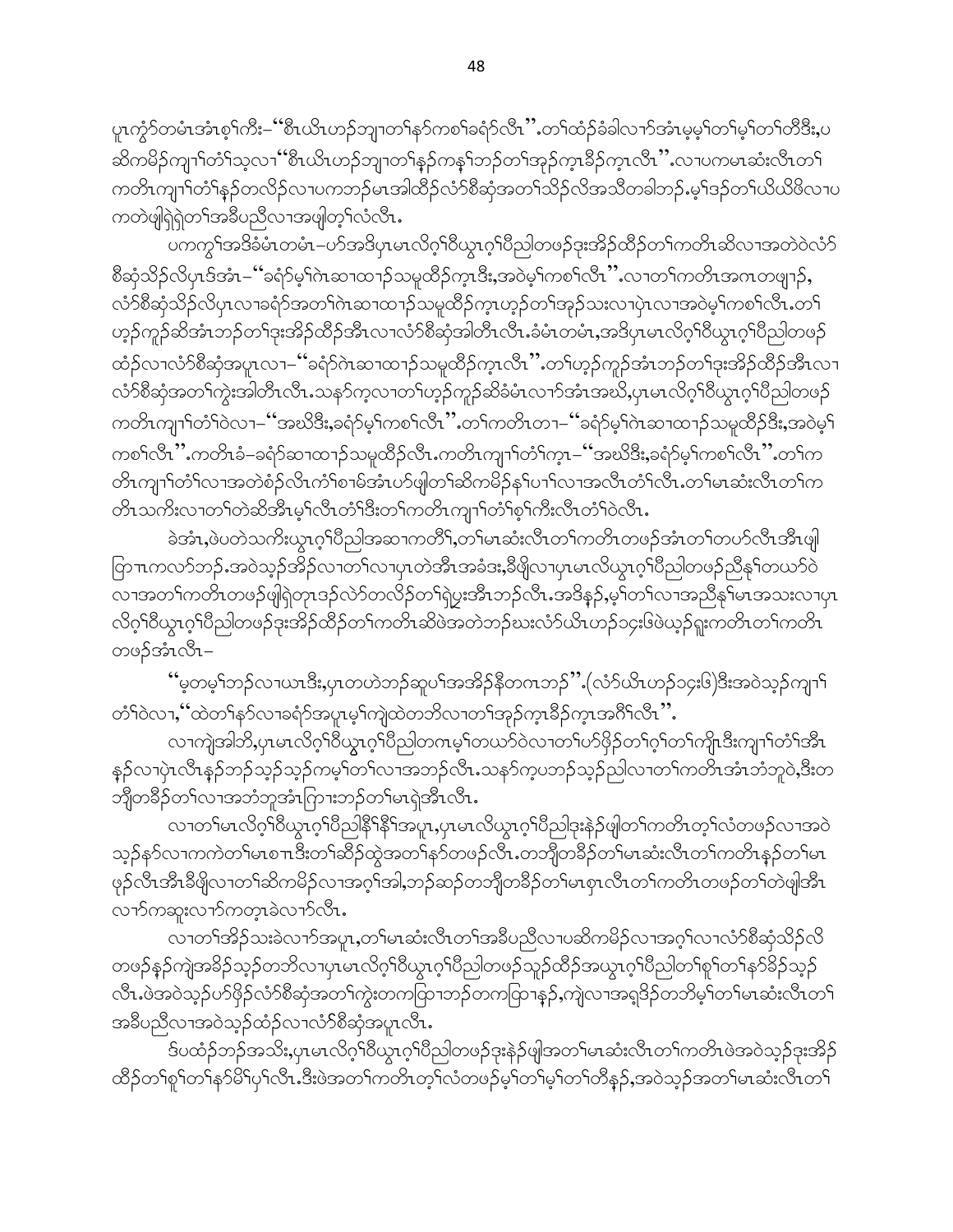ကတိၤကျၫ်တံ်ကဖဉ်မ့ှ်တ႑်လီၤတံ်လီၤမံလီၤ.သန5်က့,ပှၤမၤလိဂ္ဂ်ါဝိယွၤဂ့်္ဂါဝိညါတဖဉ်ပာ်ဖျါတ႑်ဆိကမိဉ်လ႑ ဒုးထံဉ်ပှၤတၫ်အစၢလိၤ.ဒိီးတ႑်သံကွ႑်လၢပဘဉ်ကွ႑်ဆ႑ာ်မဲာ်ဖဲအံၤမ့႑်ဝဲ–တ႑်ဆိကမိဉ်လိၤတံ႑်မနုၤလၢတ႑်ဒုး သ့ဉ်ညါတ1်ဆိကမိဉ်ဟဲ<sup>စွ</sup>ာ်ဆူဂ့<sup>ရ</sup>ဝိယ္ဂၤဂ့<sup>ရ</sup>ဝိညါအပူၤလဲဉ်<sup>ဂု</sup>

## တ<sup>ှ</sup>ဒုးသူ့ဉ်ညါတ<sup>ှ</sup>လီယာဉ် Inductive Certainty

တၫ်ဒုးသုဉ်ညါတၫ်လီၤတံၫ်နဉ်အိဉ်ဒီးအခီပညီအါမံၤႇဘဉ်ဆဉ်ကမ့ၢ်တၫ်လၫအလၢပှဲၤဖဲပထုးထိဉ်အခ်ီပ ညီဒ်အံၤလီၤ.

တၫ်ဒုးသု့ဉ်ညါတၫ်လီၤတံၫ်မၤတၫ်ဆိကမိဉ်ဆိကမးအကျဲတဘိလၢအစးထိဉ်လၢတၫ်ပာ်ဖိုဉ်တ႑်မှ၊်တၫ်တိ တဖဉ်ဆူဘဉ်သူဉ်သူဉ်တၫ်ကတိၤကျၢၤ်တံၤ်တဖဉ်လီၤ.

လၢဂ္ဂါ၀ီယွာဂ္ဂါပီညါအပူာႇတ1်မ့္ပါတ႑်တိအခ်ိဉ်သ့ဉ်လၢဘဉ်တ႑်ကွ႑်ဆိကမိဉ်အိာမ့္ပါတ႑်မ့္ပ်တ႑်တိဘဉ်ဃးလံာ်စီ ဆုံ–လံာ်စီဆုံသိဉ်လိအဝဲအံၤမ့တမ့္ပ်အဝဲန္ဉာ်ဒ်လဲဉ်ႉဒီးလၢတ႑်မ့္ပ်တ႑်တိတဖဉ်အံၤအဖိခိဉ်ႇပုၤမၤလိဂ္႗ါ၀ိယ္လၤဂ္႗်ပြီ ညါတဖဉ်ဒုးကဲထိဉ်တ႑်ကတိၤကျၫ်တံ်ာတဖဉ်လီၤႉ

လၫပကဃုသ့ဉ်ညါတၫ်ဒုးသ့ဉ်ညါအတ႑်မၤလၫဂ္ဂၢိ၀ိယွၤဂ္ဂၢိပိညါအပူၤအဂိၢ်,ပကတဲသကိႏတ႑်ဂ္ဂၢ်သၢခါ– တၫႇတၫ်ဒုးသူဉ်ညါကျဲအကလု5ႏှံခံႇတၫ်ဒုးသူဉ်ညါအတ႑်လီၤဖျဲဉ်လီၤဟိႏ္ဒီးသ႑ႇတ႑်ဒုးသူဉ်ညါအခ်ဳပညီလ႑ဂ္ဂၫ်ဝီ ယ္ဇၤဂ္ဒ္ကုရွည္ပါအပူၤလိုၤ.ပကက္ဂၤ်အဆိကတ႑ၤ်လ႑တ႑ဴးသူ၌ညြအကလုဉ်လိုၤ.

အကလှာ်တဖဉ်–လၫကျဲအါဘိႇတ႑်ဒုးသ့ဉ်ညါမၤတ႑်လ႑ကျဲခံဘိလီၤႉတကပၤမ္ ါတ႑်ဒုးသူဉ်ညါလ႑အ တဲကထြာတ1်ႇမ့်််ပဲယာ့ဉ်ထိဉ်တ႑်ကတိၤကျၤာ်တံ််လၢတ႑်မ့််ာတာ်တိတခါခါအဖိခိဉ်ဖဲအဝဲယπထိဉ်ဝံၤယπထိဉ် က္ၤတၫ်ဂ့ၫ်တခါတဘိုုဝံၤတဘိုုလီၤႉလၢအဝဲတကပၤတခ်ိႇမ့ၫ်တၫ်ဒုးသုဉ်ညါလၢတ႑်ပာ်ဖိုဉ်ဃှာ်အီၤဖဲပကတိၤ ကျၫ်တံ်ာတ်မှ်ာတ်တိတခါခါလ၊အပာ်ဖှိဉ်ဃုာ်သးဒီးဒုးကဲထိဉ်တ်မှ်ာတ်ကိတဖဉ်လ၊အပာ်ဖိုဉ်ဃှာ်အသးလီၤ.

ပကဆိကမိဉ်သကိုးတၫ်ဒုးသုဉ်ညါလၢအတဲဝံၤတဲက္ၤအဒိလၢလံာ်စီဆုံအချၫလိၤႉပာ်အဒိယထံဉ်ထိဉ် ဒ့ဉ်တဘ့ဉ်လၢအလွဲ<sup>၎</sup>ဝါလီၤႇဒီးယထံဉ်ကဒီးထိဉ်ဒ့ဉ်အဂၤတဘ့ဉ်လၢအဝါစ့<sup>၎</sup>ကီးလီၤႇအသိတဘ့ဉ်နဉ်က္ဝါဒီးလၢ ခံတဘ့ဉ်နဉ်က့ဝါလီၤႉတၫ်လဲၤခီဖြိဒ်အံၤမ့ၢ်တုၤအဘိုုလၢအကလးဒီးႇယကကတိၤကျၢၢ်တံၢ်လၢ ''ထိဉ်ဒ့ဉ်ခဲလၢဉ် နဉ်အလွဲ Yolလီး''.

အခဲအံၤပကဆိကမိဉ်ကဒီးလၢတၫ်အဒိဘဉ်ဃးတၫ်ပာ်ဖိုဉ်ဃှာ်တၫ်ဒုးသူဉ်ညါ,ဆၢကတိႝၤ်ဖိပဆိကမိဉ် တၫ်မှ႞တ႑်တွဲလၪတ႕ယတ္႕ပါတ္႕တ႕တ႕ကၟ႙ႝ႒ၮၟၣအဢၟၯၟၪႚထၟၗဘၬၮၣအၞၫၯၟႜႜႜႜၟ႞ဒႈၯၟၯၯအဒ္ပက က္ၤထိဉ်လၢယဟံဉ်ဒီးယထံဉ်လၢယတြဲၤန္ဉာ်အိးထိဉ်ထိဉ်အသးလိၤဖဲန္ဉာ်ယက္ဂ<sup>ရ</sup>စိလၢဟံဉ်ပူၤဒီးယထံဉ်လိ<sup>၎</sup>ဆ္ဉာ် နီၤတဖဉ်တအိဉ်လၢအလိ်ၤဘဉ်ႉယကွၤ်စိလၢဟံဉ်ပူၤဒီးယထံဉ်ပုၤလၢယတသ့ဉ်ညါနိတဘျိတဂၤစိဉ်ယကွဲၤဟူဖျါ ဒီးဟးထိဉ်လၢဟံဉ်လိ်််််််ခံလီၤ.ယကကျၢ်တံ််ယတၤ်ထံဉ်ဒ်လဲဉ် $\cdot$ ုယကဟ်ဖိုဉ်တၤ်လၢယထံဉ်ခဲလၢာ်ဒီးနာ်တၤ်လၢ ယထံဉ်ဒီးမၤကတၫ်ဒၶိၤလၫ'´ယဘဉ်တၫ်တမျာ်ယၤလိၤ'' အဝဲအံၤမ္ ်တ႑်ဒုးသုဉ်ညါလၫအပာ်ဖိုဉ်ဃှာ်အသးအ က့်သြားတခါ,လာပဟ်ဖိုဉ်ဃှာ်တ႑်ဂ့်ခဲလာာ်ဒီးကျာက်ာံ တ႑ိန္ဒိဖျတ႑်ပာဖိုဉ်ဃှာ်တ႑်ဂ့်ာတဖဉ်လီၤ

ဖဲပုၤမၤလိဂ္ုံဝိယွၤဂ္ုံဝိည္ပါတဖဉ်မၤလိလံာ်စီဆုံန္ဥ်အဝဲသ္ဥသူတ႑်ဒုးသ္ဥည္ပါခံမံၤလ႑ာ်လီၤႉလ႑တကပၤ န္ဉာ်အဝဲသုဉ်သူတၫ်ဒုးသုဉ်ညါလၫအတဲကထြၫတၫ်ဖဲအဝဲသုဉ်မၤကျၫၫ်တံၫ်တၫ်ဂ့ၫ်တခါမှၤ်တ႑မှၤ်တိလ႑အဒိုးသန္႑ အသးလိၤလၢတၫ်တဲဝံၤတဲက္ၤအါတိၤလၢလံာ်စိဆုံအပူၤလိၤႉလၢတကပၤတခ်ိႇအဝဲသုဉ်ဒုးအိဉ်ထိဉ်တ႑်ဒုးသုဉ် ညါ,လၢတၫ်ပာ်ဖှိဉ်ဃုာ်အိၤ,ဖဲအဝဲသုဉ်ထံဉ်နဉ်တ႑်မှ၊်တ႑်တိတခါလၢလံာ်စီဆုံအပူၤလၢအဟုဉ်ထိဉ်တ႑်ကတိၤ ကျၫ်တံ်လၫအပာ်ဖိုဉ်အသးအဃိလီၤ.က့်္ကအဂ်ိဳးခံမံၤလၫာ်အရှုဒိဉ်လၫဂ့်္ဂါဝိယ္လၤဂ့်္ဂါဝိညါအပူၤလီၤ.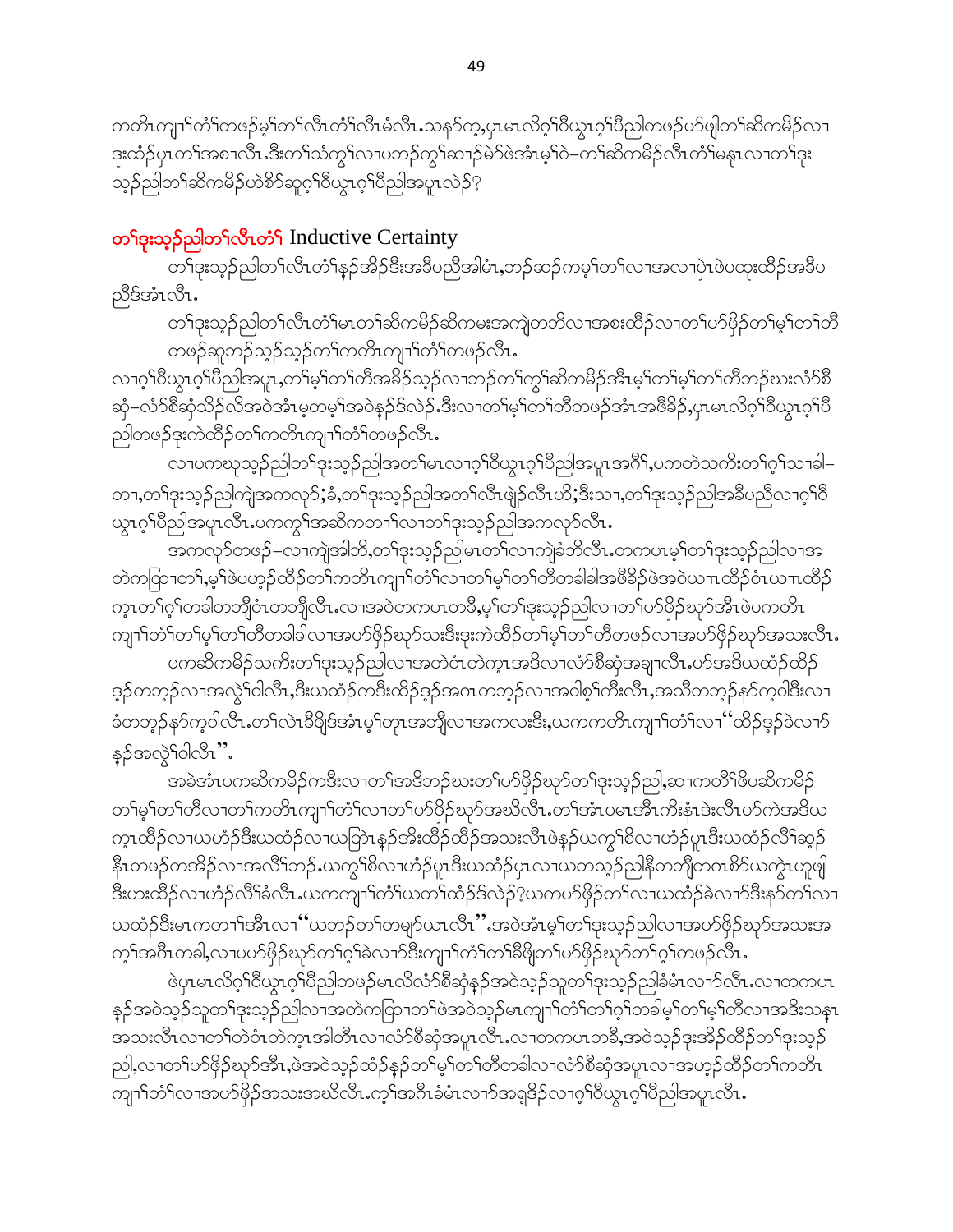ၰာ်ဒီးတ႑်ဒုးသ့ဉ်ညါခံမံၤလၫာ်အံၤပကကွ၂်တ႑်ဒုးသ့ဉ်ညါအတ႑်ဆိကမိဉ်လ႑အရဒြဉ်ခံခါတခါလ႑အ မ့်)အတ်လီးဖျဲ့ဉ်လီးဟိလီး.

တ႑်ဒုးသူဉ်ညါအတ႑်လီၤဟိ–မ့္ပ်ာက်လ႑အရှုဒိုဉ်လ႑တ႑်ဒုးသူဉ်ညါအတ႑်ကတိၤသကိႏႇအတ႑်ကတိၤ ကျၫ်တံ်ာတဖဉ်ညီနှၤ်ပာ်ဖိုဉ်ဃှာ်တ႑်ဂ့ၢ်တ႑်ကျိုးလ႑အတမ့ၤ်တ႑်လ႑အအိဉ်တ့ၤ်လၤအပူးကွဲာ်ဘဉ်လီး အဝဲ သူဉ်လဲၤတလၢန္ဉဉ်တၫ်ကတိၤတ့ၫ်လၢပသ္ဉဉ်ညါတ့ၫ်အီၤတဖဉ်လီၤအဃိဒိးႇတ႑်လီၤဟိအိဉ်ထိဉ်ဝဲလၢတ႑်လၢပ ထံဉ်န5်ဒီးတ5်လၢပကျာာ်တံာ်အဘာဉ်စπလီၤ.ပုၤလၢအသူတ5်ဆိကမိဉ်တဖဉ်ညီန5်သူတ5်ကတိၤ,အတ5ဒုးသ့ဉ် ညါ့အတ႑်လိုၤဟိလၢအတဲတ႑်ဒ့ဉ်စ႑ာလၢတ႑်လၢပကသ့ဉ်ညါဒီးတ႑်လၢပကျ႑ာ်တံ႑်လၢတ႑်ဒုးသ့ဉ်ညါတဲသကိႏ အဂ္{လိၤ.

ပကဆိကမိဉ်ထိဉ်တၫ်အဒိလ႑ပယ႑ာထိဉ်တ့ၫ်လံလီၤ.အဆိကတ႑ၢ်ႇတၫ်အဒိဘဉ်ဃးတ႑်ဒုးသ့ဉ်ညါလ႑ တၫ်တဲအီၤတလိႝၤ်လိၤ်ပမ့္ပါဃုသုဉ်ညါထိဉ်ဒ့ဉ်အဂ္ဂါဒီးတဲလၤဴိထိဉ်ဒ့ဉ်နဉ်ဝါလီၤ'' ဒီးပမ့္ပ်ထံဉ်အဂၤတဘ့ဉ်ဒီး တဲလၫ"အဝဲလီၤ".ဒီးပထံဉ်အီၤအဘိုလၢအကလး;ပသးကနπလၢပကတဲလၢထိဉ်ဒ္၄်ခဲလၢာ်ဝါလီၤန္ဉာ်လီၤ.သ နှာ်ကဲ့တ}ုလွှူးဆွဲအွဲ၃လ1တ}ှတ်သုံပြုထွန်ဒံ၃လ1အယက္ခအယတ္တုဟာအဝါဒွဲးသုပ္ပတ္တာဟုထွဲ၃ဒံ၃၁တြောမွဲ လီၤ.တ<sup>၎</sup>ကတိၤကျၢ<sup>၎</sup>တံႝလၢထိဉ်ဒ့ဉ်ခဲလၢာ်ဝါလီၤန္ဉာ်တဉ်သ့ဉ်သ့ဉ်ကမ့<sup>၎</sup>တၫ်အနိ<sup>၎</sup>ကိ်<sup>1</sup>ကစီဒီလီၤ,ဘဉ်ဆဉ်တ<sup>၎</sup> လိ်ြတံ််လိုၤဆဲးနိ််ါနိ််ြလီၤ.တ်္ကဒုးသ့ဉ်ညါအတၤ်လီၤဟိအိဉ်လၢတၤ်ဃုသွဉ်ညါဒီးတၤ်ကျၤ်တံ််ကူၤအဘၤဉ်စ႑ာ  $\circ \mathcal{E}$ 

အဃိဒီး,တၫ်မနၤလၢအပျဲပကျၫ်တံာ်လၢထိဉ်ဒ့ဉ်ခဲလၢာ်နှဉ်ဝါဝဲဖဲပသ္ဉဉ်ာပါလၢတ႑်အံၤအါန္ ်ဒ်တ႑်လၢ ပဃုသ့ဉ်ညါတက့််လီၤန္ဉာ်လဲဉ်ႉလၢတၤ်ကတိၤတဖျာဉ်နှဉ်ပကတဲလၢပဆၢတဲာ်တၤ်လၢတၤ်ထံဉ်အဘျိအါအဃိ လီၤ.ပတၫ်လဲၤဒီဖျိအဘျိအါအဃိပကိးအိၤလၢဒိဉ်ရှဉ်အတ႑်သ့ဉ်ညါလ႑–တ႑်အံၤပန႑်ပ႑)သ့ဒီဖျိလ႑ပတ႑်ထံဉ် တၫိန႑်ပ႑ါအဃိလိၤႇပတဲလီၤပသးႇိပကၠၫ်ထိဉ်ဒ့ဉ်အဘုဉ်လၢအကလးအဃိပတဲသ့လၢပတ႑်ဘဉ်ဒီးလၢပုံၤ  $\mathcal{B}$ ."

လၢတ႑်ဂ္ဂါတခါဃိမၤစ့ၢ်ကီးအသးလၢတ႑်ားသုဉ်ညါလၢတ႑်ပာဖိုဉ်ဃှာ်တ႑်ဂ့ၢ်တဖဉ်လီၤ.သုဉ်နိုဉ်ထိဉ် ယတဲဘဉ်ဃးယဟံဉ်ဘဉ်တၫ်တမျာ်အီၤအဂ္ဂါမီၤ.ယထံဉ်ပဲတြီအိးထိဉ်အသး,လိ်၊ဆ္ဝ်နိုၤသုးအသး,ဒီးပုၤတဂၤ စိ>်ကွံာ်ယကွဲၤဟူဖျါဆူအယံၤလီၤႉတၫ်ဃုထံဉ်န1်တဖဉ်အံၤဆုၢယၤလၢတၤ်ကျၢၤ်တံာ်လၢဘဉ်သ့ဉ်သ့ဉ်ကမ့ၢ်တ႑် နိ<sup>ု</sup>ကိြလီၤ.ဘဉ်ဆဉ်တ<sup>ု</sup>ကျၢာ်တံာ်အံၤတမ့္ပ်တ႑်နိုြကိြကိြဘဉ်.မ့ှ်ဒဉ်တှလၤအမ့္ပ်ဘဉ်သုဉ်သုဉ်လီၤ.လၢခံက တၫႝႇၦၤစိၥ်ကွဲၤဟူဖျါတဂၤအံၤဘဉ်သ့ဉ်သ့ဉ်ကဟဲဘိုတၫ်ဘဉ်သ့ဉ်သွဉ်အဝဲဟဲနဉ်လီၤဟံဉ်ကမဉ်ႉတၫ်တမံၤလၢ် လၫ်လၫယဆိကမိဉ်ဃဉ်သ့ဉ်တဖဉ်ကမဉ်ဝဲသ့လီၤ.တဘျီကဒီး,ပတုၤဃိၤဆူတၫ်ဒုးသ့ဉ်ညါလၫအလီၤဖျဲှာ်လီၤဟိ ್ಬಿ.

တၫ်မနုၤလၫအဒုးတဲယၤလၫယဘဉ်တၫ်တမျာ်ယၤလဲဉ်ႉတၫ်မနုၤလၢကကဲထိဉ်တိၤတဘိလ႑တ႑်လီၤဟိ တခါအံၤအဂိါလဲဉ်ႉယတယာ်တၫ်အံၤဒီဖျိလၢယတ႑်လဲၤဒီဖျိလၢအပူၤက္ငံာ်ဒီးတ႑်ညီနှၤ်မၤအသးလၢယဟံဉ်ဖိဃီ ဖိတဖဉ်တမ့်္ဂကမၤဒ်အံၤနိတဂၤဘဉ်ႉထဲပုၤလၢကတမျာ်တ႑်တဂၤကမၤဒ်နဉ်လီၤ.

တၫ်သုဉ်နိုဉ်ထိဉ်တၫ်ဒုးသုဉ်ညါအတ႑်လီၤဟိအံၤမ့ၢ်တ႑်လၢအရှုဒိဉ်နိဖျိလၢဖဲပှၤမၤလိဂ္ဂၢိဝိယ္ပၤဂ့ၢိဝိညါတ ဖဉ်သူဉ်ထိဉ်အတ<sup>ှ</sup>စု<sup>ရ</sup>တ်နှာ်မိ်ပှာ်အင်္ဂါ,အဝဲသ့ဉ်ဘဉ်ကွ<sup>ှ</sup>ဆ႑ာ်မဲာ်ဒီးတၢ်လီၤဟိတခါအံၤလီၤ.ဖဲအဝဲသ့ဉ်ဃုထ႑ လံာ်စီဆုံအဆၢတဖဉ်ဒီးယွၤဂ့ၢ်ပီညါအတၢ်ဟ့ဉ်ကူဉ်ဆိလၢအဝဲသ့ဉ်ဟံးနှၤ်လၢလံာ်စီဆုံအပူၤန္ဉာ်,ပုၤမၤလိဂ့ၢ်ဝီ ယ္လာဂ္<sup>ရိ</sup>ည္ပါတဖဉ်က္ဂ<sup>ြ</sup>ဆ႑ာ်မဲာ်ဘာဉ်တ႑်ဒုးသ့ဉ်ညါအတ႑်လီၤဖျဲဉ်လီၤဟိလီၤ.ဒီးဒ်ပထံဉ်ဘဉ်အသိႏႇမ့တမ့္ပ်ဟ်လီၤ ပတၫ်ဆၢတဲာ်သနာ်က့တသူဉ်ညါအတၫ်ခဲလ႑ာလီၤတံၤ်လီၤဆဲးခ်ီဖျိလၢအဝဲသူဉ်ဟဲလ႑တၫ်ဒုးသူဉ်ညါအီၤလီၤ.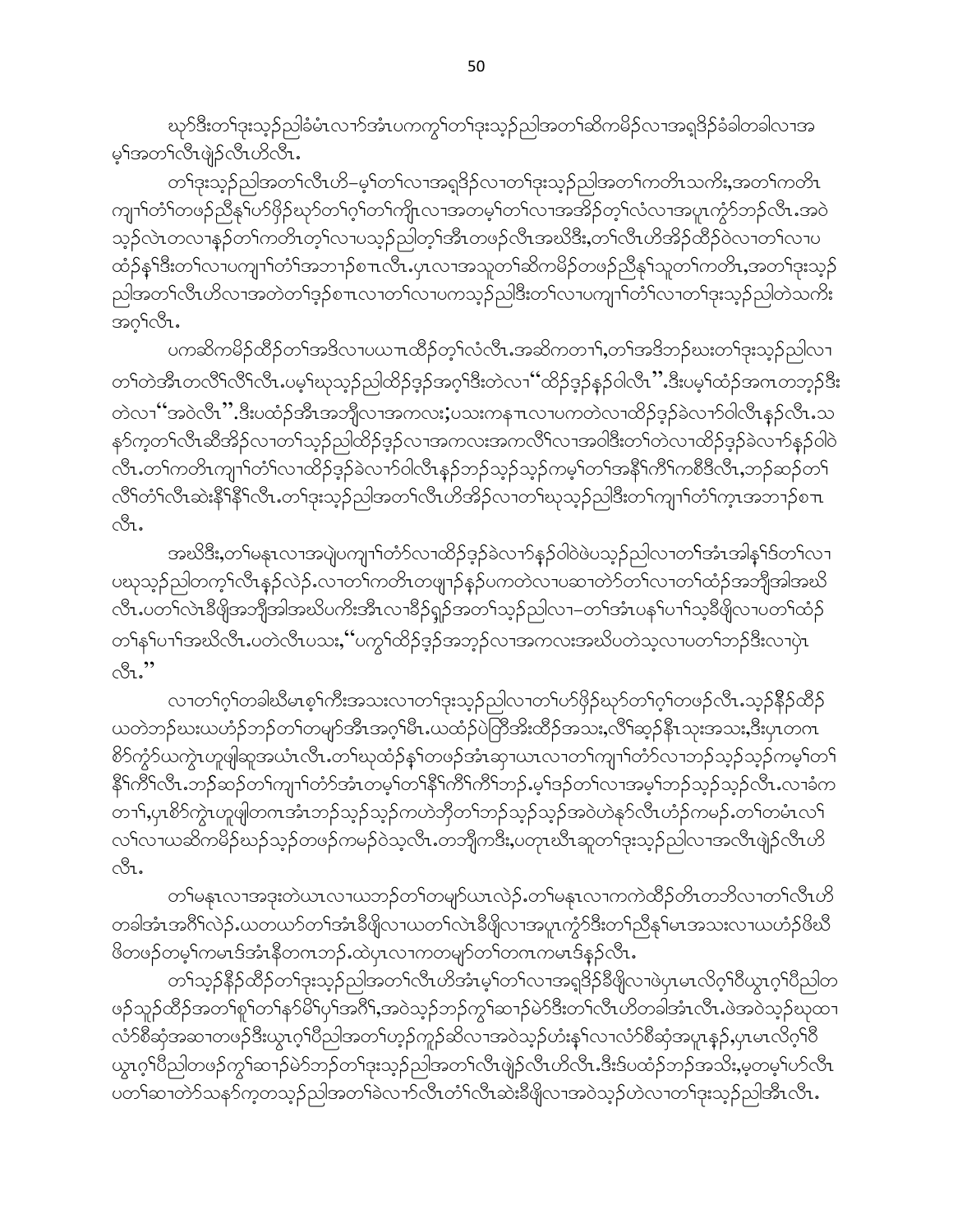လၫကျဲတဘိမ့တမ့်ၫ်တဘိန္ဉာ်,ပုၤမၤလိဂ္ဂၢိ၀ိယ္မၤဂ့ၢိ၀ိညါတဖဉ်ဘဉ်ကွၢ်ဆ႑ာ်မဲာ်ဒီးတ႑်ဒုးသ္ဉာညါအတ႑်လီၤဟိ ी.

မ့်ာက်လီၤသးအုးလၢ,ပုၤမၤလိဂ့်) ဝိယ္ဂၤဂ့ါပိညါတဖဉ်သးပုၤနိဉ်လၢအတ႑်စူၫ်တ႑်နှာ်ကျၤာ်တံာ်တဖဉ်<sup>ဝွ</sup>း သနၤအသးလၫတၫ်ဒုးသ့ဉ်ည<sup>ြ</sup>ဒီးအဝဲသ့ဉ်ဘဉ်ကွ<sup></sup>်ဆ႑ာ်မဲာ်တၫ်ဒုးသ့ဉ်ညါအတ႑်လီၤဟိန္ဉာ်လီၤ.အဃိဒိီး,အဝဲ သ့ဉ်တဲတ<sup>၎ဌ</sup>ဉ်နှ<sup>၎</sup>ဒံးတ<sup>၎</sup>လၫအသ့ဉ်ညါဝဲတက့<sup>၎</sup>လီၤ.ပကကွ<sup>၎</sup>အဒိBerhofအ''တ႑်ဂ့<sup>၎ဌ</sup>်ပှ<sup>၎</sup>ဘဉ်ဃးတ႑်လၫတ႑် ပဲ့ၤ''လၢပထံဉ်အီၤလၢအဆၢ၄,၁၀လၢအဂ္ဂါ၀ိယ္ဂၤဂ့ါပိညါအပူၤလီၤ.လၢအတၫ်ကတိၤသကိႏတတိၤန္ဉ**်,Berhof** ဟံးန5ုပုၤစီဆုံအါဂၤလၢလံာ်စီဆုံအပူၤလီၤ.စီၤယိၤဘးလၢယိၤဘး၉,၃;ဒီး၂၀ပုၤကွဲးထါလၢထါစံးထိဉ်ပတြာၤ၃၂း၅; ၁၃၀း၃;ိ $\overset{2}{3}$ း၁၄၃း၂;ိ $\overset{2}{3}$ းပှ $\gamma$ ကိုဉ်ဘှဉ်ကူဉ်သွလၢလံာ်တၫ်ကတိ $\overset{2}{3}$ ၂၀း၉;ံယရှ $\overset{2}{\omega}$ လ၊လားတျ $\overset{2}{\omega}$ ေး $\overset{2}{3}$ းအနံးယ့လး လၢလံာ်အနံးယ့လး–၉း၁၆,ဒီးစီၤပီလူးလၢလံာ်ရိမ့ၤ၇း၁၄အပူၤလီၤ.ဟံးန5်အဒိလၢပုၤအံၤသ္ဉ်ာတဖဉ်အတ႑်အိဉ် မှ**,Berhof** ကျา<sup>န်</sup>တိဝဲလၢ–

လၢလံာ်စီဆုံအပူၤပုၤစီဆုံတဖဉ်တပယူာ်ဃီဃ့ပျၫ်အတၫ်ဒဲးဘးလီၤ (လံာ်စီဆုံတဲဝဲ)

ခဲအံၤႇပမ့ါ်အဲဉ်ဒိးန5်လၢတါကျၢါတံါတခါအံၤမ့မ့ါတပမဲ့ါတါတီဒဉ်လဲ၁်(ဒီးယဆိကမိဉ်လၢတါဟ့ဉ် ထိဉ်အဂၤဟ်ဖျါလၢတၫ်အံၤကဘဉ်ဝဲဖးဒိဉ်ညါ),Berhofအတၫ်ကျၫ်တံၫ်ဘဉ်ကွၢ်ဆ႑ာ်မဲာ်တၫ်ဒုးသှဉ်ညါအတ႑် လီၤဖျဲ့ဉ်လီၤဟိလီၤ.Berhofတဲတၫ်တလၢအခၢးဖဲအဝဲအုဉ်အသးလၢပုၤစီဆုံခဲလၫာ်တပယူာ်ဃီဃ့ပျၫ်အတၫ်ဒဲး ဘးလီၤ.အဝဲဒုးနဲ့ဉ်ထဲခွံဘိုုလၢတၫ်အံၤမၤအသးလီၤ.တၫ်အဒိခွံခါကကဲတၫ်အှဉ်သးလၢပုၤစိဆုံတဖဉ်ဃ့ပျၫ်အတ႑် ဒဲးဘးထီဘိန္ဉာိတသ့ဘဉ်ႉတၫ်လၢအကတဲဆၫက္ၤတၫ်ကတိၤတခါအံၤပကထံဉ်ဘဉ်အဒိလ႑ပုၤစူၫ်က္ၤနာ်က္ၤ တၫ်တဂၤလၢအတလဲၤဒီဖျိဘဉ်ကျဲအံၤလီၤ.တၫ်ကျาၫ်တံၫ်လၢအဘဉ်ကတၫၢ်လၢပကတဲလၢBerhofပာ်ဖျါထိဉ် လံာ်စီဆုံအတၫ်ကတိၤလၢအဘဉ်ကမ့ၢ်ဒ်အံၤလိၤ.–''လံာ်စီဆုံအပူၤပုၤစီဆုံတဖဉ်တဘျိတခ်ိဉ်ဃ့ပျၫ်အတၫ်ဒဲးဘး (လၢလံ $\delta$ စိဆုံအပူၤအံၤလီၤ) "

ဘဉ်မနၤအဃိ $\operatorname{Berkho}$ fအသးလ႑ာလကတတိၤကျ႑်တံ်ြဝဲလ႑'´ပုၤစီဆုံတဖဉ်တပယူဉ်ဃီဃ့ပျ်ြအ တၫ်ဒဲးဘးဒ်လဲဉ်? ''အဝဲဟံးနဂ်တိၤမနၤတဘိလၢကမၤပှဲၤတၫ်ဒုးသ့ဉ်ညါတၫ်လီၤဟိတခါအံၤလၢတၫ်အုဉ်သးလၢ အတလၢပုံၤထဲန္ဉာိဆူအတၫ်ကတိၤကျၫ်တံၫ်လဲှဉ်?တၫ်စံးဆၢမ့ၫ်တၫ်ယိယိဖိလီၤ.–အဝဲမၤပုံၤတၫ်လီၤဟိဒ်ပမၤအ သိးလၫအဟံးန<sup>ှ</sup>ါတၫ်ဂ့ၫ်တၫ်ကျိၤလၫအဟဲလၫအဝဲအတၫ်စူၫ်တၫ်နဉ်ဒဉ်ဝဲဒ်ခရံဉ်ဖိအသိးလိၤ<sup>့</sup>အဝဲအသးမံလၫအ တၫ်ကတိၤကျၢၤ်တံၢိခ်ိဖျိလၢတၫ်အံၤဘဉ်ထွဲဒီးတၫ်လၢအဝဲန>်ဝဲဒီးတယာ်စ့ၢ်ကီးဝဲလၢပုၤဖးတၫ်ဖိတဖဉ်ကနဉ်ဝဲစ့ၫ် ကီးလီၤႉသန>်က့ပကြားတိ\်နိ႙်လၢအတၤ်ကတိၤကျၤာ်တံၤ်အံၤလဲၤတလၢန္ာ်တၤ်အုဉ်သးလၢအအိဉ်ဒီးအီၤတ က့<sup>၎</sup>လီၤ.

ခဲအံၤပကလဲၤဆူတ႑်ဂ္ုသ႑ခါတခါလ႑အမူ႑်တ႑်ဒုးသူဉ်ညါတ႑်လီၤတိ႑လီၤ.တ႑်အခ်ဳပညီမန္၊ာတဖဉ်လ႑ တၫ်ဒုးသှဉ်ညါဒုးနဲ့ဉ်ဝဲလၢမ့ၢ်တၫ်အရှဒိဉ်လၢတၫ်စူၫ်တ႑်နှာ်မိ႑်ပှၫ်လၢပထံဉ်လၢဂ့ၫ်ဝိယွၤဂ့ၫ်ပိညါအပူၤလဲဉ်.

တၫ်ထုးထိဉ်အခ်ဳပညီတဖဉ်–အစုၤကတ႑ၢ်တ႑်အိဉ်ဝဲခံခါလ႑ပကမၤလိန္1လ႑ပထံဉ်န္1အိၤလီၤ.–တ႑တ မံၤႇပကဘဉ်မၤအံဉ်လီၤတ<sup>၎</sup>ဒုးသ့ဉ်ညါအတ႑်လီၤဟိဒီးခံမံၤတမံၤႇပဂြာၫးသ့ဉ်နိုဉ်တ႑်ဒုးသ့ဉ်ညါအတ႑်လီၤဖျဲဉ်လီၤ <u>ဟိလီး.</u>

အဆိကတ႑ာ်တတိိၢႇမ့်ာပုၤစူာ်က္နာနှာ်က္နာတဉ်ကိုးကအမူအဒါလ႑ကဘဉ်မၤအံ့ဉ်လိၤတ႑်ဒုးသု့ဉ်ညါအ တၫ်လီၤဟိအံၤဒ်သိးပကအိဉ်ဒီးတၫ်ကတိၤကျၫ်တံၫ်လၢအလီၤတံၫ်လီၤဆဲးလီၤ.ဖဲပတဲယွၤဂ့ၢ်ပီညါအတၫ်ကတိၤ သကိႏတဖဉ်နဉ်မ့ှ်တှလာအလိုအိဉ်လာပကပာ်ဖျထိဉ်ပတှ်ထံဉ်လာအင်္ဂါဆူဉ်ဘါဆူဉ်လီၤ.လာပမၤဒ်အံၤက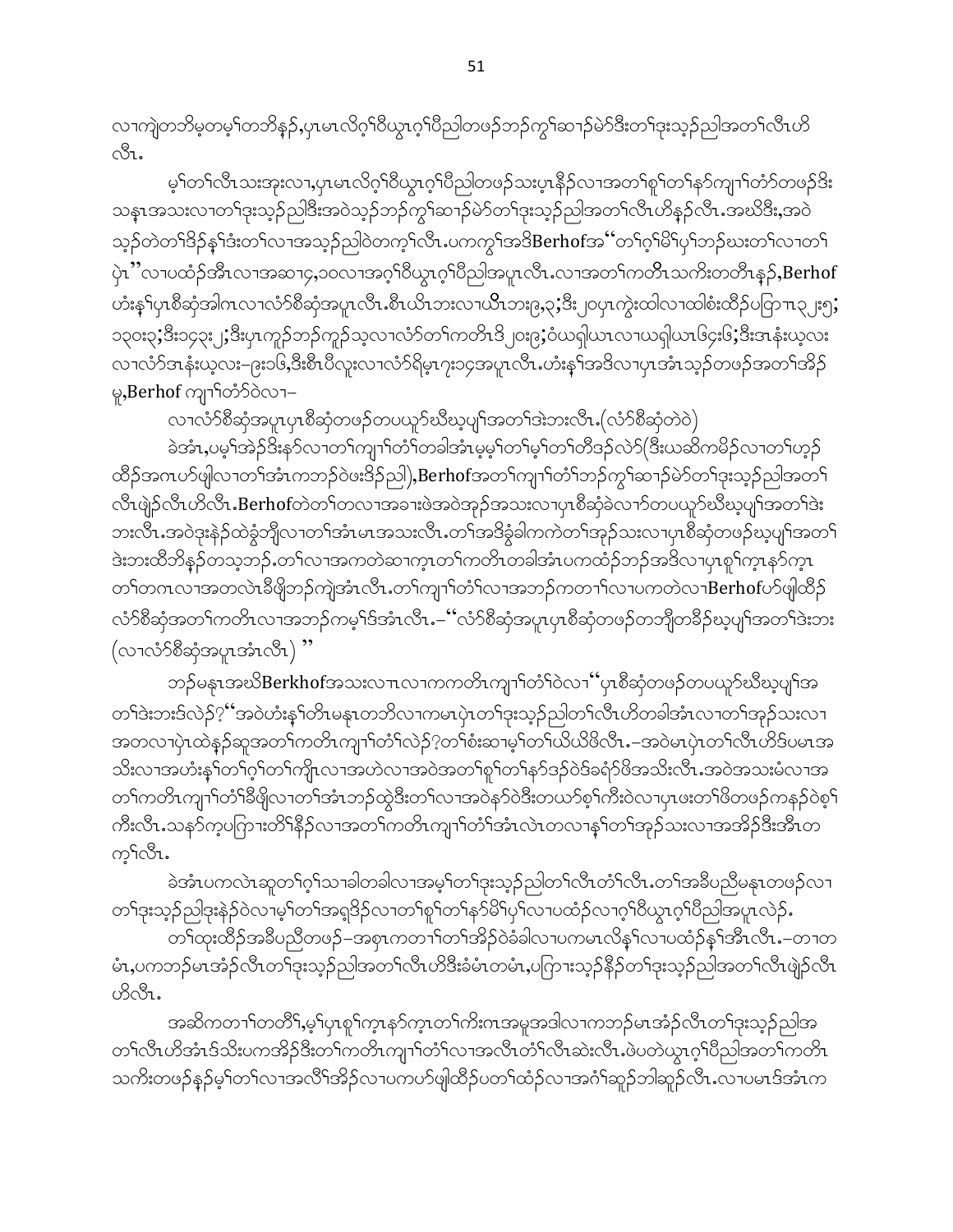နှၤ်အဂိ်း,ပလိဉ်ဘဉ်လၤပကမၤဆံးလီၤတၤ်ဒ့ဉ်စ႑ၤလၤပတၤ်အှဉ်အသးဒီးပတၤ်ကတိၤကျၤါတံၤ်အဘၤဉ်စ႑ာ  $\mathcal{S}_1$ .

ကျဲတဘိလၢပမၤသ့ဉ်နဉ်မ့<sup>၎</sup>တ႑်ဟ်ဖိုဉ်လံာ်စီဆုံအတ႑်အှဉ်သးလၢအဟ့ဉ်တ႑်ကတိၤကျ႑ာ်တံြတခါဃီ လီၤႉတၫ်အှဉ်အသးဒ်အါဒိီး,ပကတိၤကျၢာ်တံၢ်ကမ့ၢ်တၫ်မ့ၢ်တၫ်တိဒ်အါလီၤႉအဒိန္ဉ်Berkhofလၫလံာ်စိဆုံအပူၤ ပုၤစီဆုံတဖဉ်တပယူဉ်ဃီဃ့ပျ<sup>ရ</sup>အတ<sup>ရ</sup>ဒဲးဘးလိၤႉ(လံဉ်စီဆုံတဲ၀ဲ)ဒုးထံဉ်ပုၤတ<sup>ရ</sup>လီၤဟိဖးလဲ<sup>ရန္တိပြု</sup>လၢအ၀ဲဟံးန္<sup>ရ</sup>ထဲ တၫ်အဒိန္နံခါ&ၤအဃိလီၤႉသန5်က္ခအဝဲမ့္ပ်ကဲႏႈန္ ါတ႑်အဒိအခါတကယၤတခ်ိဳအတ႑်ကတိၤကျ႑ာ်တံ႑်အဂၤိုအဘါ ကဆူဉ်တက့်ౕုလီၤႉအဝဲမ့်္ာဉ်အဒိတကထိတခ်ိဳႇအတౕကတိၤကျၤ်တံ်ကဘဉ်ဝဲလီၤတံ်ျဒိဉ်တက့ౕၢႇအလိ်႞မ့္် တအိဉ်ထဲနဉ်ဒဉ်လဲဉ်လီၤ.ခဲအံၤ,ပထံဉ်နှၤ်တၤ်အဒိထဲအံၤတမ့ၤ်တၤ်လၢအညီဘဉ်ဆဉ်ကဟ့ဉ်အတၤ်ကတိၤကျၤၤ် တံ်လาတ်လီးသံလီးမံဒိဉ်ဒဉ်တ်တက္ရာလီး.

ဖဲပမၤဘဉ်ထွဲပသးဒီးတၫ်ဒုးသ့ဉ်ညါ့အတ႑်ဆိကမိဉ်ဆိကမးလ႑တ႑်တဲသကိႏတ႑်စူ႑်တ႑်နဉ်အဂ္ဂ႑်န္နဉ်ႇမ့႑် တၫ်လၢအရှဒိဉ်လၢပကသံကွၢ်လီၤက္ၤပသးဒီးသံကွၢ်ပုၤအဂၤတၫ်သံကွၢ်အံၤ–မ့ၢ်တၫ်အှဉ်အသးအိဉ်ကပုဲၤလၢ ကဟဲစိ႒်တၫ်အုဉ်ကီၤလၢတၫ်ထံဉ်တခါအံၤအဖိခိဉ်ဖါ.တဘိုတခ်ိဉ်,ပကထံဉ်နှၤ်တ႑်လိဉ်အဒိဉ်တက့ၤ်လၢတၤ်ဒုး သူဉ်ညါအတၫ်အှဉ်အသးလၢမၤအံဉ်လီၤတၫ်ဒုးသုဉ်ညါအတ႑်လီၤဟိလီၤဖျဲဉ်လီၤ.

တၫ်အခ်ဳပညီခံခါတခါမှၫ်တၫ်အဝဲအံၤ–ပဂြာၫးသုဉ်နိဉ်ထိဉ်ထိဘိလ႑ပကဃ့ၫ်ပူၤတ႑်ဒုးသုဉ်ညါအတ႑်လီၤ ဖျဲ့ဉ်လီၤဟိတသ့ဘဉ်ႉအဃိသတးဒီးႇမ့<sup>၎</sup>တ႑်ကူဉ်သ့ဉ်အကျဲလၢပကသ့ဉ်ညါလၢယ္ပၤဂ့<sup>၎</sup>ပိညါအတ႑်ကတိၤကျၫ<sup>၎</sup> တံ်ါတနိ1ပန**်**နှါအိၤကသ့ဒိဉ်တက့်<sup>ခြ</sup>ီးတနိၤကသ့စုၤ၀ဲတစဲးလိၤ*ႉ* 

ဒ်ပူၤပထံဉ်လၢတၫ်မၤလိအဂၤအပူၤအသိႏႈမ့ၢ်တ႑်ကဲဘူူးလၢပကဆိကမိဉ်တ႑်စူၫ်တ႑်နှာ်အတ႑်ကတိၤ ကျၫ်တံ်််ဒ်ပထံဉ်တ႑်လီၤတံ််ျလီးဆဲးအခွးဖိလီၤ.တ႑်နဉ်အိဉ်ဝဲတနိုၤလၢပထံဉ်နှၤ်တ႑်လီၤတံၤ်လီၤဆဲးအဃိအဝဲ သ့ဉ်အိဉ်ဖျိလၢခွးဖိအဖိခိဉ်လီၤႉတၫ်နာ်တနီၤပနာ်အီၤလီၤတံၢ်တသ့အဃိအဝဲသ့ဉ်ကအိဉ်လၢခွးအဖိလာ်တစဲး လီၤ.ဒီးလၢခံကတ႑),တ႑်နာ်တနိၤလၢအတ႑်လီၤတံ႑်အိဉ်ထဲတစဲးအဃိအဝဲသုဉ်အိဉ်လၢခွးအခံဒးလီၤ.ဖဲပဆိက မိဉ်ထိဉ်တၫ်လီၤတံၫလီၤဆဲးလ႑ပတၫ်ဒုးသ့ဉ်ညှါအတၫ်ကတိၤကျၫ်တံၫ်အဂိၢိန္ဉဉ်,ကမ့ၢ်တ႑်လ႑အမၤစ႑ာပုၤဖဲပ ကွှ်တှြအဒိမိတခါအံၤလီၤ.

လီၤလီၤဆီဆီ,တౕၢန>်အိဉ်တနိၤလၢပန>်န1်အိၤသ့ခ်ိဖိျလၢတၢ်ဒုးသ့ဉ်ညါအတၤ်အှဉ်အသးအဂံၢိဆူဉ်ဒီး တၫ်ဒုးသုဉ်ညါအတ႑်လီၤဟိဆံးအဃိလီၤ.အဃိဒိး,တ႑်နှာ်သုဉ်တဖဉ်အံၤအိဉ်လ႑ခွးအဖိခိဉ်လီၤ.တ႑်စူ႑်တ႑်နှာ် တဖဉ်အံၤကဲထိဉ်တၫ်လိၤသံလိၤမံလၢပတၫ်နှာ်အပူၤလိၤႉသန5်က့တၫ်ဒုးသူဉ်ညါအတ႑်အှဉ်သးလၢတ႑်နှာ်အဂိၤ် မ့်ၫ်တဆူဉ်ထဲနဉ်,ဃှာ်ဒီးတၢ်ဒုးသ့ဉ်ညါအတ႑်လီၤဟိမ့်ၫ်လဲ႑်ႇပကတ႑ၢ်က္ၤလၢတ႑်လီၤတံၤလီၤဆဲးတအိဉ်လၢပ တၫိနၥ်အပူၤဘဉ်လီၤ.အဃိဒီး,မ့ၢ်တၫ်လၫကမၤစ႑ာပုၤလၢပကသ့ဉ်ညါလၫတၫ်ရှၫ်တၫ်နှာ်အတ႑်ကတိၤသကိႏ လၫဂ္ဂါ၀ိယ္စၤဂ္ဂါ၀ိညါလ႑ပတူ႑်လိုာ်သူအါတက္န႑ိမ္န႑ဲဖဲအ၀ဲသူဉ်ဟံးန္ ႑်လံာစိဆုံအတ႑်ထံဉ်ႇလ႑ပန္ ႑်ပ႑ာအိၤသူ့ခ်ီဖြို လၫအဝဲသူဉ်ဒုးနဲ့ဉ်လံာ်စီဆုံအတ႑်ကွဲးလီၤ.

အဒိန္ဉာ်,ဖဲပတဲဘဉ်ဃးမှၫ်နံၤခံကတ႑ာ်အဂ္ဂါနဉ်ပအိဉ်ဒီးတ႑်နှာ်ကျπမှဆုုလၢလံာ်စီဆုံသိဉ်လိပုၤလၢ ခရံာ်ကဟဲက္ၤပှဲၤဒီးတၫ်လၤကပီၤန္ဉာ်လီၤႉတၫ်ဒုးသ့ဉ်ညါအတ႑်အုဉ်အသးဘဉ်ဃးတ႑်နာ်အံၤဆူဉ်တုၤဒဉ်လဲာ်ပ သးဒ့ဒိလၢအဂ့ါ်တသ့ဘဉ်ႉတၢ်နဉ်အံၤအိဉ်လၢခွးဖိအဖိခိဉ်ကတၢၢ်လိၤႉသနဉ်က့တၢ်အှဉ်သးအံၤကဲထိဉ်တၢ်လၢ အဂံ<sup>ရ</sup>စ်<sup>ရဲ့</sup>တို့တို့တွေကိုတွေ့သည် အောက်သည် အဆာကတိ<sup>ရှ</sup>တ်သိုဒ်းဒိုလဲ့ သို့လီး အသိဒီး တက်ကတိုးကျာက်သိ တဖဉ်အံၤအိဉ်လၢထံခွးဖိအဖိလာ်လီၤ.ပဂြာၫးအၫဉ်လီၤတူၫ်လိာပုံၤဒီးတ႑်နှာ်လၢခရံာ်ကဟဲက္ၤလီၤ.သနာ်က့ပ လဲၤတလၢကွံာ်တၫ်အုဉ်သးဖဲပနာ်မူသူအတ႑်ဟဲက္ၤအဆၢကတိႝၤဒီးကမၤအသးဒ်လဲဉ်အခါလီၤ.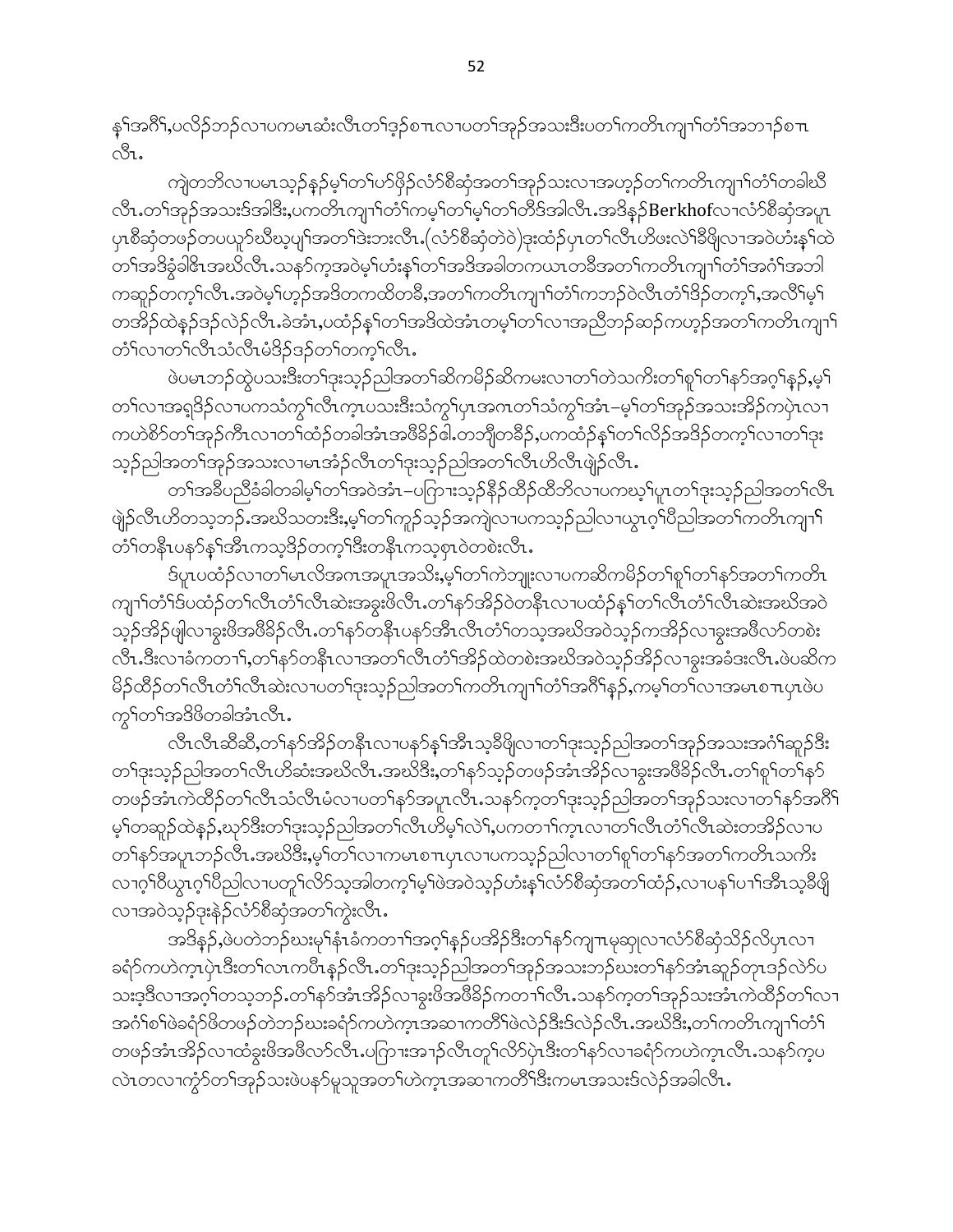ပမ့ါ်တဲလီၤပသးဒီးပုၤအဂၤလၢပတအိဉ်ဒီးတၫ်အုဉ်သးကျၤါ်တံါလၢတၤ်လၢပနၥ်ခဲလၢာ်အပူၤဘဉ်နဉ် တမ့်ၢိတၢိလၫအကမဉ်ဘဉ်ႉညီနု<sup>၎</sup>နဉ်ႇတၢိတၤတၫ်လၢပတကြၫးတဲလီၤပနိ<sup>၎</sup>ကစၫ်အသးဒီးပုၤဂၤတဖဉ်မ့<sup>ဴ</sup>၊အဝဲ အံၤ–"အဝဲအံၤမ့ၢ်ကျဲထဲတဘိလၢတၢ်စူၫ်တ႑်နာ်တမံၤအံၤဘဉ်တ႑်နှၤ်ပၢၤ်အီၤသ့လီၤ" လၢအလိၤ်နဉ်,တ႑်အဂ္ဂၤ ဒိဉ်န1်အဝဲအံၤမ့1်ပကတဲလၢႇ,''တ1်န5်ပၢါဘဉ်ဃးတ1်စူ1်တ1်န5်တခါအံၤအဂ္ဂါလီၤက်လၢကဘဉ်ဒိဉ်န1်တ1်န5် ပၫႝအဂၤတဖဉ်တစဲးလီၤ'' ဖဲနဉ်မးဒီးပကရုဒီးပှၤစူါက္ၤနာ်က္ၤတၫ်အဂၤတဖဉ်လၢကခံကွၢိစီၤကွၢ်တၢ်အုဉ်အသး တဖဉ်ပုံၤဒီးအသူအသဉ်လီၤ.

လၢတၢိက္ပဲးက္ၤလၢအဖုဉ်န္ဉာဴႇတၫ်သ့ဆိကမိဉ်တၫ်မ့ၫ်တ႑်လၢအရှုဒိဉ်ဒိဉ်မႈဖဲပတဲသက်ိးတ႑်စူၫ်တ႑်နှာ်အ ဂ့<sup>၎</sup>လၫဂ့<sup>၎</sup>ဝိယ္ပၤဂ့ၫ်ဝိညါအပူၤလိၤႉပဂြာၫးသ့ဟံးန႑်တ႑်သ့ဆိကမိဉ်ဆိကမးဖဲပမၤလိလံာ်စိဆုံအတ႑်သိဉ်လိဒ်းတ႑် သ့ဆိကမိဉ်တ႑်ဘဉ်အိဉ်လ႑လံာ်စီဆုံအဖိလာ်လီၤႉဖဲပတဲသကိႏယ္လၤဂ္ဂၤ်ပီညါအတ႑်စူၫ်တ႑်နှာ်အဂ္ဂၤ်နှဉ်ႇပကြားက တဲ့၁ ကတိၤသးလၤကမၤဆံးလီၤတၫ်အခ်ဳပညီလၤလံာ်စိဆုံအပူၤဖဲပတဲတၫ်ဂ္ဂ်ၤအါမံၤအခါလီၤ သနဉ်ကလၤခံက တၫ်နည်တဉ်းသည်ညါအင်္ဂါခ်ိဳဉ်ထံးလၢယွၤဂ့ါပိညါအတဉ်သိဉ်လိဘဉ်ဃးတဉ်ရှာ်တဉ်နှာ်ဂြားဒုးသည်နိဉ်ပှၤလၢပှၤ ၯၣၭၣၜႝအတၫၳၖၣတ႑ၯၟၯၜၟၜၟၮၯၯၟၯၟၯၟၯၟၯၟၯၟၣၛၣၛၣၛၣၯၯၯၯၯၟၯၯၯၯၯၯၟၣၟ<br>ၹၣၣၣၯၯၣၯၯၣၯၣၯၣၯၣၯၣၯၣၯၣၯၣၯၣၯၣၯၣ ထီဘိလၢပကမၤဂၞၤလီၤပတౕၢနာ်လီၤ.

ခဲအံၤပမၤလိန္'ါလံတၫ်ကတိၤဆိလၢအဒုးနဲဉ်ပှၤတ႑်သိဉ်လိဘဉ်ဃးတ႑်စူၫ်တ႑်နာ်ဒီးတ႑်ဒုးအိဉ်ထိဉ်တ႑် .<br>စုါတၫ်နဉ်ဝံၤအလိ်၊ခံ,ပက္ဂၤ်သက်းတၫ်ဂ့ၢိခိဉ်တီအသိတခါလၢအမ့ၢ်,တၫ်အလှၤ်အပုၤတဖဉ်ဒီးတၤ်ဘဉ်ယိဉ်တဖဉ် လၢပထံဉ်ဘဉ်လၢတ<sup>ရှ</sup>ရုပ်တ႑်နှာမိ<sup>ရ</sup>ပှါလၢဂ့်၊ စိပ်ညါအပူၤလီၤ.

### တ<sup>ှ</sup>အလှ<sup>ရှ</sup>အပူးတဖဉ်ဒီးတ<sup>ှ</sup>တဉ်ယိ9်တဖဉ် Values and Dangers

့<br>ဖဲပၰသ့ဉ်ညါတ<sup>၎</sup>အလု<sup>႖</sup>အပ္ဒၤဒီးတ႑်ဘဉ်ယိဉ်တဖဉ်လၢယွၤဂ့ၫ်ပညါအတ႑်စူၫ်တ႑်နှာမိ႑်ပှ<sup>႖</sup>အပူၤအဖ႑ မှ<sup>ု</sup>နှဉ်,ပကပိဉ်တ<sup>ရ</sup>အကွ<sup>ရှ</sup>အဂိၤလၢပထံဉ်နှ<sup>ရ</sup>လၢတ<sup>ရု</sup>မၤလိလၢအပူၤက္ဂံဉ်တဖဉ်အခံခ်ိဖြိုတ<sup>ရ</sup>ကွ<sup>ရ</sup>တ<sup>ရ</sup>အစၫလၢတ<sup>ရ</sup> စှ<sup>ရ</sup>တ်ရနဉ်အပူၤလၢတၫ်ဂ့်)သၢမံၤအဗီနဉ်ဖဲတၫ်သူဉ်ထိဉ်ခရံဉ်ဖိအယွၤဂ့ၢ်ပီညါအသိးလီၤ.

နကသ့ဉ်နိဉ်လၢခရံာ်ဖိတဖဉ်သူဉ်ထိဉ်ယွπဂ့ါ်ပိညါလၢကစါယွπအတၤ်လီဉ်ဖျဲလီπဆီဒီးတၤ်လီဉ်ဖျဲလၢပုπ အါဂၤထံဉ်သ့အ<sup>88</sup>ဉ်လိၤ.ပန1်ဘဉ်တ1်လိဉ်ဖျါလီၤဆိ<sup>8ွ</sup>ဖြတ1်ထုးထိဉ်လံာ်စိဆုံအခ်ဳပညီဒီးမၤလိအီၤလိၤတဲ1်,ဒီးပ န5်ဘဉ်တာ်လီဉ်ဖျါလၫပှၤအါဂၤထံဉ်သ့ဒိဖျိပတ5်သးစ႑ာ်ဆ႑ဆူတ5်ဘဉ်ထွဲဒီးပှၤတဝၢ $($ မၤလိန5်လ႑ပှၤဂၤအအိဉ် $\mathcal{S}_{\mathcal{P}}$ .<br>လီၤဆီဒဉ်တ1်ခရံာ်ဖိအကတဖဉ်),ဒီသးစ<sup>-</sup>၊ါဆၫလၢခရံာ်ဖိအတ1်အိဉ်မူ(ပနိ<sup>႖</sup>ကစ1်အတ1်လဲၤခီဖျိလၤအအိဉ်လၤ ခရံဉ်အဂီ်)နဉ်လီၤ.

ခ်ိဳဖျိလၢတၫ်ဂ့ၢ်တဖဉ်အံၤမ့ၢ်တၫလၢအရှဒိဉ်ဒိဉ်မးအဃိႇပကၰဃိထံတၫ်အလှၤ်အပှၤတဖဉ်ဒီးတၤ်ဘဉ် ယိ5်တဖဉ်ဖဲတၫ်တဲသကိႏတ႑်စူၫ်တ႑်နှာမိြပှါအဂ္ဂါလ႑ဂ္ဂါဝီပီညါအပူၤတခါဘဉ်တခါနဉ်လီၤ.ပကကွ<sup>႖</sup>အဆိက တၫ်လၢတၢ်စူ်တၫ်နဉ်မိ်ပြာအဂ့ါဘဉ်ဃးခရံဉ်ဖိအတ႑်အိဉ်မူ;ခံမံၤတမံၤ,ပကဃုဃိထံတ႑်စူ်ကြနဉ်မိ်ပြှာအဂ့ြ လၢအဘဉ်ထွဲဒီးပုၤတဝၢ;ိဒီးသၢ,ပကခံကွ<sup>ှ</sup>စီၤကွှ<sup>1</sup>တ႑်ဘဉ်ထွဲဖဲပထုးထိဉ်လံာ်စီဆုံအခ်ဳပညီလီၤ.ပကကွှ<sup>1</sup>သကိႏ အဆိကတၫ<sup>ှ်</sup>ယွာက်ပိညါအဂ့ါဘဉ်ဃးခရံာ်<sup>8</sup>အာတ<sup>ှ</sup>အိဉ်မူလီၤ.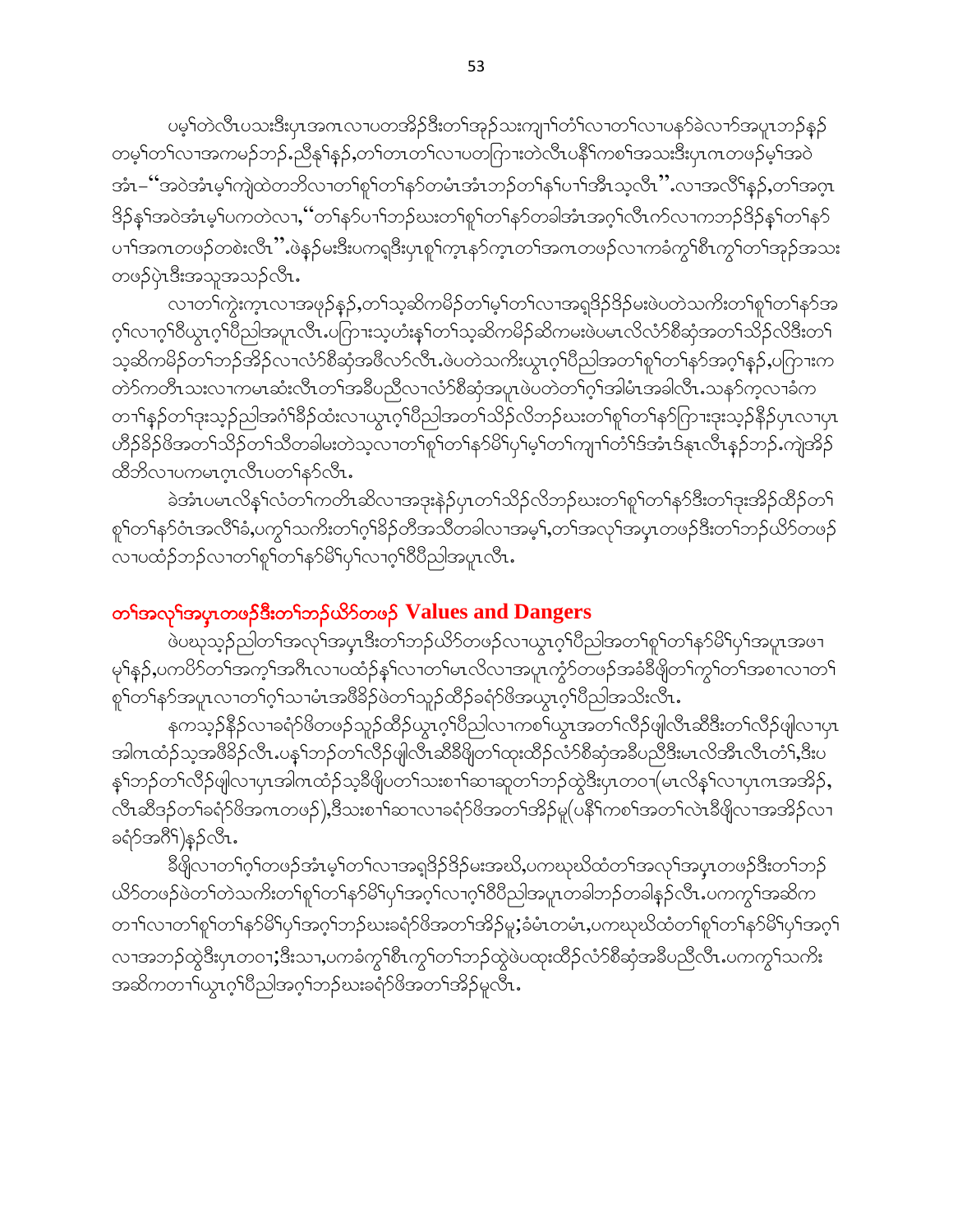#### ခရံှာ်<sup>8</sup>အတ<sup>ှ</sup>အိုန်မူ Christian Living

ဒ်ပထံဉ်ဘဉ်တ့််လံအသိး,ခရံှာ်ဖိအတ်အိဉ်မူမ့်နီ်ိုကစဉ်အတ်မၤစီဆုံသး,ဒီးအိဉ်သူဉ်လီၤအသးလ႑ တၫ်ဆိကမိဉ်,တၫ်ပာ်သူဉ်ပာ်သးဒီးတၫ်တူၫ်ဘဉ်အပတိႝၫ်တဖဉ်လီၤ.မ့တမ့ၢ်ဘဉ်ဒီး,ဒ်ပဟ်လီၤတ့ၢ်လံအီၤလၢတ႑် ကတိၤဒ်အံၤအသိး–အိဉ်သိဉ်ဒီးစံဉ်/တ႑်န5်လၢအဘဉ်ႇအိဉ်သိဉ်ဖြၤစံး/တ႑်မၤလၢအဘဉ်ႇဒီးအိဉ်သိဉ်ဖဲသိမ်/ တ႑်ပလၫ<sup>ှ</sup>ဘဉ်လၢအဘဉ်လီး**.** 

ပတ႑်ဆၢကတိႝၤ်တအိဉ်လၢပကၰသ့ဉ်ညါကျဲလၢတ႑်စူ႑်တ႑်နှာ်ခိဉ်သူဉ်မၤဘဉ်ဒွံးဘဉ်ဒွါတ႑်မၤစီဆုံထဲ လဲဉ်နဉ်ဘဉ် အဃိဒီး,ပကဟ်သူဉ်ဟ်သးထဲတၫ်ဂ့ၢ်ခိဉ်သှဉ်တခါလၢအမၤဆူဉ်ထိဉ်ခရံာ်ဖိအတ႑်အိဉ်မူဒီးကျဲတဘိ လၢအတြိဳဃာ်ခရံာ်ဖိအတၫ်အိဉ်မူလီၤ.ပကကွ႑်သက်ိးအဆိကတ႑ၢ်ကျဲလၢတ႑်စူၫ်တ႑်နာ်အတ႑်တဲသက်ိးမၤဆူဉ် ထိဉ်တၫ်အိဉ်မူလၢခရံဉ်အင်္ဂိုလီၤ.

#### တ¶လၫအမၤဆူဉ်ထိဉ်တ¶ Enhancement

တ<sup>ရအ</sup>ဂ္ဂ်ာဖး<sup>8</sup>ဉ်တမံၤလၢယ္ပၤဂ့<sup>ရ</sup>ပီညါအတ<sup>ရ</sup>ုရာတရနဉ်မိ<sup>ရ</sup>ပုရဟ္ဥပုံပမ့်အဝဲသုဉ်မၤစ႑ာပုၤလၢပကဆိက မိဉ်ပတ<sup>ု</sup>နှာ်အဂ္ဂါလၢအတကွိ<sup>ရ</sup>ဖူးလဲ<sup>ရ</sup>လီး.ဒ်ပထံဉ်ဘဉ်အသိုး,တ<sup>ရ</sup>ုရှာ်တျနဉ်မိဉ်သုဉ်ဘဉ်တျသူဉ်ထိဉ်အီးလၢ တ႑်ပာ်ဖိုဉ်တ႑်ဆိကမိဉ်ဆိကမးတဖဉ်ဒီးရဲပွးလံာ်စီဆုံအါတီၤဒ်သိးသိးလီၤ.မ့ှ်တ႑်လီၤသးအုးလ႑ပုၤခရံာ်ဖိအါဂၤ တသ္ဉ်ညါလၫကဘဉ်ဆိကမိဉ်အတၫ်နဉ်အဂ္ဂၢိဒ်လဲဉ်ဘဉ်လီၤႉအနိ<sup>၎</sup>ကိြန္ဉာ်,တဘျီဘျီပုၤခရံာ်<sup>8ွ</sup>လၢအပာ်လီၤသး လၢမ့ၢ်ခရံှာ်ဖိနိ<sup>ု</sup>နိ<sup>ု</sup>ဒဉ်လဲဉ်တကနဉ်ဃှာ်တၢ်ဂ့ၢ်လၢအဝဲသ့ဉ်ဘဉ်ဆိကမိဉ်ထံဆးအတၢ်နဉ်ဘဉ်လီၤႉလၢအလိံ၊ န5်,အဝဲသ့ဉ်ဟ်လီၤအတ႑်နာ်အတ႑်ဆၢတဲာ်လၢတ႑်ဂ့ၫ်တခါခံခါအဖိခိဉ်လီၤ.

ယသ္ဝိနိုဉ်တဘျီပုၤသးစၫ်တဂၤကတိၤသကိးတၫ်ဒီးယၤဒီးအဝဲနာ်ဝဲလၢအတကြားဟ့ဉ်တၫ်ခိတ႑်သွဲဆူ အပဒိဉ်ဘဉ်.အဝဲဟံးနှ<sup>၎</sup>လံာ်၁ကရံဉ်သူး၁၀း၃၁ဒိးတဲဝဲ, '´ယဘဉ်မၤတၢ်ခဲလၢာ်လၢယွၤအလၤကပိၤအဂိၢ်လီၤ.ဒိး ယဆိကမိဉ်လၢတၫ်ဟ့ဉ်ခ်ိသွဲတမ့ၢ်တၫ်မၤလၤကပိၤကစၢ်ယွၤဘဉ်ိႆႛႉဂၟၤလံႇတၫ်လၢအဝဲတဲတနိၤယတူၢ်လိ>်သ့ လိၤ.မ့္ပ်တ္ပါမ့္ပ်တ္ပါတ္ပါတ္၊ပကဘဉ်မၤတ္ပါခဲ့လ႑ာ်လ႑ယ္မၤလၤကပိၤအဂိၤ်လိၤ.သနၥ်က္စတ္ပါအခ်ီပညီလ႑အဝဲထုး ထိဉ်ဖဲအံၤတအိဉ်ဒီးလံာ်စိဆုံအတ႑်ဆိဉ်ထွဲအါအါဘဉ်;တဘဉ်တ႑်ဆိဉ်ထွဲအီၤလၢလံာ်စိဆုံအတ႑်သိဉ်လိအဂၤ တဖဉ်ဘဉ်.

တၫ်မနုၤကမဉ်လၫသးစၫ်တဂၤအံၤအတ႑်ထံဉ်လဲဉ်?အဝဲသးပ္ၤနိြဉ်တ႑်ဂ့ၫ်ခိဉ်သှဉ်ဘဉ်ဃးလံာ်စီဆုံလၢပ ကြားသုဉ်နိဉ်အီၤထိဘိတထံဉ်ဃိလီၤ.ယညီနှၤ်တဲအီၤဒ်အံၤ–''နတဲတၤ်ခဲလၢာ်တကတိၤ်ဃိတသ့ဘဉ်ႉကစၤ်ယွၤ ဒဉ်လဲဉ်တဲဝဲတသ့ဖဲအကတိၤတၫ်ဒီးပုၤအဆၢကတိၤ်လီၤ''.

ပသူဉ်ညါလၢတၫ်အံၤမ့ၢ်တ႑်မ့ၢ်တ႑်တိလၢပတ႑်အိဉ်မူကိႏနံၤဒဲးအပူၤလီၤ.ပတဲလၢပဆိကမိဉ်မုံခဲလၢာ်တ သူဖဲပလိဉ်ဘဉ်တဲထဲတၫ်ဂုၤ်မိ်ျပုၤ်ထဲတမံၤအခါလီၤႉပတ႑်ဆၢကတိႝၤ်တအိဉ်ဘဉ်ႉပဘဉ်တဲထဲတၤ်တနိၤလၢပဘဉ် တဲလီၤ.ဒီးပမှာ်လၤလၢပုၤအိဉ်လၢပခိဉ်ပဃၤတဖဉ်ကသူဉ်နိဉ်တၢ်အဂၤလၢကမၤစ႑ာအဝဲသူဉ်နှၤ်ပၢၢ်တၢ်စုၤဝံၤ လၢပအဲဉ်ဒိးတဲအဝဲသ့ဉ်လၢတၫ်ဆၢကတိႝၤ်တကတိႝၤတိၤလိၤ

ဂ္ဂၤလံ,အဝဲမ့<sup>၎</sup>စ္<sup>၎</sup>ကီးတ<sup>၎</sup>မ့္ဒါတ႑်တိလၤကစ႑်ယ္လၤအဂ်ီၫဖဲအကတိၤတ႑်ဒီးပုၤလၤလံာ်စီဆုံအပူၤလီၤ.ဒီးအဝဲ အံၤတမ္ါလၫကစၫ်ယွၤတဲတၫ်အါအါဂိ<sup>ု</sup>ဂိုကဘိုုဃိတသ့ဘဉ်နဉ်ဘဉ်ႉလၢအလိ႑်န္၄်,တၫ်အံၤမ္ါလၢပမ့္ပ်တ႑် ဘဉ်တဲ့လၢအတလၢပုံၤဒီးန<်ပၢႝတၟေါကတိၤအါအါဂိ်ါဂိ်ါတဘိုုဃီတသ့ဘဉ်အဃိလီၤႉဒီဖျိကစ႑်ယွၤမၤဘဉ်လိဉ် လံာ်စီဆုံအကလှ<sup>၎</sup>ကထါဒီးပတ<sup>၎</sup>တတုၤထိဉ်ထိဉ်ဘးအဃိႇလံာ်စီဆုံတတိၤဖိတတဲတ<sup>၎</sup>ခဲလၫာ်ဖဲအဘဉ်တဲထဲတ<sup>၎</sup>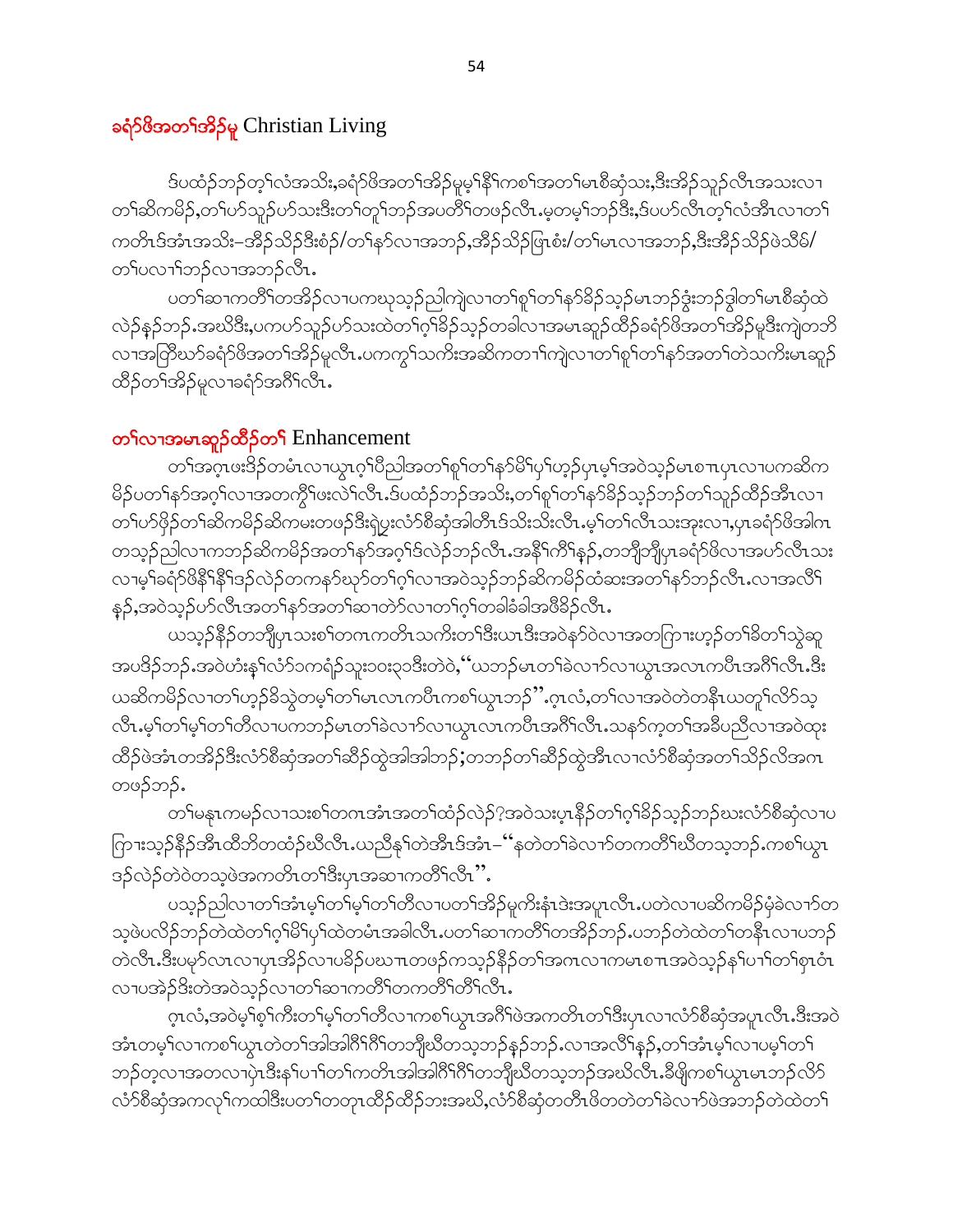ဂ့<sup>ရှ</sup>3်ဉတီထဲတခါ&ာနှဉ်ဘဉ်လီၤ.အဃိႇဒ်သိးပကန5်ပၢာိတ9်ဂ့9်3်ဉတီထဲတခါမူ9်မူ<sup>ရန္ဒေရ</sup>နှိ<sup>ရွ</sup>အဂီ9်ႇပတကြားသန္ၤသး ထဲလံာ်စီဆုံတတိၤခံတိၤဇိၤဘဉ်ႉလံာ်တတိၤခံတိၤတဲတၫ်ခဲလၫာ်ဘဉ်ဃးတ႑်ဂ္႑်တခါတသ့ဘဉ်ႉလၢအလိ႑်န္၄်ႇပ ကြားမၤဘဉ်ထွဲပတၫ်ဆိကမိဉ်လၢလံာ်စီဆုံအါတီၤအတ႑်ကွဲးအဖိခိဉ်လီၤ.

အဒိန္ဉ်,ပမ့္ပ်က္ဂ်ာအဒိလၢတ႑်ဟ္ဥတ႑်ခ်ိတ႑်သွဲန္ဥ်,ပကြားကွ႑်ထံယွၤဂ္ဂါပညါအတ႑်ဟ္ဥကူဥဆိလ႑လံဉ် စီဆုံအပူၤအါန1်တတိၤတကၠ1်.ဒ်သိး–''မၤတ႑်ခဲလ႑ာ်လ႑ယ္ပၤလၤကပီၤအဂိ<sup>၎''</sup>၁ကရံဉ်သူး၁၀း၃၁အပူၤလီၤ.ပ ကြားပာ်ဖြဉ်ရဲဉ်လီၤလံာ်စီဆုံအါတီၤလၢတၫ်ဆိဉ်ထွဲတၫ်ဂ့ၫ်အံၤလီၤအဒိန္ဉာ်,ပကြားကွၫ်စ့ၫ်ကီးလံာ်၂ကရံာ်သူး၂၈း ၂၁,လၫအနီၤဖႏ,''တၫလၫအဘဉ်ဃးဒီးယွၤဒီးတၫ်လၫအဘဉ်ဃးဒီးစီၤပၤလီၤ'' ပဂြာၫးကွ<sup>၎</sup>စ့ၫ်ကီးလံာ်မးသဲ ၂၂း \_<br>၂၁,ဖဲခရံာ်ကတိၤတၫ်ဘဉ်ဃးပဒိဉ်ပၦၢိလၢအပၢတၢ်အဂ္ဂါဆူအပှၤတၢိမၢဖိအအိဉ်အခါလ်ိဳၤ.–

"ဟူဉ်ကဲစါလၢကဲစါအတ1်,ဒီးယွာလၢယွာအတါတက္ပါ".

# $(\circ : \circ)$   $| \cdot | \circ)$

စီၤပီလူးတဲစ့ౕnာိးဝဲလ႑လံာ်ရိမ္ၤ၁၃း၆ႇ၇အပူၤလ႑ပဂြာၫးဟ့ဉ်တ႑်ိခတ႑်သွဲဆူပပဒိဉ်ပၦၤ်အအိဉ်ခ်ီဖျိအဝဲ သ့ဉ်တၫ်ဖူအီၤလၢကစၫ်ယွၤလီၤ.ခဲအံၤ,လၢပကပာ်ဖှိဉ်ယွၤဂ့ၢ်ပီညါအတၢ်ကတိၤဟ့ဉ်ကူဉ်ဆိတဖဉ်အင်္ဂါပလိဉ် ဘဉ်တၫ်ဆိကမိဉ်ထံထံဆးဆးလိၤႉသနၥ်က့မ့ၢ်ပမူပဒါလၤပကဆိကမိဉ်လံာ်စီဆုံအဆၤတဖဉ်လၤကကဲထိဉ်တ႑် စူ<sup>ရ</sup>တၫ်နဉ်အလံဉ်လၫအဘဉ်တၫ်ဟ်ဖျါအီၤလၫတၫ်ကူဉ်သ့အပူၤလီၤမီးဖဲပမၤဝံၤ<sup>မီး</sup>ႇပထံဉ်လ႑ပဂြာၫးဟ့ဉ်ပ<sup>8</sup>ဉ်ပု<sup>ရ</sup> တၫ်လၫအဂြာၫးဒီးအဝဲသုဉ်လီၤ.

တၫ်သူတၫ်ဘဉ်လၢပကပာ်ဖိုဉ်လံာ်စီဆုံအတ႑်သိဉ်လိလၢတ႑်ကူဉ်သ့အပူၤမ့္ပ်တ႑်သူတ႑်ဘဉ်လၢအရှ ဒိုဉ်လာကြားအိဉ်ဒိီးခရံှာ်ဖိကိုးကလီၤ.ဖဲပအိဉ်ဒီးတ႑်သူတ႑်ဘဉ်လျပကသူဉ်ထိဉ်လံှာစီဆုံအတ႑်သိဉ်လိနိဖျိတ႑် ဒုးသ့ဉ်ညါအတၫ်ဆိကမိဉ်ဆိကမးဒီးတၫ်မၤဆံးလီၤတၫ်လၢတၫ်ဆိကမိဉ်အိၤမှု၊်မှု၊်နိ<sup>ု</sup>နှံုနှဉ်,ပမၤဆူဉ်ထိဉ်ခရံာ်<sup>ဖွ</sup> အတ႑်အိဉ်မှုလီၤ.

ခဲအံၤႇတၫ်မၤလိရဲဉ်လီၤတၫ်နဉ်လၢတ႑်ဆိကမိဉ်ဆိကမးထိထိမ့မ့ှ်တ႑်လၢအဂ္ဂၤဒိဉ်မးဘဉ်ဆဉ်ႇပဘဉ်ပဉ် သူဉ်ဟ်သးစ့<sup>၎</sup>ကီးလၢတ<sup>၎</sup>ဆိကမိဉ်ဆိကမးကြီဃာ်ခရံာ်ဖိအတၫ်အိဉ်မူသ့စ့<sup>၎</sup>ကီးလီၤ**.** 

# တ<sup>5</sup>တြိတ် Hindrance

ညီနှ1်ခရံာ်ဖိလၢအထံဉ်တ1်အလှ1်အပူၤလၢတ1်ဆိကမိဉ်ပဲာ်ထံနိုၤဖးယွၤဂ့ါပီညါအတ1်စူ1်တ1်နဉ်မိ1်ပု1 တဖဉ်နဉ်ထံဉ်ဝဲလၢတၫ်လၢအဝဲသ့ဉ်ဂြာၫးမၤဝဲမ့ၢ်ဒဉ်တၫ်ဆိကမိဉ်ဆိကမးဒီးတၫ်ပဲာ်ထံနီၤဖးတၫ်စူၫ်တ႑်နာ်မိ႑်ပှ႑် တဖဉ်လီၤ.အဝဲသ့ဉ်ကွ<sup>၎</sup>ကပဉ်ကွံာ်ခရံဉ်ဖိအတ<sup>၎</sup>အိဉ်မူ,မၤဆံးလီၤယွၤဂ့ၢ်ပိညါအကျဲဆူတ<sup>၎</sup>ဆိကမိဉ်ထဲတခါ,တ<sup>၎</sup> ဆိက်မိဉ်ပဲာ်ထံနိၤဖဴးတ<sup>ြ</sup>တမံၤ<sup>ဇွ</sup>ၤလီၤႉသနာ်က့ပမ့<sup>၎</sup>ဆိကမိဉ်တၫ်ဒ်အံၤန္ဉာ်,ပဆၢကတဲာ်ဒီးယွၤဂ့ၢိပိညါအတၤ်ကွဲး လၢအအိဉ်ဒီးအလှၢ်အပ္ၤတဖဉ်လီၤ.

ဖဲ့ပစးထိဉ်တၫ်မၤလိအံၤသိသိအခါပထံဉ်ဘဉ်လၢတ႑်ဒုးသ့ဉ်ညါတ႑်ဆိကမိဉ်လၢအဟူဉ်ထိဉ်တ႑်လီၤဟိ လၢတၫ်အှဉ်သးဒီးတၫ်ကတိၤကျၫ်တံၫ်အဘ႑ာ်စ႑ာလီၤႉပထံဉ်ဘဉ်စ့ၫ်ကီးလၢတၫ်ဒုးသူဉ်ညါလၢအလီၤဖျဲဉ်လီၤ ဟိအံၤဘဉ်တ<sup>ျ</sup>မၤပှဲၤအီၤလၢပနိ<sup>၎</sup>ကစၫ်အတ႑်တ႑်သူဉ်ည<sup>ှ</sup>ဒြီးတ႑်န**်,**လၢအပဉ်ဃှာ်ဒီးတ႑်မှ<sup>ြ</sup>တ႑်တိလၢအရှဒ်ဉ် လၢအတပာ်ဃှာ်ဒီးတၫ်ဆိကမိဉ်ပဲာ်ထံနီၤဖးဘဉ်လီၤ.ပဂြာၫးမၤဘဉ်ဃးပသးဒိီးခရံာ်ဖိအဂၤတဖဉ်လၢပကဟးဒိီး ခရံာ်,ထံဉ်နှၤ်တ႑်ကဟုကယာ်ဒီးပသးအခ်ိဉ်ရှဉ်လီၤ.ပမ့ၤ်မၤစီဆုံလီၤပသးဒ်အံၤမးဒီးပကအိဉ်ဒီးတၤ်နှာ်နှၤ်လီၤပ သးလၢကမၤပှဲၤက္ၤတၫ်လီၤဟိလၢကျဲလၢအမၤမှာ်ကစၢ်ယွၤအသးလီၤ.တၫ်မၤဆံးလီၤကျဲလၢအကတိၤကျၫ႑်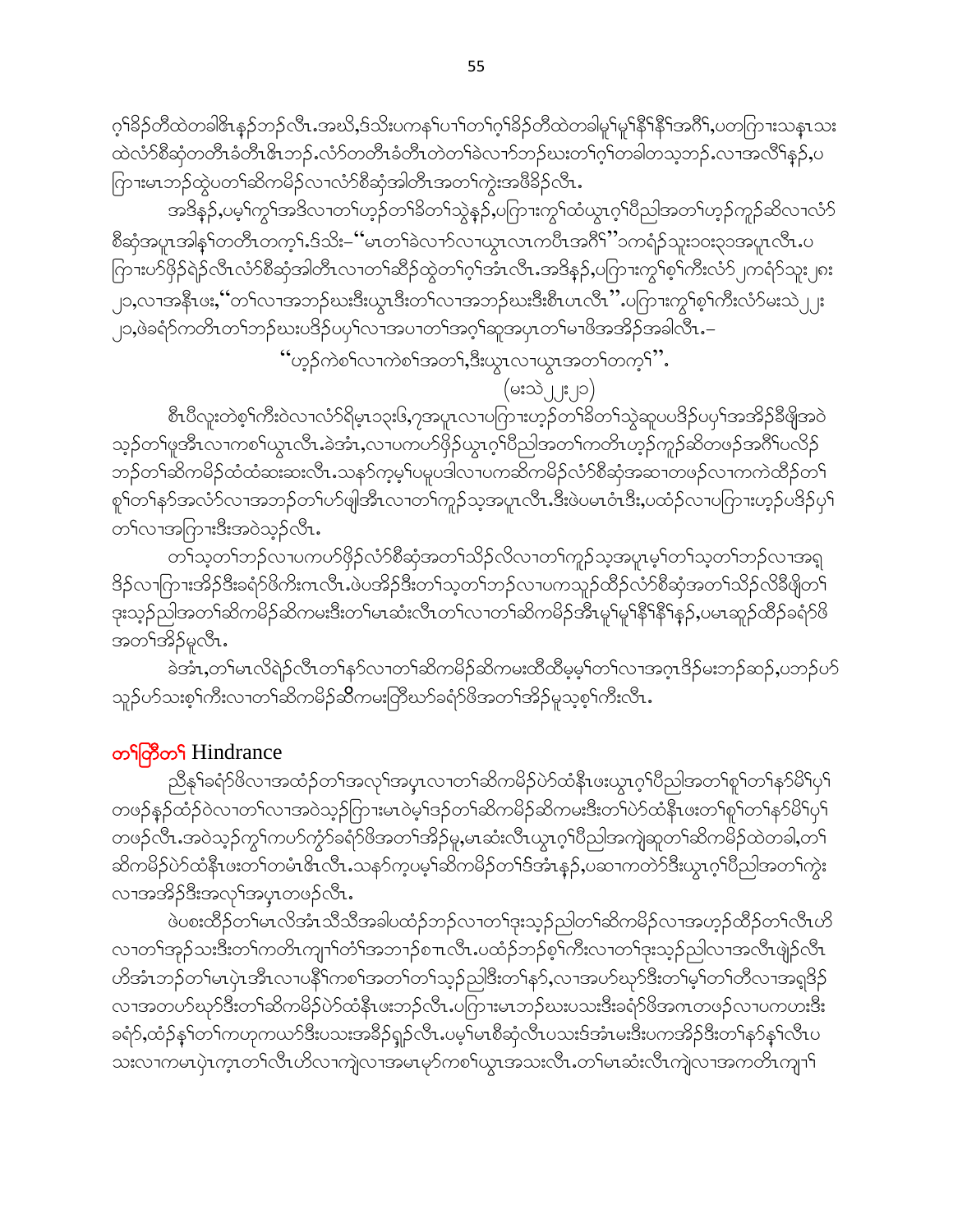တံ်ါယွၤဂ္ဂါပီညါအတၤ်အဂ်ိါပမ့ါသူထဲတၤ်ဆိကမိဉ်ပဲာ်ထံနိုၤဖးတမံၤ&ၤဒီးပကဒိဉ်တဲာ်ယွၤအတၤ်ဟ့ဉ်အဂၤတဖဉ် လၫကမၤဆူဉ်ထိဉ်ခရံာ်ဖိအတ႑်အိဉ်မူလီၤ.

အါန1်ဒံးတ1်န1်ပ႑ါတ1်စူ1်တ1်န5်မိ1်ပှ1်အဂ့1်လ႑အဟဲစိ5်တ1်ကဲဘျုးဒီးတ1်တကဲဘျုးလ႑ခရံ5်ဖိအတ1် အိဉ်မူအပူၤ,ပကြားကွ<sup>ှ</sup>စ့<sup>၎</sup>ကီးအဝဲသ့ဉ်မၤဘဉ်ဒွံးဘဉ်ထွဲပတ<sup>၎</sup>ဘဉ်ထွဲဒီးပုၤတဝၢဒ်လဲဉ်နဉ်လီၤ.

## တ<sup>ှ</sup>တဉ်ထွဲလၫပှၤတဝၢအပူၤ Interaction in Community

တၫ်ဘဉ်ထွဲဒီးပုၤတဝၢမၤစၢၤပုၤလၢပကသးစၢၢိဆၢဒိီးခရံဉ်အနိ<sup>ု</sup>ခ်ိလၢပတၫ်အိဉ်မူအပူၤလီၤႉလၢတၢ်မၤ လိတဖဉ်အံၤအပူၤႇပတဲသက်ိးတ့ౕါလံတౕါထိဉ်တၢ်ဒွးအရှုဒိဉ်သၢမံၤလၢတၤ်ဘဉ်ထွဲလၢပုၤခရံာ်ဖိအတဝၢအပူၤ လီၤႉ–ခရံာ်ဖိအတၤ်ဟဲလီၤစ႑္(တၤအိဉ်ဖိုဉ်လ႑ပျ႑ာအတၤ်အှဉ်သးလ႑သးစိဆုံမၤတၤ်လ႑အပူၤ),ခရံာ်ဖိလ႑မှၤ်မ ဆါတနံၤအံၤ(တၫ်အုဉ်သးလၢခရံဉ်ဖိအိဉ်မူလၢမှၢ်မဆါတနံၤအံၤ)ဒီးနိ<sup>၎</sup>ကစၫ်အတ႑်ဆၢတဲ၁်(တ႑်အုဉ်သးလၢပနိ<sup>၎</sup> ကစၫ်အတၫ်ကျၫ်တိ်၊ဒီးတ႑်နှာ်တဖဉ်လီၤ.)တ႑်အန႑ာ်ခဲလ႑ာ်အံၤဘဉ်ထွဲလိ်ာသးလ႑ကျဲအဘိလီၤ.

ပကယπထိဉ်ကျဲစုၤဘိလၢတၫ်စူၫ်တ႑်နှာ်မိ႑်ပု႑်မၤဆူဉ်ထိဉ်ဒီးတြီဃာ်ပုၤတဝၢတဖဉ်အတ႑်ဘဉ်ထွဲလိဉ် သးလီၤ.ပကကွ\်အဆိကတ႑)်လ႑ကျဲတဘိလ႑တ႑်စူှာ်တ႑်နှာ်မိြပုှာ်အတှမြာလိမ္ပာဆူဉ်ထိဉ်ပုၤတဝ႑အတှာ်ဘဉ် ထွဲလိ်ာသးလီး.

## တ<sup>ှ</sup>လၫအမၤဆူဉ်ထိဉ်တ**ှ** Enhancement

ဘဉ်သ့ဉ်သ့ဉ်တၫ်ဂ္ၤလၢယွၤဂ့ၫ်ပီညါအတ႑်စူၫ်တ႑်နာ်မၤသ့လၢခရံာ်ဖိအတ႑်အိဉ်မူအဂိၢ်မ့ၢ်အဝဲသ့ဉ်အ တၫ်ဟဲစိၥ်တၫ်ဃူတၫ်ဖိးဒီးတ႑်သးတဖျာဉ်ဃီလၢတ႑်အိဉ်ဖိုဉ်အပူၤလီၤ.ကျဲမ့ၫ်အိဉ်ထဲတဘိလၢကမၤဆူဉ်ထိဉ်ပ တၫ်သ့တၫ်ဘဉ်လၢပကဘဉ်ထွဲလိ9်သးတဂၤဒီးတဂၤနှဉ်ကမ့ၢ်တၫ်ဆိကမိဉ်ပဲ9်ထံဉ်နီၤဖးသက်ိးတ႑်ဒ်သိးသိးခီဖြို ယ္ပၤအကလုၤ်ကထါအတ႑်သိဉ်လိတဖဉ်လီၤ.

ယအိဉ်ဒီးယသကိႏလၫအအိဉ်ဒီးအပှၤတဖုလၫအမှာ်သးမၤကလီဘိုထိဉ်ဟံဉ်လၢပှၤဖှိဉ်ဖိအဂိၢ်လိၤ.မ့႑် တၫ်မၤလၢအဒိဉ်ဒီးအဝဲမၤဘျုးဘဉ်ပှၤအါဂၤလၢအတ႑်ကျဲးစၫးတခါအံၤအဃိလီၤ.တဘိုုယသံကွ<sup>၎</sup>အိၤ,''တ႑်ကိ တၫ်ခဲလၢနဘဉ်ကွ<sup>၎</sup>ဆၢဉ်မဲာ်အဒိဉ်ကတၢၢိမ့ၢ်မနၤလၢနတၢ်မၤအပူၤလဲဉ်ိႆအဝဲစံးဆၢယၤချသဒံးႇိပုၤအသိႇမ့႑် တၫ်ကီတၫ်ခဲအဒိဉ်ကတ႑ၢ်လီၤ.ပဘဉ်ပတုာ်တ႑်ခဲလ႑ာ်လ႑ပမၤဒ်သိႏပကၡဲပူးတ႑်လ႑ပဘဉ်မၤစးထိဉ်လ႑အနိဉ် ထံးလိၤ.ပုၤအသိမၤဃၢလိၤပုၤဒိတဖုလၢကမၤဝံၤတ႑်မၤအဂိႝၤလိၤ.

ဂ္•ာလံႇလၫကျဲအါဘိန္ဉာိယသကိႏၶာတ႑်လဲ႑ဒီဖျိဒုးသ့ဉ်နိဉ်ယၤလၫယ္ပၤဂ္႗ါပညါအတ႑်ဘဉ်ထွဲလ႑ခရံဉ $\&$ အ တဝၢအပူၤလီၤ.မ့ါတါလၢအဂ္ၤလၢပုၤအသိဟဲနု၁်လီၤဆူခရံာ်ပူၤဘဉ်ဆဉ်ႇပဝဲပကဘဉ်တဲ့သက်ိးတၫ်ဒံးလီၤ.မ့ါ တၫ်လၢအရုဒိဉ်လၢပကသိဉ်လိခရံှာဖိအသိတဖဉ်လၢတ႑်စူၫ်တ႑်နှာ်မိ႑်ပှၢ်အဂ္ဂါ,ဒ်သိးပသုတဘဉ်ပတှာ်ပတ႑် သူဉ်ထိဉ်ဒီးက္•ာဆူတ႑်သိဉ်လိလ႑အခ်ိဳဉ်ထံးခ်ိဳဉ်ဘိတဂ္•ၤအဂီိြလီ႑

နကသူဉ်နိ5ုပုၤကွဲးလံာ်ဇူးဘြဲသိဉ်လိအပုၤဖးလံာ်တဖဉ်ဒ်သိးကအိတၫ်နှၤ်ထံလၢတ႑်နှာ်အပူးႇလၢအမူ႑် တၫ်သိဉ်လိယိယိဖိလၢခရံဉ်ဖိအတ႑်စူဉ်တ႑်နှာ်အပူၤလီၤႉလၢလံဉ်ဇူးဘြံ ၅း၁၂အပူၤအဝဲကွဲးတ႑်ကွဲးဖိအံၤ– အဂ္ဂါဒ်အံၤႇလၫအဆ႑အကတိႝ႞ဖဲသုဂ္ၤကဲထိဉ်သရဉ်တဖဉ်နဉ်ဒီးႇပှၤသိဉ်လိကဒီးသုလ႑ယ္ပၤအကလုႝ ကထါမိ1်ပှ1်အခိဉ်ထံးနဉ်,အလိႝ1အိဉ်,ဒီးသုကဲထိဉ်ပှၤလၢအဂ္ဂၤန1်တ1်နှ1်ထံ,ဒီးတမ့1်ဘဉ်တ1်အိဉ်အသံး အကဉ်ဘဉ် (ဇူးဘြံ၅း၁၂).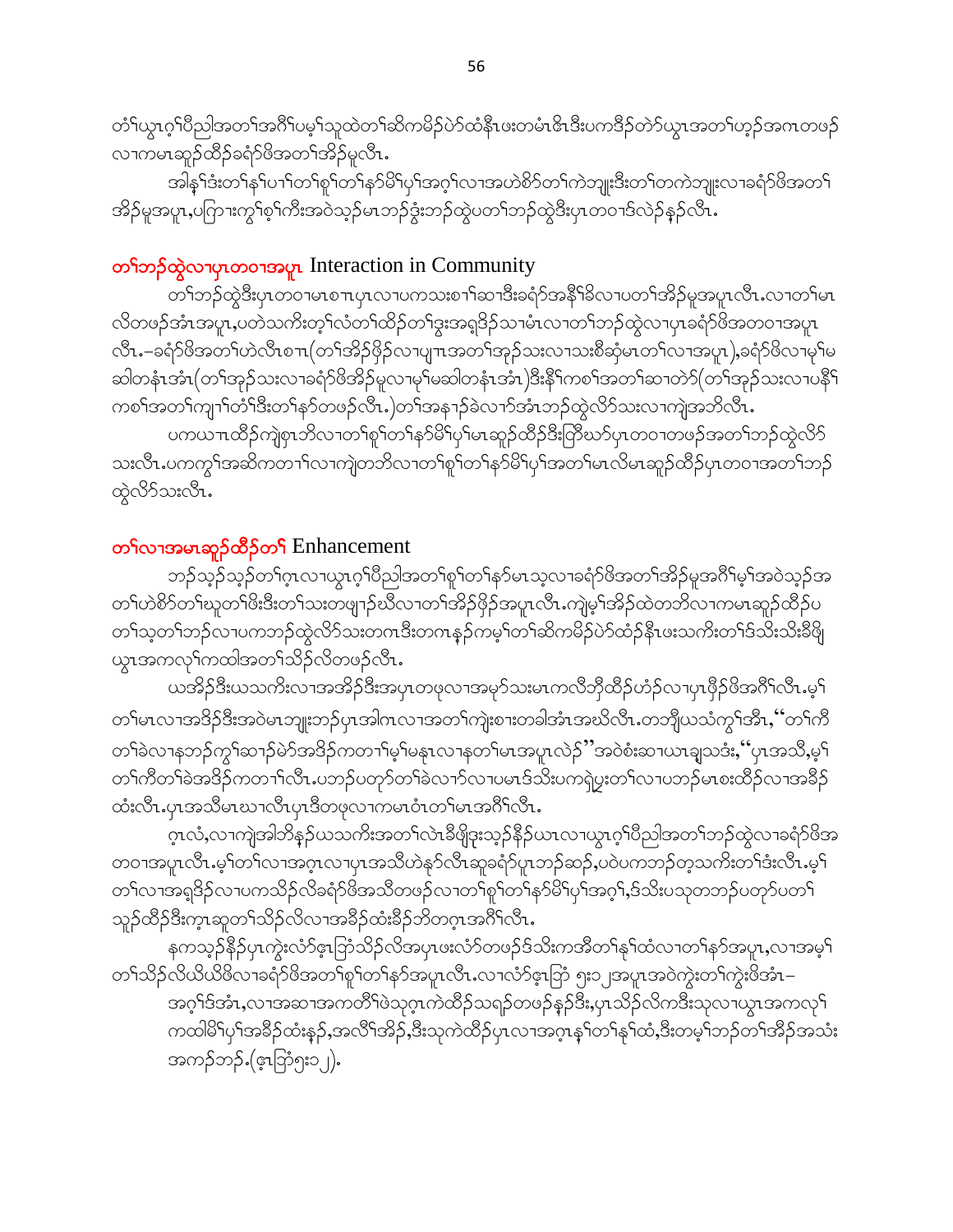တၫ်နှၤ်ပၢၤ်တ႑်စူၤ်တ႑်နှာမိြပု႑်တမ့ၤ်ကျဲထဲတဘိလၤပလိဉ်ဘဉ်လၤပကဒိဉ်ထိဉ်ဒ်သိးသိးလၢခရံာ်အပူၤ ဘဉ်ႉဘဉ်ဆဉ်ဖဲပနိၤဟ့ဉ်လိာ်တၫ်စူၫ်တ႑်နာ်အတ႑်နာ်နဉ်ႇပကသူဉ်ထိဉ်သက်းယွာ အဘိမှၫ်ဂ္ဂၤဒိဉ်တက့႑်လီၤႉ တကတိိ<sup>ု</sup>ဃိဳႇတၫ်နှၤ်ပၢါတ႑်စူၫ်တ႑်နှာ်မိ<sup>ု</sup>ပု႑်လၢအဘဉ်ကမၤဆူဉ်ထိဉ်ပတၤ်ဘဉ်ထွဲဒဉ်ကယၢာ်ႇတၤ်သး စၫႝာဆၫလၫတႝ႞စူႝ႞တႝ႞န႒်မိႝ႞ပုႝ႞အပူၤထဲတခါကြီဃ႒်ပတ႑်ဘဉ်ထွဲလိ9်သးသူလီၤ.

## တ<sup>ှ</sup>ကြိတ် Hindrance

ပကဆိကမိဉ်ထိဉ်ခရံာ်ဖိအကၡုကၡာအါဖုလၢအဟ္နဉ်တ႑်သးစ႑ာ်ဆၢတဒ်သိးလိ်ာအသးဘဉ်လီၤ.တ႑် ကရၢကရိတနိၤသးစၫ်ဆၢလၢတၤ်ဟဲလိၤစ႑ာအတၤ်ဘူဉ်ထိဉ်ဘါထိဉ်ဒ်အမ့ၤ်ပုၤတဝၢအသကဲးပဝးတခါလီၤ.ညိ နု်မၤအသးလၫတၫ်အိဉ်ဖှိဉ်လၫအဘါယွၤသူတ႑်ရဲဉ်တ႑်ကျဲၤတခါဃီတဖဉ်လီၤ.တနိၤတခ်ီဃုအနိႝၤ်ကစ႑်ဒဉ်ဝဲအ တၫ်လဲၤနီဖြိုလၢအဒုးသူဉ်ပိါသး၀းအီၤလၢကထံဉ်နှၤ်အတ႑်ဘဉ်ထွဲလၢတဂၤဒီးတဂၤအအိဉ်လီၤ.တ႑်အိဉ်ဖိုဉ်တ ဖဉ်အံၤညီနှ1်သးစဲလၢဃုက္ၤပုၤလိၤမါမှတမ့ါသးစိဆုံအတၢ်ဟုဉ်လၢအလီၤဆီတဖဉ်လီၤ.တၫ်အိဉ်ဖိုဉ်တနိၤနိၤ တဘျီသနၤအသးလၢတၫ်စူၫ်တ႑်နှာ်မိ႑်ပု႑်လၢကဒုးဘဉ်ထွဲအိၤဒီးအပုၤတဝၢလိၤႉအဝဲသ့ဉ်ထံဉ်အတ႑်ဃူတ႑်ဖိးခ်ိ ဖြယ္လၤဂ့<sup>ရ</sup>ပ္မ်ိဳညါအတ႑်ထံဉ်လၢအဝဲသ့ဉ်ဟံးဃာ်ဝဲလီၤ.

ခဲအံၤပကထံဉ်လၫသကဲးပဝးတမံၤလၫ်လ႑်အိဉ်ဒီးအတ႑်ဂံ႑်ဆူဉ်ဘါဆူဉ်လီၤႉသနဉ်က္ခအိဉ်စ့႑်ကီးဒီးအ တၫ်ဂံၫ်ဆံးဘါစၫ်ဒဉ်ဝဲလီၤႉအနီၫ်ကိ႑်နှဉ်ႇတ႑်အိဉ်ဖိုဉ်တဖဉ်ကြားဟးဆုံးတ႑်ကိတ႑်ခဲအါကလှာ်ဖဲအဝဲသူဉ်သးစဲဒီး တ<sup>ှ</sup>အိဉ်ဖိုဉ်အဂၤတဖဉ်ဘဉ်သးတ<sup>ှ</sup>မနုၤဒိဉ်ကတၢ<sup>ှ</sup>လဲဉ်လီၤ**.** 

တၫ်အိဉ်ဖိုဉ်လၢအသးစဲထဲတၫ်ဘါဂြားဟ့ဉ်တ႑်သးစ႑ာ်ဆၫဆူတ႑်စူၫ်တ႑်နှာ်မိ႑ိပု႑်အဂ္ဂါဒီးနို႑်ကစ႑်အ တ႑်လဲၤုဒီဖြိုလ႑သူဉ်လ႑သးတဖဉ်လီၤႉတ႑်အိဉ်ဖိုဉ်လ႑အသးစဲထဲနိ႑်သးအတ႑်လဲၤုဒီဖြိုတဖဉ်ကြားပာ်သူဉ်ပာ်သး အါထိဉ်လၢတၫ်စူၫ်တ႑်နှာ်အဂ္ဂၢ်ဒီးမၤသကိႏလၢတ႑်ဘူဉ်ထိဉ်ဘါထိဉ်တကပၤလိၤႉဒီးမ့႑်လံ,ပုၤလၢအသးစဲထဲတ႑် စှါတါနဉ်မိါပုါတဖဉ်ကြားဟ့ဉ်လီၤအတါသးစၢါဆၢဆူတါဘူဉ်ထိဉ်ဘါထိဉ်ဒီးနိုါကစါအတါလဲၤခီဖျိလၢသူဉ် လၫဿးတဖဉ်လီၤ.

ပုၤလၢခံကတၫ်ာတဖုလၢပယ႑ာထိဉ်အိၤအံၤမ့္ပ်ပုၤတဖုလၢအအိဉ်ဒီးတ႑်ကိတ႑်ခဲလၢအသးစ႑ာ်ဆၢထဲ ယွၤဂ့ါ်ပီညါအတ<sup>ရ</sup>စူါတ<sup>ရ</sup>နာ်မိ<sup>ရ</sup>ပှါတုၤလၢအဝဲသ့ဉ်ကြီဃာ်တ<sup>ရ</sup>ဘဉ်ထွဲလၢပှၤတဝၢပူၤလၢတ<sup>ရ</sup>ဂ့ါတမံၤအံၤအဃိ လီၤ.ပန1်ဟူဘဉ်ခရံာ်ဖိလၢအမ့1်ပုၤအဲဉ်တ1်စူ1်တ1်နာ်အတ1်သိဉ်တ1်သိႆ,တ1်စူ1်တ1်နာ်မိ1်ပု1်,သူဉ်ဒိဉ်သးဖျိုးဒီး ဟ်ကၒၫလၫသးလၫသ့ဉ်ညါတ႑်စူ႑်တ႑်နှာ်မိ႑်ပု႑်အဂ္ဍ႑်တၒဉ်အဃိလီၤ.

ယဆိမိဉ်ပကြားသ့ဉ်နိဉ်ကစ<sup>႑</sup>ခရံဉ်အက့<sup>၎</sup>အဂိ<sup>ု</sup>လိၤ.ကစ႑်ယွာဟ့ဉ်လီၤပှာတ႑်ဟ့ဉ်တဒ်သိးနိတဂၤဘဉ်. တၫ်ဟ္ဉ်လၫန္နဆ႑ာ်မ့ၫ်ဂ္ၤသးစီဆုံအတၫ်ဟ္ဉ်မ့ၫ်ဂ္ၤတဒ်သိးလိ်ာသးဘဉ်ႉလၢတ႑်ဟ္ဉ်တနိၤနိၤအဃိပဝဲတနိၤပသး ဆူဉ်သးဂဲၤဒီးဟ်ဒိဉ်တ႑်စှ႑်တ႑်နှာ်မိ႑်ပှ႑်အဂ္ဂၤလီၤတိၤလီၤ.ဒီးလၢတ႑်နှဉ်အဃိပမၤပသးလီၤက်လၢပုၤအဂၤသးစဲ လၢတၫ်စူၫ်တ႑်နဉ်မိ႑ိပု႑်စုၤလီၤလၢပဃိလီၤႉတမ့႑်တ႑်လၢအကမဉ်လၢပုၤတဂၤသးစဲဒီးတ႑်စူ႑်တ႑်နဉ်မိ႑်ပု႑်အဂ္ဂ႑် ဒီးပုၤအဂၤတဂၤတသးစဲထဲနဉ်ညါဘဉ်ႉပဂြာၫးသ့ဉ်ညါလ႑ပတ႑်သးစဲဘဉ်ဃးတ႑်ရှာ်တ႑်နှာ်မိ၊ပု႑်အဂ္ဂါနည်ဒိးသ န္ၤထိဉ်အသးလၢပတၫ်ဟ့ဉ်သါဒီးပတၫ်ကိႏအပူၤလီၤ.ဒီးအါန္႑်အဝဲအံၤ,ပကြားသ့ဉ်နိဉ်လၢပဝဲခရံာ်ဖိကိႏၵၤပလိဉ် ဘဉ်လိ်ာသးတဂၤဒီးတဂၤလိၤႉပုၤလၢအသးဆူဉ်တ႑်စူ႑်တ႑်နှာ်မိြပု႑်တဖဉ်လိဉ်ဘဉ်ပုၤလၢတသးဆူဉ်လၢတ႑်စူ႑် တၫ်နာ်မိ၊်ပှ၊်အပူၤတဖဉ်ဒ်သိးသိးလီၤ.ပမ့၊်မၤသကိးတၢ်မးပတုၤသိးထဲသိး;မၤစ႑ၤလိဉ်သးလ႑ပကအိဉ်မူလ႑ ခရံာ်အဂိါ်ဒ်သိးသိးဒီးမ့ါ်ကျဲလၢပမၤဒဉ်ထဲတဂၤတသ့ဘဉ်လီၤ.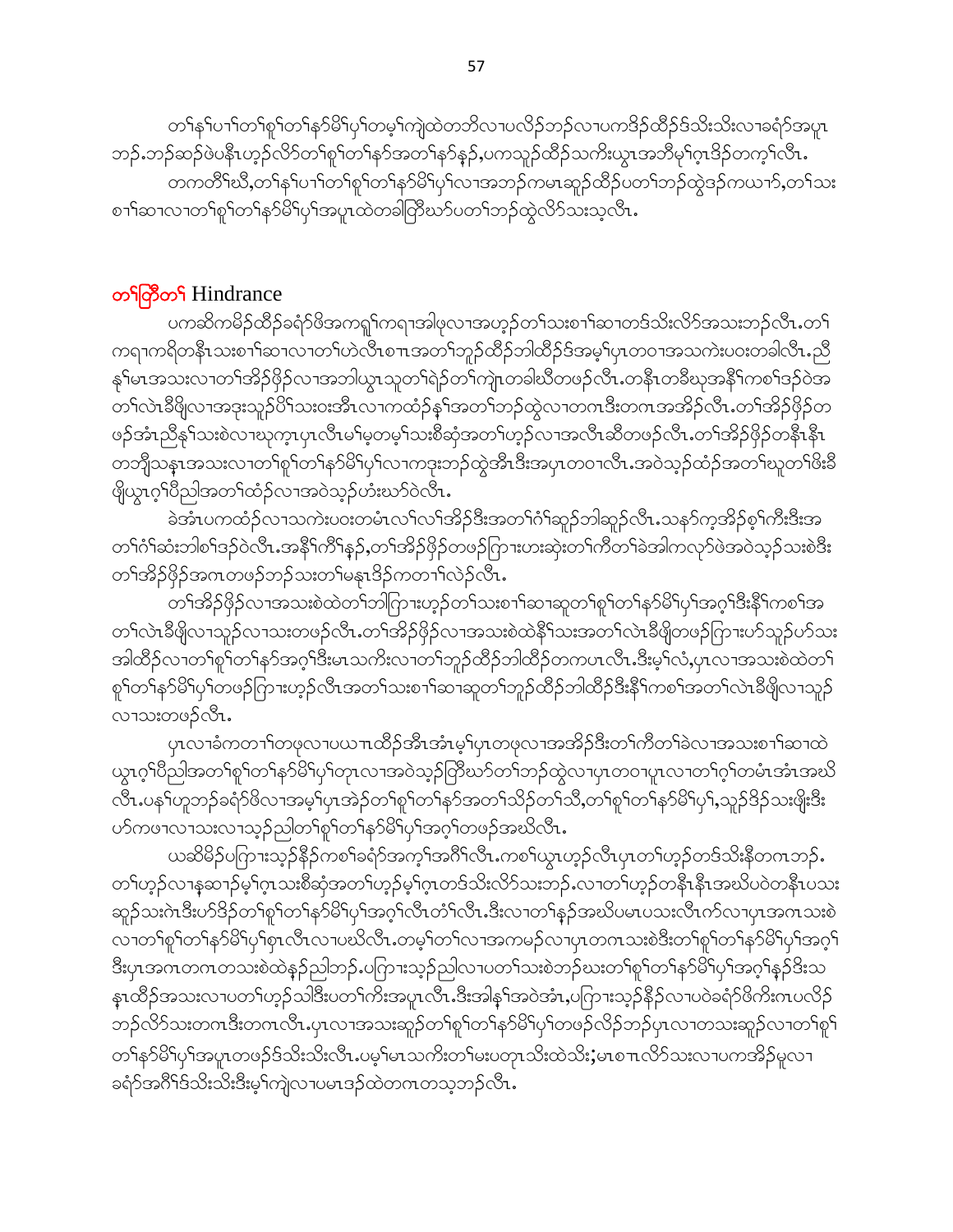သနၥ်က္ခပှၤတဝၢအတၫ်ဘဉ်ထွဲဒီးတၫ်မၤစ႑ၤလိၵ်သးကဒဲကဒဲနဉ်ဘဉ်တၫ်တြိအိၤဖဲပပာ်ဒိဉ်တၫ်စူၫ်တ႑် န>်မိ႑်ပု႑်အဂ္ဂ႑်ဃီးတလၢလိၤ

ပထံဉ်ဘဉ်တ့ၢ်လံကျဲလၢတၢ်စူၫ်တၫ်နှာ်မိ၊်ပှၢ်အဂ့ၢ်လၢအဘဉ်ထွဲဒီးခရံာ်ဖိအတၢ်အိဉ်မူဒီးပှၤတဝၢအတ႑် ဘဉ်ထွဲဝံၤႇပဂြာၫးတရံးဃိၤဆူယွၤဂ့ၫ်ပညါအဂ္ဂၢိအဂၤတခါလၫအမ့ၢ်တၫ်ထုံးထိဉ်လံာ်စိဆုံအခ်ဳပညီလီၤႉတၫ်စူၫ်တ႑် နဉ်အတ႑်ကတိၤသက်ိးလၢဂ္ဂါဝိယ္ဂၤဂ့ါပီညါအပူၤမၤဘဉ်ထွဲပတ႑်ကိုုးထံလံာ်စီဆုံဒ်လဲဉ်?

# တ<sup>ှ</sup>ထုံးထိဉ်လံာ်စီဆုံတဆ႑ဘဉ်တဆ႑အခ်ဳပညီ Exegesis of Scripture

တ်ရထူးထိ<mark>ဉ်လံ</mark>ာ်စီဆုံမဲ့<sup>ရ</sup>တ<sup>ရ</sup>အရှဒိဉ်လၫတ<sup>ရ</sup>သူဉ်ထိဉ်ယွာဂ့<sup>ရ</sup>ပီညါမဲ့<sup>ရ</sup>လၫအဝဲအံၤမ့<sup>ရ</sup>ယွာအတ<sup>ရ</sup>လီဉ်ဖျ လီၤလီၤဆီဆီလ႑ပန္ ်ဘဉ်အီၤလိၤလိၤလီၤ.လ႑တ႑်မၤလိလ႑အပူၤက္ပံာ်အပူၤတ႑်ဟ္ဉ်ကူဉ်တ္႑်လံပှၤလ႑ပကဆိ ကမိဉ်ကျဲသၢဘိလၢသးစိဆုံဆှၢအတၫ်အိဉ်ဖှိဉ်လၢကထုးထိဉ်လံာ်စိဆုံအခ်ီပညီလိၤ.ပန1်ဘဉ်လံတၫ်အက္1်အဂိၤ တဖဉ်အံၤ–တ1်ခံကွ1်စီကွ1်လ1တ1်ကွဲးတကပၤ,တ1်စံဉ်စ်ၤတဲစိၤအတ1်ခံကွ1်စီကွ1်ဒီးတ1်ခံကွ1်စီကွ1်လ1တ1်ဂ့1် ခြိဉ်တီလီၤ.တၫ်ခံကွ<sup>ရှ</sup>စီကွ<sup>ရ</sup>လၢတၫ်ကွဲးတကပၤနှဉ်မ့<sup>ရ</sup>တၫ်ကွ<sup>ရ</sup>လံာ်စီဆုံဒ်တၫ်ဂီၤတဘ္ဉ်အသိး,ဒ်တၫ်ဂီၤလၢပုၤကွဲး လံာ်လၢအမ့<sup>၎</sup>ပှၤကညီတဖဉ်ကွဲးအတ<sup>၎</sup>ကွဲးဒ်သိးကကတိၤတ<sup>၎</sup>ဒိးအပှၤဖးလံာ်ဖိတဖဉ်ဒ်အတ႑်ကွဲးလီၤဆီလိ<sup>5</sup>သး တဂၤစု၁်စုာ်အသိးလိြးတ<sup>ြ</sup>စုံခိုစိုးတဲ့စိုးအတ<sup>ြ</sup>ခံကွ<sup>ျ</sup>စီးကွ<sup>ျ</sup>တခ်ကွ<sup>ြ</sup>လံာ်စီဆုံဒ်ပဲတြိဖိလၢအကွ<sup>ြ</sup>တ်၊ဆၢတၢ်စံဉ် စိၤတဲစိၤ,မ့ါ်ကျဲတဘိလၢအထံဉ်ဒီးမၤလိန္ ါတ႑်လၢတ႑်မၤအသးလၢပျ႑ာလၢလံာ်စီဆုံကွဲးနိဉ်ဃာ်ဝဲလီၤ.ဒီးတ႑်ခံ ကွ<sup>ျ</sup>စီကွ<sup>ျ</sup>လၢတၫ်ဂ့<sup>ရှ</sup>ခ်ိုတီတခ်ီကွ<sup>ရ</sup>လံာ်စိဆုံဒ်မဲာ်ထံကလၤႇမ့<sup>ရ</sup>ကျဲလၢပသံကွ<sup>ရ</sup>သံဒိးလီၤက္ၤပသးဒီးကွ<sup>ရ</sup>တၫ်ဂ့<sup>ရ</sup> နိ5်တီလာအမာစဲပသးတဖဉ်လီး.

ဃုာ်ဒီးတ<sup>၎</sup>အက့်<sup>ရြ</sup>ာဂီၤသၢမံၤအံၤလၢပ<sup>္ဌ</sup>ဉ်နှာ်ပူၤ,ပဂြာၫးဃုဃိထံကျဲတဖဉ်လၢတၢ်စူၫ်တၫ်နှာ်မိ<sup>၎</sup>ပှၢ်မၤ ဆူဉ်ထိဉ်ဒီးတြိဃာ်ပတၫ်ထုးထိဉ်လံာ်စိဆုံအခ်ိပညီလီၤ.ပကကွၢ်အဆိကတၫၢ်လၢကျဲလၢတ႑်စူၫ်တ႑်နာ်မိ႑်ပု႑်မၤ စ႑ာပုၤလ႑ပတ႑်ထုးထိဉ်လံာ်စီဆုံအခ်ဳပညီလီၤ.

# တ<sup>ှ</sup>လၫအမၤဆူဉ်ထိဉ်တ**ှ** Enhancement

မ့<sup>၎</sup>တ<sup>ြ</sup>လ်ကမၢကမဉ်လၢယဂိ<sup>ရ</sup>ဖဲယထံဉ်ပှၤခရံာ်ဖိအါကနဉ်လၢခရံာ်ဖိအတ<sup>ှ</sup>ရှာ်တ<sup>ှ</sup>နဉ်မိ<sup>ရ</sup>ပှ<sup>ု</sup>နဉ်တ<sup>ှ</sup> သိဉ်လိအီၤဖျံဖျဲလၫလံာ်စီဆုံအပူၤလီၤ.တၫ်မှၫ်တ်ကိတ်ခ်ိႇတ႑်နာ်အကံ႑်အလဲလ႑တ႑်စူ႑်တ႑်နာ်အပူၤတဘဉ် တၫ်ကွဲးအီးဒီးဟဲလိၤလိၤလၢလံာ်စီဆုံအပူၤဘဉ်.

တဘိုုယန1်ဟူတ1်အိဉ်ဖိုဉ်သရဉ်တဂၤလၢပှၤအါဂၤသ့ဉ်ညါအီၤတဂၤတဲအတ1်အိဉ်ဖှိဉ်ဒ်အံၤ–''ပဂြာၢး နၵ်ထဲလံၵ်စီဆုံသိဉ်လိပှၤလိၤလိၤဒီးရှဲရှဲ,တလိၵ်ပနၵ်တၫ်အခီပညီလၢပဆိမိဉ်လၢအမ့ၢ်တၫ်မနုၤလဲဉ်ဘဉ်'' လၢယ တၫ်လဲၤဒီဖျိဒဉ်ယဲအပူၤႇယထံဉ်ဘဉ်ပှၤခရံဉ်ဖိအါဂၤဆိမိဉ်လၢပဘဉ်ဟ့ဉ်တ႑်သိဉ်လိလၢလၢလံဉ်စီဆုံအပူၤလၢအ ဖျါရဲရဲတဖဉ်အလိ်ၤအါနၤ်ဒီးတၤ်လၤအဘၤတဖဉ်ဒံးလိၤ.

သန>်က့တၫ်ဂ့ၫ်အိဉ်တမံၤလၢပကြားသ့ဉ်နိဉ်–ညီနုၤ်,တ႑်ဂ့ၫ်ခိဉ်သ့ဉ်တဖဉ်လၢပုၤအဲဉ်ဒိးဟ်ဖျဲအီၤန္ဉာ်တ မ့်ၢိတၢ်လၢပုၤတဲအိၤရှဲရှဲနိတဘျိဘဉ် လၢအလိ်၊နဉ်,အဝဲသ့ဉ်ဘဉ်တယာ်တၢ်ဂ့ၢ်ခိဉ်သ့ဉ်လီၤ လၢတၢ်ကတိၤအ ဂၤတဖျာဉ်,တဘျီလၫ်လၫ်ဖဲတၫ်ကတိၤဒီးပုၤတဂၤဂၤ,မ့တမ့ၫ်တဘျီလၫ်လၫ်ဖဲပကွဲးလံာ်ပရၢမ့တမ့ၫ်လံာ်တဘုဉ်,ပ တညီနှ1်တဲပိုပြီုပတ1်သးလိ,တ1်လ႑ပအဲဉ်ပုၤနၥ်နဉ်ဘဉ်.

ပကဆိကမိဉ်တ<sup>ရ</sup>ဂ့်ၢ်တခါအံၤတစဲးလၢတ<sup>ရှ</sup>မၤလိဒိတကတိႝၤ်အံၤအပူၤယတတဲနိတဘိလၢယနဉ်လၢက စၢိယ္မွာမူဝဲန္ဉာိဘဉ်ႉဘဉ်မနုၤအဃိလဲဉ်<sup>၇့</sup>ဒီဖျိလၫတၫ်စူၫ်တၫ်နှာ်လၫယ္မွၤအိဉ်နှဉ်မှၫ်တၫ်ဂ့ၫ်ခိဉ်သ့ဉ်လ႑ပဝဲကိုးဂၤပ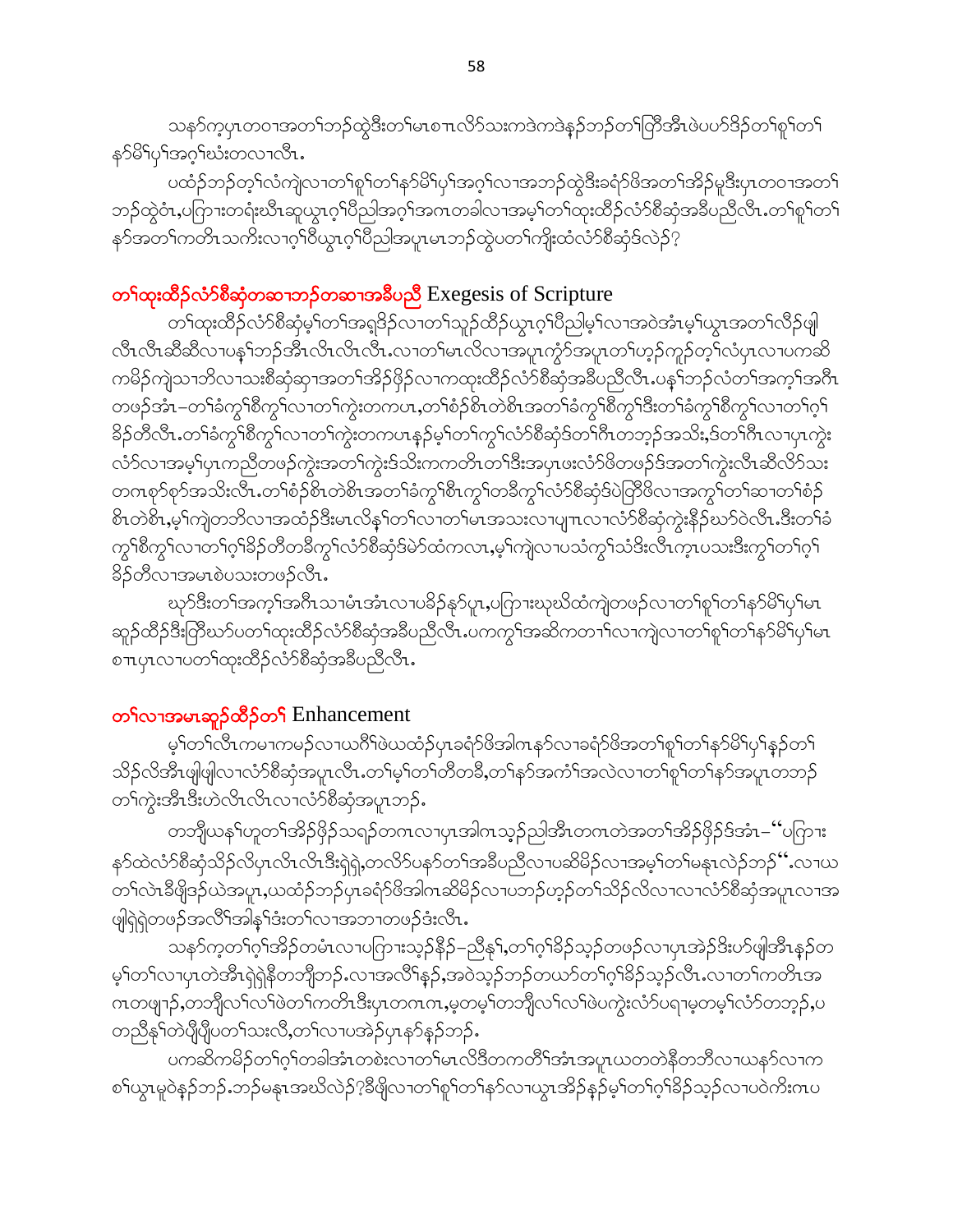န>်လၢယန>်အဃိလီၤႉယတတဲစ့ၫ်ကီးလၢလံ>်စီဆုံမ့ၫ်ယွၤအကလုၤ်ကထါလၢတၤ်မၤလိတခါအံၤအပူၤဘဉ်ႉဘဉ် မနၤအဃိလဲဉ်?နီဖြိုလၢပသူဉ်ညါတ့်ၫလံႉတ႑်မှ႞တ႑်တိအဝဲအံၤဒီးတ႑်မှ႞တ႑်တိအဂၤတဖဉ်ႇအိဉ်လၢတ႑်လီၤဘၤ အပူၤဒီဖြိုလၢတ႑်လၢယတဲဖျံရြဲရဲတဖဉ်ပာ်ဖျံအဝဲသူဉ်လီၤ.

လၫကျဲအါဘိန္ဉာ်လံာ်စိဆုံစ့ၫ်ကိဳးမ့ၫ်ဒ်န္ဉာ်လိၤႉပုၤက္ဂဲးလံာ်စိဆုံတဖဉ်တပာ်ဖျံရဲရဲဂ့ၫ်၀ိပိညါအတ႑်က္ဂဲးလ႑အ ဝဲသု့ဉ်အဲဉ်ဒိးတဲဝဲလိၤလိၤဘဉ်.တ<sup>ရု</sup>မှ<sup>ု</sup>တ႑်တိတဖဉ်အံၤအိဉ်လီၤဘၢလၢတ႑်လၢအဝဲသု့ဉ်တဲဝဲပျီပျီတဖဉ်အဖိလဉ် လီၤ.ဒီးဗီတ႑ာ်တခါလ႑ဂ္ဂါဝိယ္မ႑ဂ္ဂါဝိညါအဂ်ိါမ့္ပ်တ႑်ဃုထံဉ်န္ ါယ္ဇ႑ဂ္ဂါဝိညါအတ႑်စူ႑်တ႑်နာမိြပု႑်အဂ္ဂါလ႑ပထံဉ် ဘဉ်အီၤလၢလံာ်စီဆုံအပူၤလီၤအဒိန္ဉန,ပတထံဉ်နှၤ်ယွၤသၢဂၤတဂၤဃိအဂ္໋ါလၢလံာ်စီဆုံအပူၤနီတတိၤဘဉ်ႉ ခရံာ်အနအောဉ်ခံမံၤစ့<sup>၎</sup>ကီးတ<sup>၎</sup>တကွဲးဖျံအိၤရှဲရှဲနီတတိၤဘဉ်ႉတၢ်စူၫ်တၫ်နာ်မိၫ်ပုၫ်ခံမံၤအံၤမ့<sup>်</sup>၊တ<sup>၎ဌ</sup>ာ်ပုၤဒိဉ်ပုၤဒိဉ်ဖး 8ှ်ာ်မံၤလၢခရံှာ်ဖိအတၫ်စံဉ်စိၤတဲစိၤအပူၤလီၤ.အဝဲအံၤဒီးခရံှာ်ဖိအတ႑်သိဉ်လိုသိလိုလၤအရှုဒိဉ်အဂ္ဂၤတဖဉ်မှု၂ တၫ်ထုးထိဉ်လံာ်စီဆုံအခ်ဳပညီခ်ီဖျိတ႑်သူတ႑်ဆိကမိဉ်ဆိကမးတဖဉ်လ႑ပထံဉ်ဘဉ်လ႑လံာ်စီဆုံအါတိၤအပူၤလိၤ. ဖဲပှၤမၤလိဂ့်ၢဝိယွၤဂ့်ၢဝိညါတဖဉ်ဒုးကဲထိဉ်တ႑်စူၫ်တ႑်နှာမိ႑်ပှၤ်အဂ့ၤ်ဒ်ယွၤသၢဂၤတဂၤဃိမ့တမ့ၤ်ခရံာ်အန္**ဆ**႑ာ်ခံ ခါနဉ်,အဝဲသ့ဉ်တပာ်ဖိုဉ်အါထိဉ်လံာ်စီဆုံအတ႑်ကွဲးဘဉ်,မမ့္ပါတခ်ီအဝဲသ့ဉ်တဲဒဉ်တ႑်လ႑အအိဉ်လ႑လံာ်စီဆုံအ ပူးလၫအလီးဘၫလၫတၫ်လၫအဖျိရဲရှဲတဖဉ်အဖီလာ်လီး.

ခ်ိဳဖျိလၢတၫ်ဂ့ၫ်ဝဲအံၤအဃိႇပတ႑်ထုံးထိဉ်လံာ်စိဆုံအခ်ိဳပညီဘဉ်တ႑်မၤဆူဉ်ထိဉ်အိၤခ်ိဳဖျိလၢတ႑်ကူဉ်သ့ လၢအအိဉ်ဒီးတၫ်အိဉ်ဖှိဉ်လၢအဒိဉ်ထိဉ်ဂုၤထိဉ်လၢနံဉ်ယၤဖှိဉ်တဖဉ်လၢဘဉ်တ႑်သူတ႑်ဆိကမိဉ်ဆိကမးပဲဉ်ထံ နိုၤဖးဖဲအထုးထိဉ်လံာ်စိဆုံအခ်ဳပညီလိုၤတ႑်လၢလံာ်စိဆုံသိဉ်လိဝဲနဉ်တဖျါရဲရှဲနိုတဘျိဘဉ်.ဒီးဂ္႗ါ၀ိယ္ဂၤဂ္႗်ပြညါမ္႗ြ တၫ်မၤစ႑ာဖးဒိဉ်တခါလၫကမၤဖျါထိဉ်တ႑်သိဉ်လိလၢအလီၤဘၫတဖဉ်လီၤႉ

### တ<sup>ှ</sup>ကြီတ**်** Hindrance

လၢတၫ်ကတိၤတဖျၫဉ်နှဉ်,တၫ်ဘဉ်ယိဉ်အဒိဉ်ကတ႑ၢ်လၢဂ္ဂၢိဝိယ္စၤဂ္ဂၢိပိညါအတ႑်စူၫ်တ႑်နှဉ်အပူၤမ္န၊်တ႑် တယာ်လၢတၫ်အှဉ်သးတအိဉ်ဘဉ်လီၤ.ဒ်ပတဲတ့ၫ်လံအါဘို့,ပုၤမၤလိဂ္ဂၢိ၀ိယ္ဂၤဂ့ၢ်ပိညါလၢမှၢမဆါတနံၤအီးအိဉ် ဒီးအကမၢ်လၢပုၤကူဉ်ဘဉ်ကူဉ်သ့လၢခဲးသလုံးအစိၤအအိဉ်လီၤ.သန5်က့အသကဲးပဝးအဒိဉ်ကတ႑ၢ်လၢခဲးသ လူးအစိၤမှါတါတယာ်လၢတါဆိကမိဉ်ပဲာ်ထံနီၤဖးဟ့ဉ်တါအိဉ်ဖိုဉ်လၢတါမှါတါတီလၢအအါနှါလံာ်စီဆုံအ တၫ်သိဉ်လိတက့ၫ်လီၤ.ပဝဲအါဂၤပကန႑်ဟူဘဉ်တ႑်သံကွ႑်လၢအတအိဉ်ဒီးတ႑်အုဉ်သးဒ်အမှ႑်– ''ကလူးဂဲၤက လံာ်လၢထးဖိအလိၤသဲ့ပုံၤကလဲဉ်?"

ခဲအံၤဒီဖြိုလၢပုၤထိဒါခဲသလူးဂ္ဂါ၀ိပိညါန္ဉာ်အိဉ်ဒီးအကမၤ်လၢပှၤကူဉ်ဘဉ်ကူဉ်သ့အယွၤဂ့ၢိပိညါအဃိႇအ ဝဲသုဉ်စ့<sup>၎</sup>ကီးပိ5်ဝဲတ<sup>၎</sup>တယာ်လၢအတ<sup>၎</sup>အုဉ်သးတအိဉ်တဖဉ်အခံလိၤ<sup>့</sup>အဝဲဃုသုဉ်ညါစ့<sup>၎</sup>ကီးတ<sup>၎</sup>ဂ္ဂါတြကျို ဒီးမၤ ကျၫ်တံ်ုအီးဃှာ်ဒီးလံာ်စီဆုံအတ႑်မှု်တ႑်တိထဲတစဲးဖိဒီးတဘိုုတခ်ိဉ်တဟ်ဃှာ်ဒီးလံာ်စီဆုံဒဉ်လဲဉ်ဘဉ်.ခီဖြိုလ႑ တၫ်ကတိၤကျၫ်တံၫ်တဖဉ်အံၤလိဉ်တ႑်ဆိကမိဉ်ဆိကမးအဃိလီၤ.

အဒိန္ဉာ်,နကမၢကမဉ်လၢပုၤထိဒါခဲးသလ့းတဖဉ်အဂ္ဂါ၀ီယွၤဂ့ါပီညါတဲအါတ ်ဒိဉ်ဒိဉ်မှ မြာဘဉ်ဃးတ ်၊ ဂ့််ို**' lapsarian''**အတ်သံကွှာ်တဖဉ်လီၤ.ဘဉ်သ့ဉ်သ့ဉ်နကနဉ်ဟူတာ်ကတိၤစူဖဉ်လဲးစဉ်ရံၤယπနံၤစπမ်(တာ် အှဉ်က္ $\iota$ ဒိဉ်က္ $\iota$ ဆူပု $\iota$ လၢဘဉ်တၫ်ဃုထၢအိၤ $\iota$ Infralapsarianism $(\omega$ ပျဲတၫ်လီ $\iota$ ကမဉ်ဒ်သိးကအှဉ်ကဲ့ $\iota$ ဒိဉ် က္နာပုၤ)ဒီးSublapsarianism(သးစဲလၫယ္ဓၤပျဲတ႑်လီၤကမဉ်)ဒီးအဂၤတဖဉ်လီၤ.တ႑်တဲအါဒိဉ်ဒိဉ်မှ႑်မှၫ်ကဲအသး လၢပုၤဟဲထိဉ်တၫ်အိဉ်ဖိုဉ်တဖဉ်အဘ႑ာ်စπလီၤ.ဒီးတ႑်တဲအါဒီတကတိႝ႞ညါဒုးအိဉ်ထိဉ်တ႑်သံကွ႑်တဖျ႑ာ်လ႑